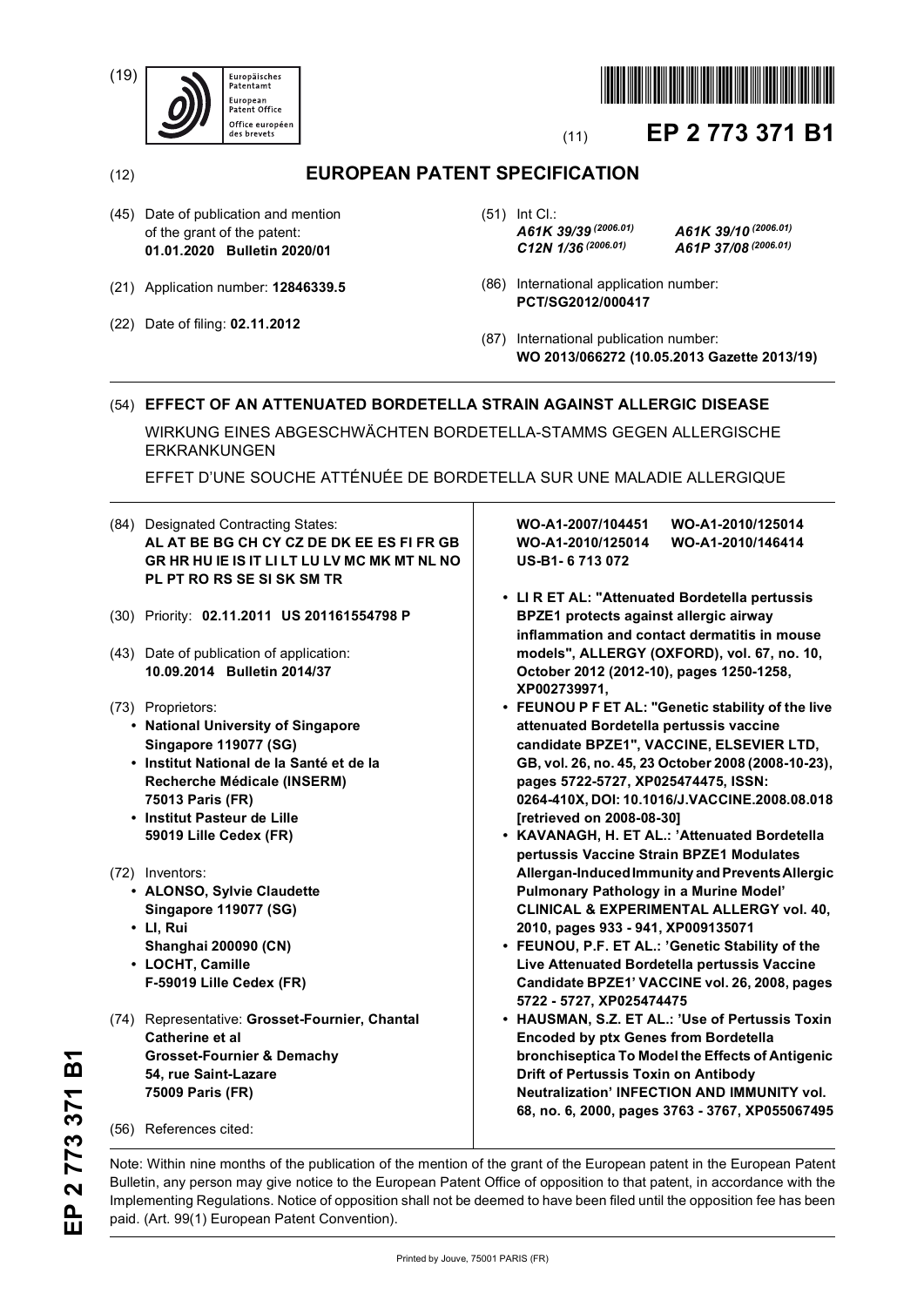*10*

*15*

# **Description**

# **CROSS REFERENCE TO RELATED APPLICATIONS**

**[0001]** This application claims the benefit of U.S. Provisional Application No. 61/554,798, filed November 2, 2011.

# **FIELD**

**[0002]** The various aspects disclosed herein relate to fields of microbiology, immunology, and virology.

# **BACKGROUND**

**[0003]** It has been previously reported that prior nasal administration of the highly attenuated strain of *Bordetella pertussis,* BPZE1, provides effective and sustained protection against lethal challenge with influenza A viruses at least by suppressing the production of major proinflammatory mediators [1 and PCT/US2009/047399]. WO2010/125014 relates to vaccines for the prophylaxis or treatment of an allergen-driven airway pathology, exemplifying, in this context, the BPZE1 strain as a *Bordetella pertussis* strain having the three following virulence factors targeted for attenuation: pertussis toxin, tracheal cytotoxin and dermonecrotic toxin.

**[0004]** Asthma is a chronic inflammatory lung disease characterized by intermittent airflow obstruction, airway hyperreactivity (AHR), mucus hypersecretion, enhanced IgE responses and infiltration of inflammatory cells mainly eosinophils into the airways (2). In recent years, the incidence of asthma has increased dramatically, with the greatest prevalence observed in developed countries (3). Although altered Th2/Th1 balance with a Th2-dominant immune response has been shown to be important in the development of asthma, the mechanism underlying the pathogenesis of asthma remains to be fully deciphered (4).

**[0005]** Allergic contact dermatitis (ACD) caused by reactive haptens and metal ions is a form of delayed type hypersensitivity, and is one of the most common skin diseases worldwide (5). Contact hypersensitivity (CHS) is a recognized mouse model for studying human ACD and is an epidermal T cell-mediated inflammatory response to low molecular weight haptens (6,7).

**[0006]** According to the hygiene hypothesis, frequent exposure to pathogens triggers a certain degree of protective immunity against atopic diseases (8). However, conflicting observations have been reported regarding the protective versus detrimental role of the pre-exposure to viral or bacterial microorganisms against allergic diseases (9-13), underscoring that the effect of encounter with pathogenic and nonpathogenic bacteria on shaping the host immune response is complex and remains poorly understood. Furthermore, despite intensive studies on the mechanisms and optimal medical management, current therapeutic approaches that tackle these inflammatory disorders are largely ameliorative rather than curative and can cause unexpected side effects (14). In addition many asthmatic patients develop resistance to treatment and/or progressive pulmonary dysfunction (14). Thus there remains an ongoing need for better therapies to treat allergic diseases, such as those described herein.

# **SUMMARY**

**[0007]** Described herein is a method of eliciting an immune response capable of reducing the severity an allergic disease in a mammal in need thereof, comprising: administering a mutated Bordetella *strain* to the mammal, wherein the strain comprises a mutated *pertussis* toxin *(ptx)* gene, a deleted or mutated dermonecrotic *(dnt)*

gene, and a heterologous *ampG* gene, and wherein the administration elicits the immune response.

*20* **[0008]** In some aspects, the Bordetella strain is a Bordetella pertussis strain. In some aspects, the wild-type Bordetella strain ampG gene is replaced by an *E. coli* ampG gene. In some aspects, the mutation of the *ptx* gene comprises the substitution of an amino acid involved in substrate binding and/or an amino acid involved

*25 30* in catalysis. In some aspects, the substitution of the amino acid involved in substrate binding comprises K9R and the substitution of the amino acid involved in catalysis comprises E129G. In some aspects, the Bordetella strain is a triple mutant strain. In some aspects, the Bordetella strain is a BPZE1 strain. In some aspects, the Bordetella

strain is attenuated. In some aspects, the Bordetella strain is a live strain. In some aspects, the heterologous *ampG* gene is the only heterologous gene in the strain. In some aspects, the Bordetella strain does not comprise

*35* a heterologous expression platform to carry heterologous antigens to the respiratory mucosa of the mammal. **[0009]** In some aspect, the invention concerns a mutated *Bordetella pertussis* strain for use in eliciting protective immunity against an allergic skin disease, wherein

*40* the strain is attenuated and wherein the *pertussis* toxin (*ptx*) gene is mutated, the dermonecrotic (*dnt*) gene is deleted or mutated, and the *Bordetella ampG* gene is replaced by a heterologous *ampG*. In some aspect, the invention concerns a *Bordetella pertussis* strain for the

*45* above use, wherein the wild-type *Bordetella* strain *ampG* gene is replaced by an *E. coli ampG* gene. In some aspect, the invention concerns a *Bordetella pertussis* strain for the above use, wherein the mutation of the *ptx* gene comprises the substitution of an amino acid involved in

*50 55* substrate binding and/or an amino acid involved in catalysis. In some aspect, the invention concerns a *Bordetella pertussis* strain for the above use, wherein the *Bordetella pertussis* strain is a triple mutant strain. In some aspect, the invention concerns a *Bordetella pertussis* strain for the above use, wherein the *Bordetella pertussis* strain is a live strain. In some aspect, the invention concerns a *Bordetella pertussis* strain for the above use, wherein the *Bordetella* strain does not comprise a heterologous gene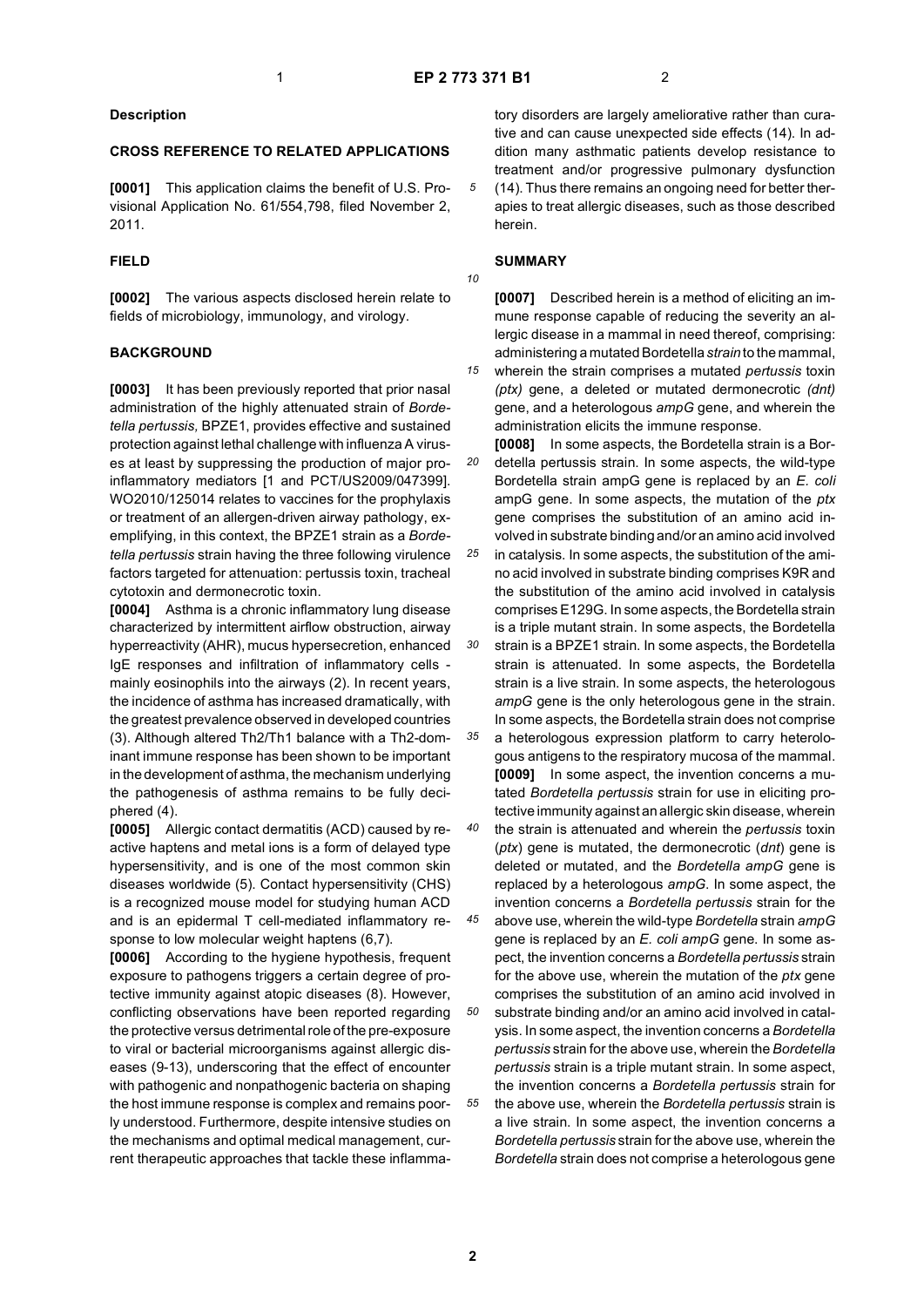other than the heterologous *ampG* gene. In some aspect, the invention concerns a *Bordetella pertussis* strain for the above use, wherein the *Bordetella pertussis* strain does not comprise a heterologous expression platform to carry heterologous antigens to the respiratory mucosa of the mammal.

**[0010]** In some aspects, the method further includes preventing or treating the allergic disease. In some aspects, the *Bordetella* strain is administered prior to onset of the allergic disease in the mammal. The *Bordetella* can be administered about 6 weeks or more prior to onset of the allergic disease in the mammal. In some aspects, the Bordetella strain is administered about 2 weeks or more prior to onset of the allergic disease in the mammal. In some aspects, the allergic disease is asthma. In some aspects, the allergic disease is skin inflammation. In some aspects, the allergic disease is allergic contact dermatitis (ACD). In some aspects, the immune response comprises a Th2 immune response. In some aspects, the immune response comprises a Th1 immune response. In some aspects, the strain is administered to the mammal by subcutaneous (s.c.), intradermal (i.d.), intramuscular (i.m.), intravenous (i.v.), oral, or intranasal (i.n.) administration; or by injection or by inhalation. In some aspects, the strain is administered intranasally. In some aspects, the strain is administrated to a mammal in need of protective immunity against the allergic disease.

**[0011]** In some aspects, the mammal is at risk of developing the allergic disease.

**[0012]** In some aspects, the strain is administered in a single dose. In some aspects, the strain is administered in more than one dose. In some aspects, the strain is administered in two doses. In some aspects, the two doses are administered about 3 weeks apart. In some aspects, a level of protection against the allergic disease is greater than about 60%. In some aspects, a level of protection against the allergic disease is greater than about 50%.

**[0013]** In some aspects, the mammal is a human. In some aspects, the mammal is a child.

**[0014]** Also described herein is a method of eliciting a protective immune response against an allergic disease in a human at risk of developing the allergic disease, comprising: intranasally administering a live and attenuated BPZE1 strain to the human prior to onset of the allergic disease in the human, wherein administration elicits the immune response.

**[0015]** Also described herein is a method of eliciting an immune response against an allergic disease in a human in need thereof, comprising: administering a live, mutated Bordetella strain to the human, wherein administration elicits the immune response.

**[0016]** In some aspect, the invention concerns a *Bordetella pertussis* strain for use in eliciting protective immunity against an allergic skin disease, wherein the allergic skin disease is contact dermatitis.

**[0017]** In some aspect, the invention concerns a *Bor-*

*detella pertussis* strain for use in eliciting protective immunity against an allergic skin disease, wherein the strain is administered in more than one dose. In some aspect, the invention concerns a *Bordetella pertussis* strain for use in eliciting protective immunity against an allergic

skin disease, wherein the strain is administered in two doses.

**[0018]** Also described herein is a method of protecting a mammal against an allergic disease, comprising: ad-

*10* ministering to the mammal a mutated Bordetella strain comprising a mutated *ptx* gene, a deleted or mutated *dnt* gene, and a heterologous *ampG* gene, wherein the mammal is protected against the allergic disease.

*15 20* **[0019]** Also described herein is a method of providing a protective form of immunity against an allergic disease in a mammal in need thereof, comprising: administering to the mammal a mutated Bordetella strain comprising a mutated *ptx* gene, a deleted or mutated *dnt* gene, and a heterologous *ampG* gene, wherein the mammal is provided with the protective form of immunity.

*25* **[0020]** Also described herein is a composition formulated for use in treating or preventing an allergic disease in a mammal in need thereof, comprising: a mutated Bordetella strain, wherein the strain comprises a mutated

*30 pertussis* toxin *(ptx)* gene, a deleted or mutated dermonecrotic *(dnt)* gene, and a heterologous *ampG* gene. **[0021]** In some aspects, the Bordetella strain is a Bordetella pertussis strain. In some aspects, the wild-type Bordetella strain ampG gene is replaced by an *E. coli* ampG gene. In some aspects, the mutation of the *ptx*

gene comprises the substitution of an amino acid involved in substrate binding and/or an amino acid involved in catalysis. In some aspects, the substitution of the amino acid involved in substrate binding comprises K9R and

*35* the substitution of the amino acid involved in catalysis comprises E129G. In some aspects, the Bordetella strain comprises a triple mutant strain. In some aspects, the Bordetella strain is a BPZE1 strain. In some aspects, the Bordetella strain is attenuated. In some aspects, the Bor-

*40 45* detella strain is a live strain. In some aspects, the Bordetella strain does not comprise a heterologous gene other than the heterologous *ampG* gene. In some aspects, the Bordetella strain does not comprise a heterologous expression platform to carry heterologous anti-

*50* gens to the respiratory mucosa of the mammal. **[0022]** In some aspects, the composition further includes a pharmaceutically suitable excipient, vehicle, and/or carrier. In some aspects, the composition further includes an adjuvant. In some aspects, the composition further includes a small molecule capable of affecting the

allergic disease.

**[0023]** In some aspect, the invention concerns a *Bordetella pertussis* strain for use in eliciting protective immunity against an allergic skin disease, further comprising a pharmaceutically suitable excipient, vehicle, and/or carrier.

**[0024]** Also described herein is a composition formulated for use in treating or preventing an allergic disease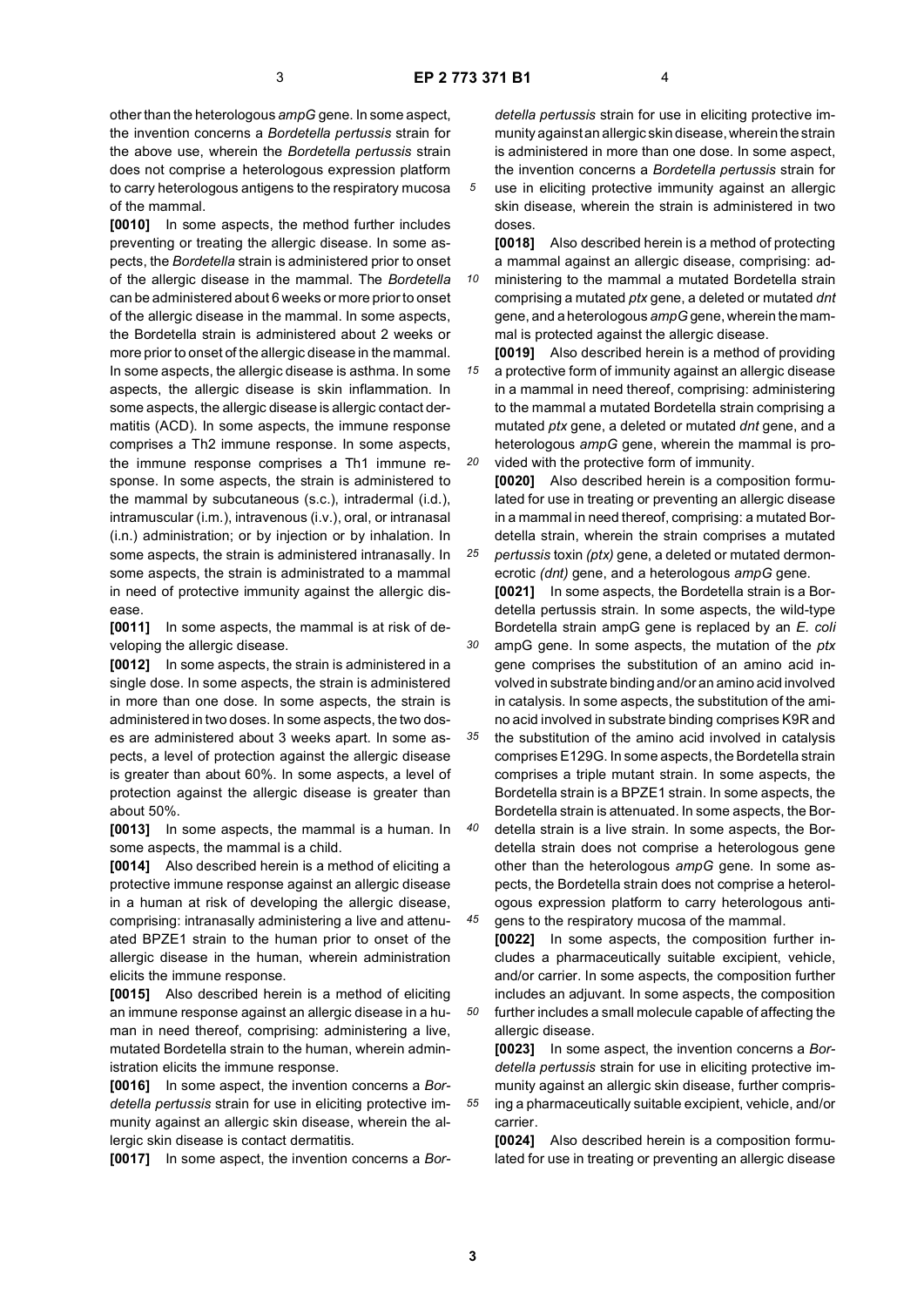*10*

*20*

*25*

*30*

*35*

in a mammal in need thereof comprising a Bordetella strain identified by accession number CNCM I-3585. **[0025]** Also described herein is a composition formulated for use in treating or preventing an allergic disease in a mammal in need thereof comprising a Bordetella strain identified by accession number V09/009169. **[0026]** Also described herein is a vaccine comprising

a composition described herein for treating or preventing the allergic disease in the mammal. In some aspects, the vaccine is formulated for intranasal administration.

# **BRIEF DESCRIPTION OF THE DRAWINGS**

*15* tages will become better understood with regard to the **[0027]** These and other features, aspects, and advanfollowing description, and accompanying drawings, where:

**Figure 1. Effects of BPZE1 pre-treatment on OVAinduced airway pathology.** Airway inflammation was analyzed by hematoxylin and eosin staining (A) and periodic acid-fluorescence Schiff stain (PAFS) (B). Representative morphological changes of fixed lung sections from OVA/Saline (a and f), OVA/OVA (b and q),  $BPZE1$  (1 dose) + OVA/OVA (c and h), BPZE1 (2 doses) + OVA/OVA (d and i) and BPSM (1 dose) + OVA/OVA (e and j) were viewed under 100 $\times$  (panel A a-e) and 400 $\times$  (panel A f-j) magnification for H&E staining,  $200 \times$  (panel B a-e) and 1000 $\times$  (panel B f-j) magnification for PAFS.

**Figure 2. Effects of BPZE1 pre-treatment on the cellular infiltration in broncho-alveolar lavage fluids and OVA-specific antibody responses upon OVA challenge.** A) Inflammatory cell counts in the BALFs were obtained from the different mouse groups 24 hours after the last saline (n=6) or OVA (n=8) aerosol challenge. Differential cell counts were performed blindly on a minimum of 500 cells / slide to identify eosinophils, macrophages, neutrophils, and lymphocytes. \* *P*≤0.05, \*\**P*≤0.01. (B) Mouse serum from the different groups ( $n = 5-12$  mice per group) was collected 24 hours after the last saline or OVA aerosol challenge. The levels of total IgE, OVA-specific IgE, IgG1, and IgG2a were determined by ELISA on individual sera diluted 1/5 (A-B), 1/300,000 (C) or 1/10,000 (D). \*\* *P*≤0.01, \*\*\**P*≤0.001.

**Figure 3. Effects of BPZE1 pre-treatment on the local cytokine production in the OVA-induced airway inflammation model.** BALFs from OVA/Saline, OVA/OVA, BPZE1+OVA/OVA groups (n= 6 mice per group) were collected 24 hours after the last saline or OVA aerosol challenge. The levels of cytokines (as indicated) were determined by multiplex assay. Values shown are the mean  $\pm$  SEM.  $^{\star}$ *P*≤0.05, \*\**P*≤0.01.

**Figure 4. Effect of BPZE1 pre-treatment on ear thickness (A) and histology (B) in the DNCB-in-** **duced CHS mouse model.** Mice were treated with BPZE1 once or twice before DNCB sensitization and challenge as indicated in Fig. 1 (C&D). (A) Ear thickness was measured daily using a caliper (n=5 mice per group). Data were analyzed by 2-way ANOVA. Significant differences were observed between BPZE1 (2 doses)-treated group and BPZE1 (1 dose)-treated group/untreated group after DNCB challenge. Values shown are the mean  $\pm$  SEM. (B) H&E staining of ear sections. Observations were made at  $100 \times$  magnification.

**Figure 5. Effects of BPZE1 pre-treatment on local cytokine production in the DNCB-induced CHS model.** Two days after DNCB or vehicle challenge, ears from BPZE1 pre-treated or untreated mice were collected and homogenized, and cytokines production were determined in the individual homogenates by multiplex assay (n=5 mice per group). Values shown are the mean  $\pm$  SEM. \* *P*≤0.05, \*\**P*≤0.01, \*\*\**P*≤0.001.

**Figure 6. Effect of BPZE1 pre-treatment on the sensitization phase.** A) Mice were nasally pretreated with BPZE1 (1 dose) or left untreated and OVA sensitized. Serum from naive (n=3), untreated (n=4) and BPZE1-treated (n= 4) groups was collected 1 week post-sensitization. The levels of OVA-specific IgE, IgG1, and IgG2a were determined by ELISA on individual sera diluted 1/5 (A) or 1/100 (B-C). B) Mouse groups (n= 5) were nasally pre-treated with BPZE1 (2 doses) or left untreated and subjected to DNCB sensitization. Their auricular LNs were harvested 3 days post-sensitization for total cell count, T-cell proliferation upon re-stimulation with anti-CD3/CD28 antibodies, and IFNγ production in the culture supernatants as indicated. Each individual sample was assayed in triplicates.

### **DETAILED DESCRIPTION**

*40 45* **[0028]** Terms used in the claims and specification are defined as set forth below unless otherwise specified. **[0029]** The term "attenuated" refers to a weakened, less virulent Bordetella strain that is capable of stimulating an immune response and creating protective immunity, but does not generally cause illness.

**[0030]** The term "rapid protective immunity" means that immunity against Bordetella is conferred in a short time after administration of a mutated Bordetella strain. **[0031]** The term "Bordetella strain" includes strains from Bordetella pertussis, Bordetella parapertussis, and Bordetella bronchiseptica.

*55* **[0032]** As used herein, the abbreviation "PTX" refers to pertussis toxin, which synthesizes and secretes an ADP-ribosylating toxin. PTX is comprised of five different subunits (named S1-S5) with each complex containing two copies of S4. The subunits are arranged in an A-B structure. The A component is enzymatically active and is formed from the S 1 subunit, while the B component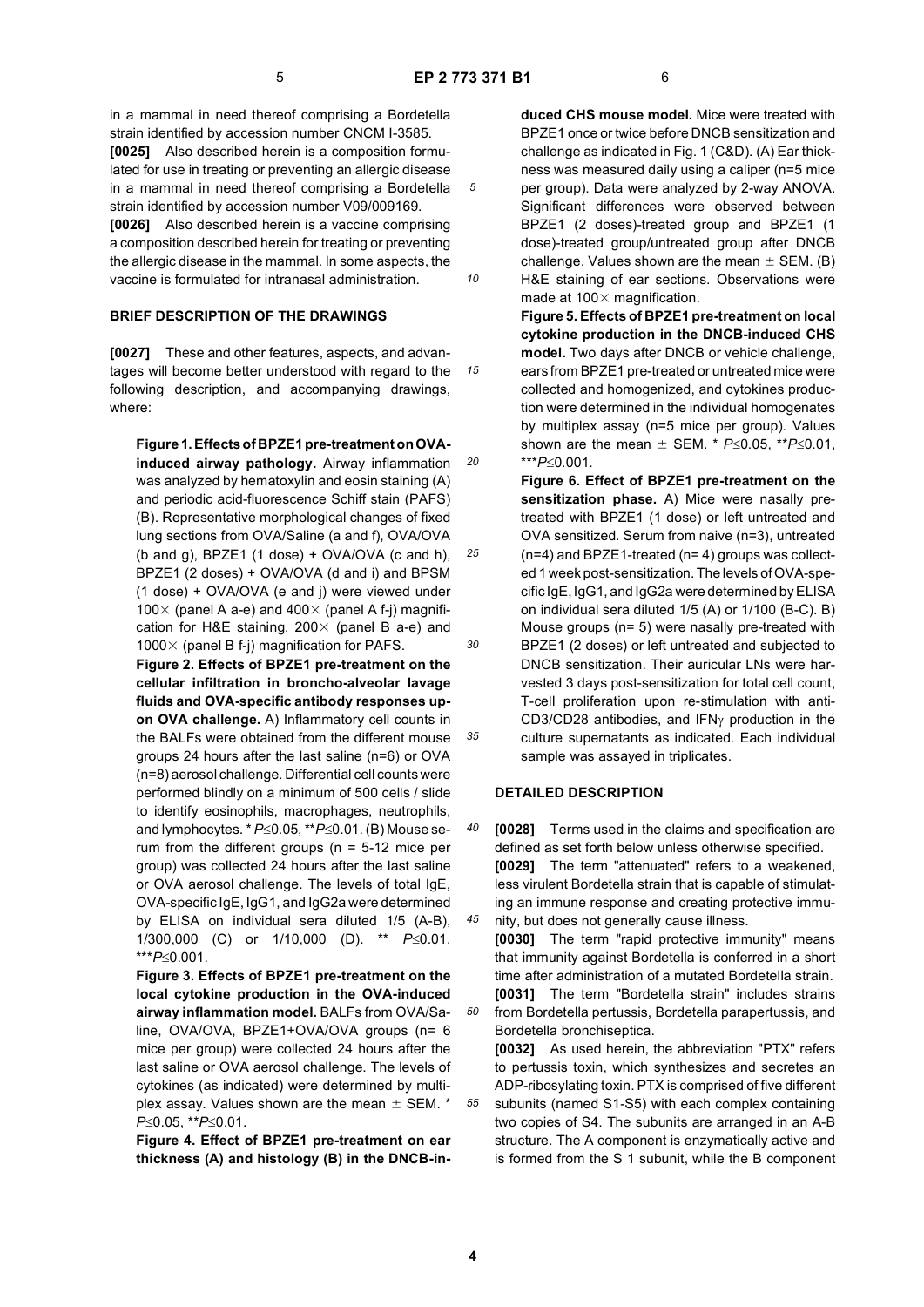is the receptor binding portion and is made up of subunits S2-S5.

**[0033]** As used herein the abbreviation "DNT" refers to pertussis dermonecrotic toxin, which is a heat labile toxin that can induce localized lesions in mice and other laboratory animals when it is injected intradermally.

**[0034]** As used herein the abbreviation "TCT" refers to tracheal cytotoxin, which is a virulence factor synthesized by Bordetellae. TCT is a peptidoglycan fragment and has the ability to induce interleukin-1 production and nitric oxide synthase. It has the ability to cause stasis of cilia and has lethal effects on respiratory epithelial cells.

**[0035]** As used herein the abbreviation "ampG" refers to a gene that codes for a permease for the transport of 1,6-GlcNac-anhydro-MurNAc.

**[0036]** The term "mammal" as used herein includes both humans and non-humans and include but is not limited to humans, non-human primates, canines, felines, murines, bovines, equines, and porcines.

**[0037]** The term "child" is meant to be a mammal (e.g., a human) between 0 months (birth) and less than or equal to 18 years of age.

**[0038]** "Treating" refers to any indicia of success in the treatment or amelioration or prevention of the disease, condition, or disorder, including any objective or subjective parameter such as abatement; remission; diminishing of symptoms or making the disease condition more tolerable to the patient; slowing in the rate of degeneration or decline; or making the final point of degeneration less debilitating. The treatment or amelioration of symptoms can be based on objective or subjective parameters; including the results of an examination by a physician. Accordingly, the term "treating" includes the administration of the compounds or agents to prevent or delay, to alleviate, or to arrest or inhibit development of the symptoms or conditions associated with a disease, condition or disorder as described herein. The term "therapeutic effect" refers to the reduction, elimination, or prevention of the disease, symptoms of the disease, or side effects of the disease in the subject. "Treating" or "treatment" using the methods disclosed herein includes preventing the onset of symptoms in a subject that can be at increased risk of a disease or disorder associated with a disease, condition or disorder as described herein, but does not yet experience or exhibit symptoms, inhibiting the symptoms of a disease or disorder (slowing or arresting its development), providing relief from the symptoms or side effects of a disease (including palliative treatment), and relieving the symptoms of a disease (causing regression). Treatment can be prophylactic (to prevent or delay the onset of the disease, or to prevent the manifestation of clinical or subclinical symptoms thereof) or therapeutic suppression or alleviation of symptoms after the manifestation of the disease or condition.

**[0039]** "Concomitant administration" of a known drug (or other compound) with a composition disclosed herein means administration of the drug (or other compound) together with the composition at such time that both the

known drug (or other compound) will have a therapeutic effect or diagnostic effect. Such concomitant administration can involve concurrent (*i.e*., at the same time), prior, or subsequent administration of the drug (or other com-

- *5* pound) with respect to the administration of a composition. A person of ordinary skill in the art would have no difficulty determining the appropriate timing, sequence, and dosages of administration for particular drugs (or other compounds) together with a composition.
- *10* **[0040]** The terms "protection" and "prevention" are used herein interchangeably and mean that a disease, condition, or disorder is impeded.

**[0041]** "Prophylaxis vaccine" means that this vaccine prevents a disease, condition, or disorder.

*15* **[0042]** The term "immunogenic composition" or "composition" means that the composition can induce an immune response and is therefore antigenic. By "immune response" means any reaction by the immune system. These reactions include the alteration in the activity of

*20* an organism's immune system in response to an antigen and can involve, for example, antibody production, induction of cell-mediated immunity, complement activation, or development of immunological tolerance.

*25 30* **[0043]** As used herein, the term "disease" has the meaning generally known and understood in the art and comprises any abnormal condition in the function or well being of a host individual. A diagnosis of a particular disease by a healthcare professional can be made by direct examination and/or consideration of results of one or more diagnostic tests.

**[0044]** The term "allergic disease" refers to a hypersensitivity disorder of the immune system that is characterized by the activation of immune cells that results in the release of inflammatory substances, such as hista-

*35* mine, and the production of IgE antibodies. In some aspects, an allergic disease can be a pathological condition in which a subject is hypersensitized to and can mount an abnormal immunologic reaction against a substance. An allergic disease can be characterized by activation of

*40* mast cells by IgE resulting in an inflammatory response (e.g. local response, systemic response) that can result in symptoms as benign as a runny nose, to life-threatening anaphylactic shock and death. Examples of allergic disease include, but are not limited to, allergic rhinitis

*45* (e.g., hay fever), asthma (e.g., allergic asthma), skin inflammation, allergic dermatitis (e.g., eczema), contact dermatitis, allergic contact dermatitis (ACD), food allergy, and urticaria (hives).

*50* **[0045]** The terms "live vaccine composition", "live vaccine", "live bacterial vaccine", and similar terms refer to a composition comprising a strain of live Bordetella bacteria that provides at least partial protective immunity against a disease, condition, or disorder.

*55* **[0046]** The terms "oral", "enteral", "enterally", "orally", "non-parenteral", "non-parenterally", and the like, refer to administration of a compound or composition to an individual by a route or mode along the alimentary canal. Examples of "oral" routes of administration of a compo-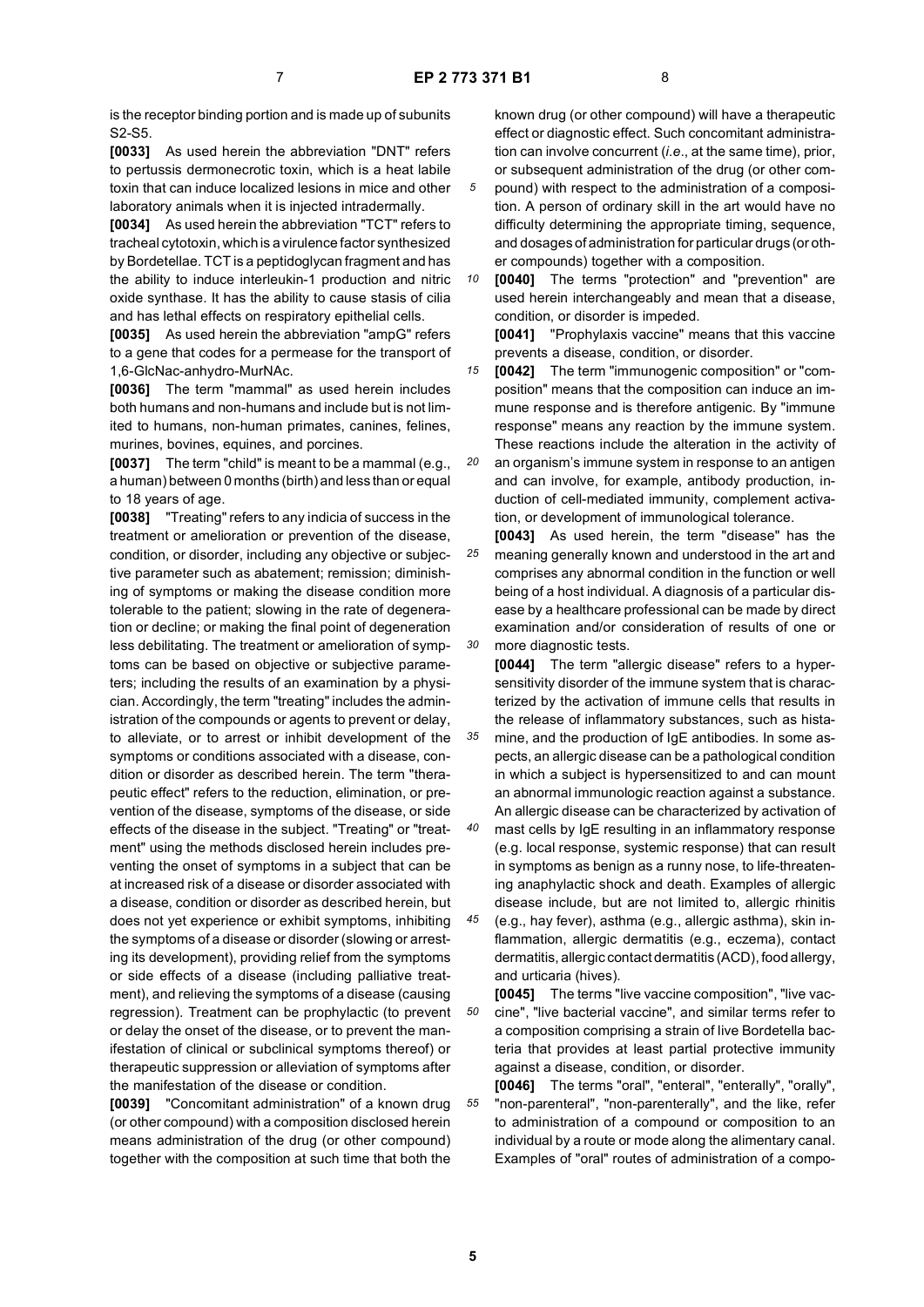*15*

sition include, without limitation, swallowing liquid or solid forms of a vaccine composition from the mouth, administration of a vaccine composition through a nasojejunal or gastrostomy tube, intraduodenal administration of a vaccine composition, and rectal administration, *e.g*., using suppositories that release a live bacterial vaccine strain described herein.

**[0047]** The term "topical administration" refers to the application of a pharmaceutical agent to the external surface of the skin or the mucous membranes (including the surface membranes of the nose, lungs and mouth), such that the agent crosses the external surface of the skin or mucous membrane and enters the underlying tissues. Topical administration can result in a limited distribution of the agent to the skin and surrounding tissues or, when the agent is removed from the treatment area by the bloodstream, systemic distribution of the agent. In one form, the agent is delivered by transdermal delivery, *e*.*g*., using a transdermal patch. Transdermal delivery refers to the diffusion of an agent across the skin (stratum comeum and epidermis), which acts as a barrier few agents are able to penetrate. In contrast, the dermis is permeable to absorption of many solutes and drugs, and topical administration therefor occurs more readily through skin which is abraded or otherwise stripped of the epidermis to expose the dermis. Absorption through intact skin can be enhanced by combining the active agent with an oily vehicle (*e.g*., creams, emollients, penetration enhancers, and the like, as described, *e.g*., in Remington's Pharmaceutical Sciences, current edition, Gennaro et al., eds.) prior to application to the skin (a process known as inunction).

**[0048]** The term "nasal administration" refers to any form of administration whereby an active ingredient is propelled or otherwise introduced into the nasal passages of a subject so that it contacts the respiratory epithelium of the nasal cavity, from which it is absorbed into the systemic circulation. Nasal administration can also involve contacting the olfactory epithelium, which is located at the top of the nasal cavity between the central nasal septum and the lateral wall of each main nasal passage. The region of the nasal cavity immediately surrounding the olfactory epithelium is free of airflow. Thus, specialized methods must typically be employed to achieve significant absorption across the olfactory epithelium.

**[0049]** The term "aerosol" is used in its conventional sense as referring to very fine liquid or solid particles carried by a propellant gas under pressure to a site of therapeutic application. A pharmaceutical aerosol can contain a therapeutically active compound, which can be dissolved, suspended, or emulsified in a mixture of a fluid carrier and a propellant. The aerosol can be in the form of a solution, suspension, emulsion, powder, or semisolid preparation. Aerosols are intended for administration as fine, solid particles or as liquid mists via the respiratory tract of a patient. Various types of propellants can be utilized including, but not limited to, hydrocarbons

or other suitable gases. Aerosols can also be delivered with a nebulizer, which generates very fine liquid particles of substantially uniform size within a gas. A liquid containing the active compound is dispersed as droplets, which can be carried by a current of air out of the nebulizer

and into the respiratory tract of the patient. **[0050]** The term "ameliorating" refers to any therapeutically beneficial result in the treatment of a disease state, *e.g*., an allergic disease state, including prophylaxis,

*10* lessening in the severity or progression, remission, or cure thereof.

**[0051]** In general, the phrase "well tolerated" refers to the absence of adverse changes in health status that occur as a result of the treatment and would affect treatment decisions.

**[0052]** "Synergistic interaction" refers to an interaction in which the combined effect of two or more agents is greater than the algebraic sum of their individual effects. **[0053]** The term "*in vitro*" refers to processes that occur

*20* in a living cell growing separate from a living organism, *e.g*., growing in tissue culture.

**[0054]** The term "*in vivo*" refers to processes that occur in a living organism.

- *25* **[0055]** The term "sufficient amount" means an amount sufficient to produce a desired effect, *e.g*., an amount
- *30* sufficient to cause protein aggregation in a cell. **[0056]** The term "therapeutically effective amount" is an amount that is effective to ameliorate a symptom of a disease. A therapeutically effective amount can be a "prophylactically effective amount" as prophylaxis can be considered therapy.

#### **COMPOSITIONS**

#### *35 Bordetella Strains*

**[0057]** Provided herein is a mutated Bordetella strain that can be used as an immunogenic composition or a vaccine to elicit an immune response in a mammal. In one aspect, the mutated Bordetella strain contains a mutated ptx gene, a deleted or mutated dnt gene, and a heterologous ampG gene. The heterologous ampG gene product can reduce in large quantities the amount of tracheal cytotoxin that is produced. In one aspect, the strain

*45* is BPZE1. The starting strain which is mutated can be any Bordetella strain including Bordetella pertussis, Bordetella parapertussis, and Bordetella bronchiseptica. In one aspect the starting strain used to obtain the mutated Bordetella strain is B. pertussis. In another aspect, the

*50* strain is a triple mutant Bordetella strain. In another aspect, the Bordetella strain is identified by accession number CNCM 1-3585. In another aspect, the Bordetella strain is identified by accession number V09/009169.

*55* **[0058]** The strains that can be used are not limited to only the mutants described above. Other additional mutations can be undertaken such as adenylate cyclase (AC) deficient mutants, lipopolysaccharide (LPS) deficient mutants, filamentous hemagglutinin (FHA), and any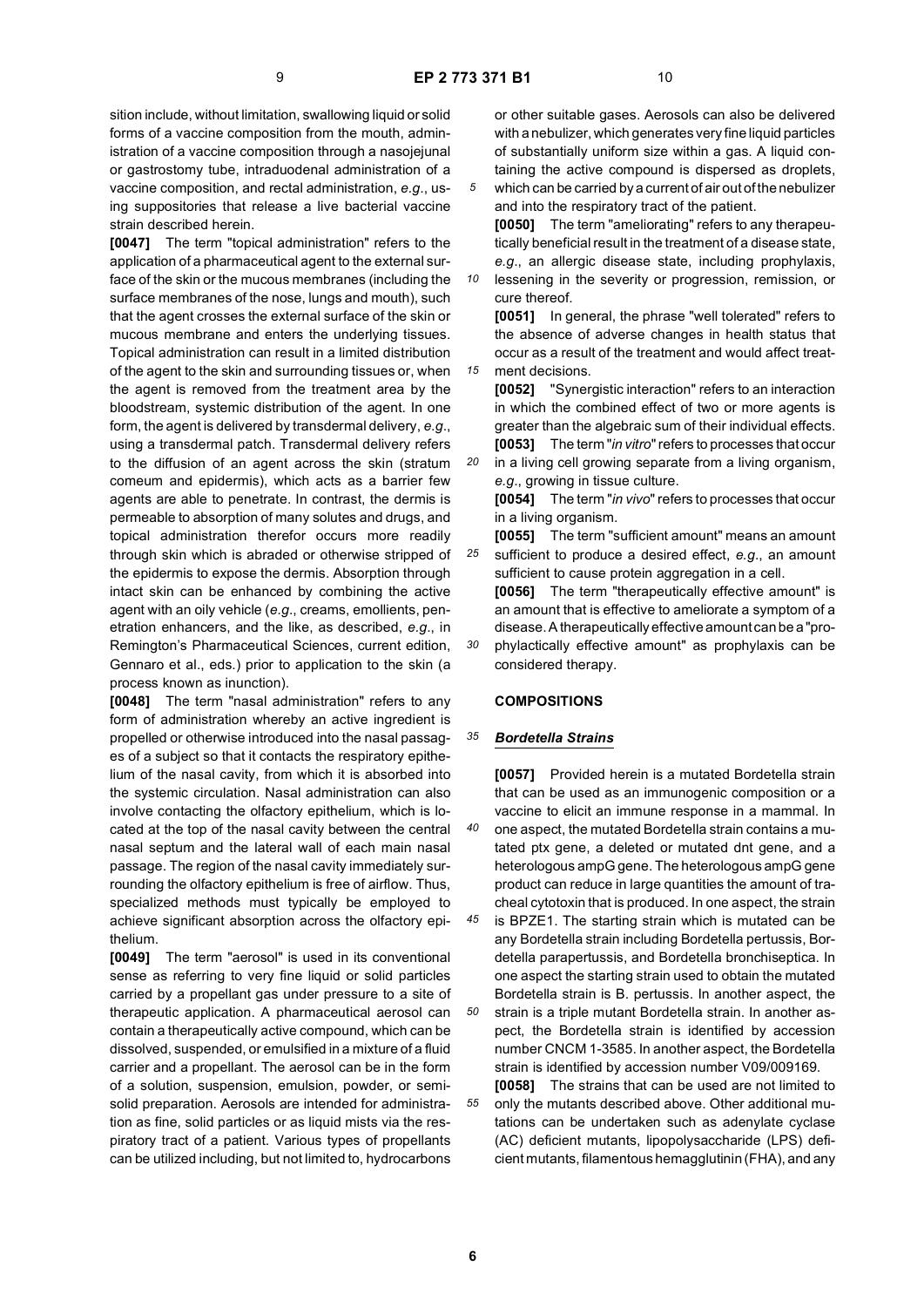of the bvg-regulated components.

**[0059]** The construction of a mutated Bordetella strain can begin with replacing the Bordetella ampG gene in the strain with a heterologous ampG gene. Any heterologous ampG gene known in the art can be used. Examples of these can include all gram-negative bacteria that release very small amounts of peptidoglycan fragments into the medium per generation. Examples of gram-negative bacteria include, but are not limited to: Escherichia coli, Salmonella, Enterobacteriaceae, Pseudomonas, Moraxella, Helicobacter, Stenotrophomonas, Legionella, and the like. Typically, by replacing the Bordetella ampG gene with a heterologous ampG gene, the amount of tracheal cytoxin (TCT) produced in the resulting strain expresses less than 1 % residual TCT activity. In another aspect, the amount of TCT toxin expressed by the resulting strain is between about 0.6% to 1 % residual TCT activity or about 0.4% to 3 % residual TCT activity or about 0.3 % to 5% residual TCT activity.

**[0060]** PTX is a major virulence factor responsible for the systemic effects of B. pertussis infections, as well as one of the major protective antigens. Due to its properties, the natural ptx gene can be replaced by a mutated version so that the enzymatically active moiety S1 codes for an enzymatically inactive toxin, but the immunogenic properties of the pertussis toxin are not affected. This can be accomplished by replacing the lysine (Lys) at position 9 of the sequence with an arginine (Arg) (K9R). Furthermore, a glutamic acid (Glu) at position 129 can be replaced with a glycine (GIy) (E129G). Generally these amino acid positions are involved in substrate binding and catalysis, respectively. In other aspects, other mutations can also be made such as those described in U.S. Patent No. 6,713,072, as well as any known or other mutations able to reduce the toxin activity. In one aspect, allelic exchange can first be used to delete the ptx operon and then to insert a mutated version.

**[0061]** In another aspect, the dnt gene can be removed from the Bordetella strain using allelic exchange. Besides the total removal, the enzymatic activity can also be inhibited by a point mutation. Since DNT is constituted by a receptor-binding domain in the N-terminal region and a catalytic domain in the C-terminal part, a point mutation in the dnt gene to replace Cys-1305 to Ala-1305 inhibits the enzyme activity of DNT (Kashimoto T., Katahira J, Cornejo WR, Masuda M, Fukuoh A, Matsuzawa T, Ohnishi T, Horiguchi Y. (1999) Identification of functional domains of Bordetella dermonecrotizing toxin. Infect. Immun. 67: 3727-32.).

**[0062]** Besides allelic exchange to insert the mutated ptx gene and the inhibited or deleted dnt gene, the open reading frame of a gene can be interrupted by insertion of a genetic sequence or plasmid. This method is also contemplated. Other methods of generating mutant strains are generally well known in the art.

**[0063]** In one aspect, the mutated strain is called a BPZE1 strain and has been deposited with the Collection Nationale de Cultures de Microorganismes (CNCM) in Paris, France under the Budapest Treaty on March 9, 2006 and assigned the number CNCM 1-3585. The mutations introduced into BPZE1 generally result in attenuation, but also allow the bacteria to colonize and persist.

*5* Thus, in another aspect, BPZE1 can induce mucosal immunity and systemic immunity when administered to a mammal in need thereof. In another aspect, a BPZE1 recombinant strain was constructed which expresses three copies of M2e peptide. This strain has been depos-

*10* ited with the National Measurement Institute (formerly AGAL) in Port Melbourne, Victoria, Australia 3207 under the Budapest Treaty on April 27, 2009, and assigned the following accession number V09/009169. M2e is the extracellular portion of the M2 protein from influenza virus.

*15* It is highly conserved among all influenza A viruses and has been shown to induce an antibody-mediated protection against influenza A viruses. The recombinant M2eproducing BPZE1 strain can trigger (for example, upon nasal administration of the live bacteria) substantial anti-

*20* M2e antibody responses (local and systemic), allowing a significant protection against H1N1 and H3N2 challenge comparable to the BPZE1 bacteria alone.

**[0064]** The mutated Bordetella strains can be used in immunogenic compositions for the treatment or preven-

*25 30* tion of allergic diseases. Such immunogenic compositions are useful to raise an immune response, either an antibody response and or a T cell response in mammals. For example, the T cell response can be such that it protects a mammal against allergic disease or against its consequences/symptoms.

**[0065]** The mutated Bordetella strains can be used as live strains in vaccines or immunogenic compositions. In one aspect, the live strains are used for nasal administration, while the chemically-or heat killed strains can be

*35* used for systemic or mucosal administration. In other aspects the strains are attenuated. In some aspect, the invention concerns a *Bordetella pertussis* strain for use in eliciting protective immunity against an allergic skin disease, wherein the *Bordetella pertussis* strain is the *B.*

*40 pertussis* strain identified by accession number CNCM I-3585 deposited with the Collection Nationale de Cultures de Microorganismes (CNCM) in Paris, France under the Budapest Treaty on March 9, 2006.

*45 50* **[0066]** In other aspects, the strains do not include any heterologous genes other than the heterologous ampG gene described above. In yet other aspects, the strains do not include a heterologous expression platform (See, *e*.*g*., WO2007104451). Typically, heterologous expression platforms carry heterologous antigens. In one aspect, the heterologous expression platform can be used to deliver the heterologous antigens to the respiratory mucosa of a mammal.

# *Formulations and Carriers*

**[0067]** Methods for treatment or prevention of allergic diseases are also contemplated. Said methods can include administering a therapeutically effective amount of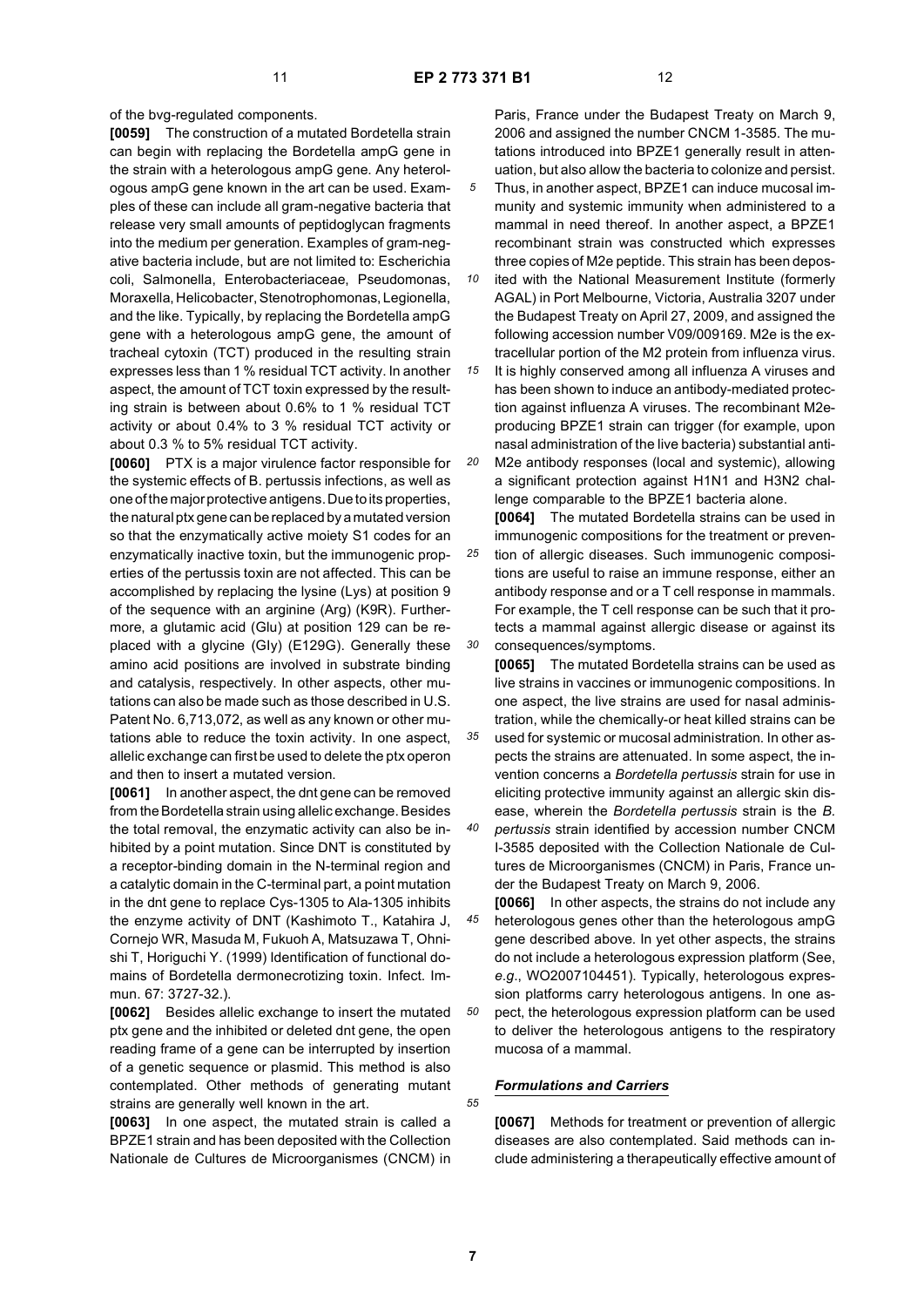*25*

*35*

*40*

*45*

a composition disclosed herein. The composition can be formulated in pharmaceutical compositions. These compositions can comprise, in addition to one or more of the strains, a pharmaceutically acceptable excipient, carrier, buffer, stabilizer, or other materials well known to those skilled in the art. Such materials should typically be nontoxic and should not typically interfere with the efficacy of the active ingredient. The precise nature of the carrier or other material can depend on the route of administration, *e.g*., oral, intravenous, cutaneous or subcutaneous, nasal, intramuscular, or intraperitoneal routes.

**[0068]** Compositions can include a pharmaceutically suitable excipient, vehicle, and/or carrier. Compositions can be formulated in a liquid suspension, an aerosol, or a powder.

**[0069]** Pharmaceutical compositions for oral administration can be in tablet, capsule, powder or liquid form. A tablet can include a solid carrier such as gelatin or an adjuvant. Liquid pharmaceutical compositions generally include a liquid carrier such as water, petroleum, animal or vegetable oils, mineral oil, or synthetic oil. Physiological saline solution, dextrose, or other saccharide solution or glycols such as ethylene glycol, propylene glycol, or polyethylene glycol can be included.

**[0070]** For intravenous, cutaneous, or subcutaneous injection, or injection at the site of affliction, the active ingredient will be in the form of a parenterally acceptable aqueous solution which is pyrogen-free and has suitable pH, isotonicity, and stability. Those of relevant skill in the art are well able to prepare suitable solutions using, for example, isotonic vehicles such as Sodium Chloride Injection, Ringer's Injection, Lactated Ringer's Injection. Preservatives, stabilisers, buffers, antioxidants, and/or other additives can be included, as required. In some aspect, the Invention concerns a *Bordetella pertussis* strain for use in eliciting protective immunity against an allergic skin disease, wherein the composition is formulated in a liquid suspension, an aerosol, or a powder.

**[0071]** Administration can be in a "therapeutically effective amount" or "prophylactically effective amount" (as the case can be, although prophylaxis can be considered therapy), this being sufficient to show benefit to the individual. The actual amount administered, and rate and time-course of administration, will depend on the nature and severity of disease being treated. Prescription of treatment, *e.g*., decisions on dosage etc, is within the responsibility of general practitioners and other medical doctors, and typically takes account of the disorder to be treated, the condition of the individual patient, the site of delivery, the method of administration and other factors known to practitioners. Examples of the techniques and protocols mentioned above can be found in the latest edition of Remington's Pharmaceutical Science, Mack Publishing Company, Easton, PA ("Remington's").

**[0072]** Typically, a composition can be administered alone or in combination with other treatments, either simultaneously or sequentially dependent upon the condition to be treated.

# *Adjuvants*

**[0073]** Compositions can be administered in conjunction with other immunoregulatory agents, including adju-

- *5* vants. As used herein, the term "adjuvant" refers to a compound or mixture that enhances an immune response. In particular, compositions can include an adjuvant. Adjuvants can include, but are not limited to, one or more of the following set forth below.
- *10* **[0074]** In some aspect, the Invention concerns a *Bordetella pertussis* strain for use in eliciting protective immunity against an allergic skin disease, further comprising an adjuvant
- *15* Mineral Containing Adjuvant Compositions

**[0075]** Mineral containing compositions suitable for use as adjuvants include mineral salts, such as aluminum salts and calcium salts. The adjuvants includes mineral salts such as hydroxides (e.g., oxyhydroxides), phosphates (e.g., hydroxyphosphates, orthophosphates),

sulfates, and the like (e.g., see chapters 8 & 9 of Vaccine Design (1995) eds. Powell & Newman. ISBN: 030644867X. Plenum.), or mixtures of different mineral compounds (e.g., a mixture of a phosphate and a hydrox-

*30* ide adjuvant, optionally with an excess of the phosphate), with the compounds taking any suitable form (e.g., gel, crystalline, amorphous, and the like), and with adsorption to the salt(s) being contemplated. The mineral containing compositions can also be formulated as a particle of metal salt (WO/0023105).

**[0076]** Aluminum salts can be included in compositions such that the dose of  $\mathsf{Al}_3^+$  is between 0.2 and 1.0 mg per dose.

#### *Oil-Emulsion Adjuvants*

**[0077]** Oil-emulsion compositions suitable for use as adjuvants can include squalene-water emulsions, such as MF59 (5% Squalene, 0.5% Tween 80, and 0.5% Span 85, formulated into submicron particles using a microfluidizer). See, *e.g*., WO90/14837. See also, Podda, "The adjuvanted influenza vaccines with novel adjuvants: experience with the MF59-adjuvanted vaccine", Vaccine 19: 2673-2680, 2001.

**[0078]** In other related aspects, adjuvants for use in the compositions are submicron oil-in-water emulsions. Examples of submicron oil-in-water emulsions for use herein include squalene/water emulsions optionally con-

*50 55* taining varying amounts of MTP-PE, such as a submicron oil-in-water emulsion containing 4-5% w/v squalene, 0.25-1.0% w/v Tween 80 (polyoxyelthylenesorbitan monooleate), and/or 0.25-1.0% Span 85 (sorbitan trioleate), and, optionally, N-acetylmuramyl-L-alanyl-D-isogluatmi-

nyl-L-alanine-2-(1'-2'-dipalmitoyl-s-n-glycero-3-huydroxyphosphophoryloxy)-ethylamine (MTP-PE), for example, the submicron oil-in-water emulsion known as "MF59" (International Publication No. WO90/14837; U.S.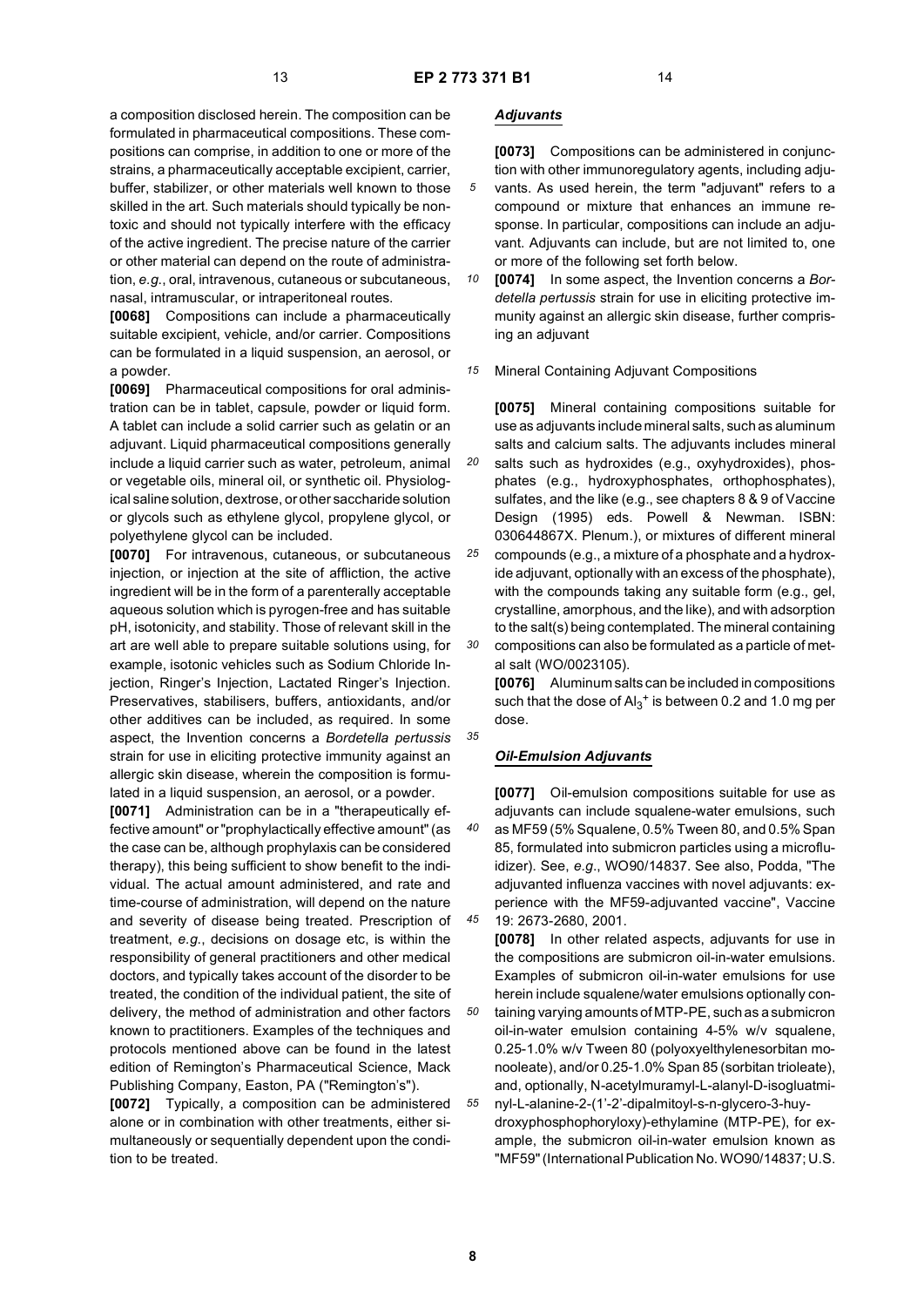"MF59--Design and Evaluation of a Safe and Potent Adjuvant for Human Vaccines" in Vaccine Design: The Subunit and Adjuvant Approach (Powell, M. F. and Newman, M. J. eds.) Plenum Press, New York, 1995, pp. 277-296). MF59 can contain 4-5% w/v Squalene (*e.g*., 4.3%), 0.25-0.5% w/v Tween 80, and 0.5% w/v Span 85 and optionally contains various amounts of MTP-PE, formulated into submicron particles using a microfluidizer such as Model 110Y microfluidizer (Microfluidics, Newton, MA). For example, MTP-PE can be present in an amount of about 0-500  $\mu$ g/dose, or 0-250  $\mu$ g/dose, or 0-100  $\mu$ g/dose.

**[0079]** Submicron oil-in-water emulsions, methods of making the same and immunostimulating agents, such as muramyl peptides, for use in the compositions, are described in detail in International Publication No. WO90/14837 and U.S. Pat. Nos. 6,299,884 and 6,451,325.

**[0080]** Complete Freund's adjuvant (CFA) and incomplete Freund's adjuvant (IFA) can also be used as adjuvants.

# *Saponin Adjuvant Formulations*

**[0081]** Saponin formulations, can also be used as adjuvants. Saponins are a heterologous group of sterol glycosides and triterpenoid glycosides that are found in the bark, leaves, stems, roots and even flowers of a wide range of plant species. Saponin from the bark of the *Quillaia saponaria Molina* tree have been widely studied as adjuvants. Saponin can also be commercially obtained from *Smilax ornata* (sarsaprilla), *Gypsophilla paniculata* (brides veil), and *Saponaria officianalis* (soap root). Saponin adjuvant formulations can include purified formulations, such as QS21, as well as lipid formulations, such as Immunostimulating Complexs (ISCOMs; see below). **[0082]** Saponin compositions have been purified using High Performance Thin Layer Chromatography (HPLC) and Reversed Phase High Performance Liquid Chromatography (RP-HPLC). Specific purified fractions using these techniques have been identified, including QS7, QS17, QS18, QS21, QH-A, QH-B and QH-C. A method of production of QS21 is disclosed in U.S. Pat. No. 5,057,540. Saponin formulations can also comprise a sterol, such as cholesterol (see WO96/33739).

**[0083]** Combinations of saponins and cholesterols can be used to form unique particles called ISCOMs. ISCOMs typically also include a phospholipid such as phosphatidylethanolamine or phosphatidylcholine. Any known saponin can be used in ISCOMs. For example, an ISCOM can include one or more of Quil A, QHA and QHC. IS-COMs are further described in EP0109942, WO96/11711, and WO96/33739. Optionally, the IS-COMS can be devoid of additional detergent. See WO00/07621.

**[0084]** A description of the development of saponin based adjuvants can be found at Barr, et al., "ISCOMs and other saponin based adjuvants", Advanced Drug Delivery Reviews 32: 247-27, 1998. See also Sjolander, et al., "Uptake and adjuvant activity of orally delivered saponin and ISCOM vaccines", Advanced Drug Delivery Reviews 32: 321-338, 1998.

# *Virosomes and Virus Like Particles (VLPs)*

*10 15 20* **[0085]** Virosomes and Virus-Like Particles (VLPs) can also be used as adjuvants. These structures generally contain one or more proteins from a virus optionally combined or formulated with a phospholipid. They are generally non-pathogenic, non-replicating and generally do not contain any of the native viral genome. The viral proteins can be recombinantly produced or isolated from whole viruses. These viral proteins suitable for use in virosomes or VLPs include proteins derived from influenza virus (such as HA or NA), Hepatitis B virus (such as core or capsid proteins), Hepatitis E virus, measles virus, Sindbis virus, Rotavirus, Foot-and-Mouth Disease virus, Retrovirus, Norwalk virus, human Papilloma virus, HIV, RNA-phages, QB-phage (such as coat proteins), GA-phage, fr-phage, AP205 phage, and Ty (such as retrotransposon Ty protein pl).

*25*

*30*

## *Bacterial or Microbial Derivatives*

**[0086]** Adjuvants can include bacterial or microbial derivatives such as:

(1) Non-toxic derivatives of enterobacterial lipopolysaccharide (LPS)

*35 40 45* **[0087]** Such derivatives include Monophosphoryl lipid A (MPL) and 3-O-deacylated MPL (3 dMPL). 3 dMPL is a mixture of 3 De-O-acylated monophosphoryl lipid A with 4, 5 or 6 acylated chains. An example of a "small particle" form of 3 De-O-acylated monophosphoryl lipid A is disclosed in EP 0 689 454. Such "small particles" of 3 dMPL are small enough to be sterile filtered through a 0.22 micron membrane (see EP 0 689 454). Other non-toxic LPS derivatives include monophosphoryl lipid A mimics, such as aminoalkyl glucosaminide phosphate derivatives *e.g.,* RC-529. See Johnson et al., Bioorg Med Chem Lett 9: 2273-2278, 1999.

# (2) Lipid A Derivatives

*50 55* **[0088]** Lipid A derivatives can include derivatives of lipid A from *Escherichia coli* such as OM-174. OM-174 is described for example in Meraldi et al., "OM-174, a New Adjuvant with a Potential for Human Use, Induces a Protective Response with Administered with the Synthetic C-Terminal Fragment 242-310 from the circumsporozoite protein of Plasmodium berghei", Vaccine 21: 2485-2491, 2003; and Pajak, et al., "The Adjuvant OM-174 induces both the migration and maturation of murine dendritic cells in vivo", Vaccine 21: 836-842, 2003.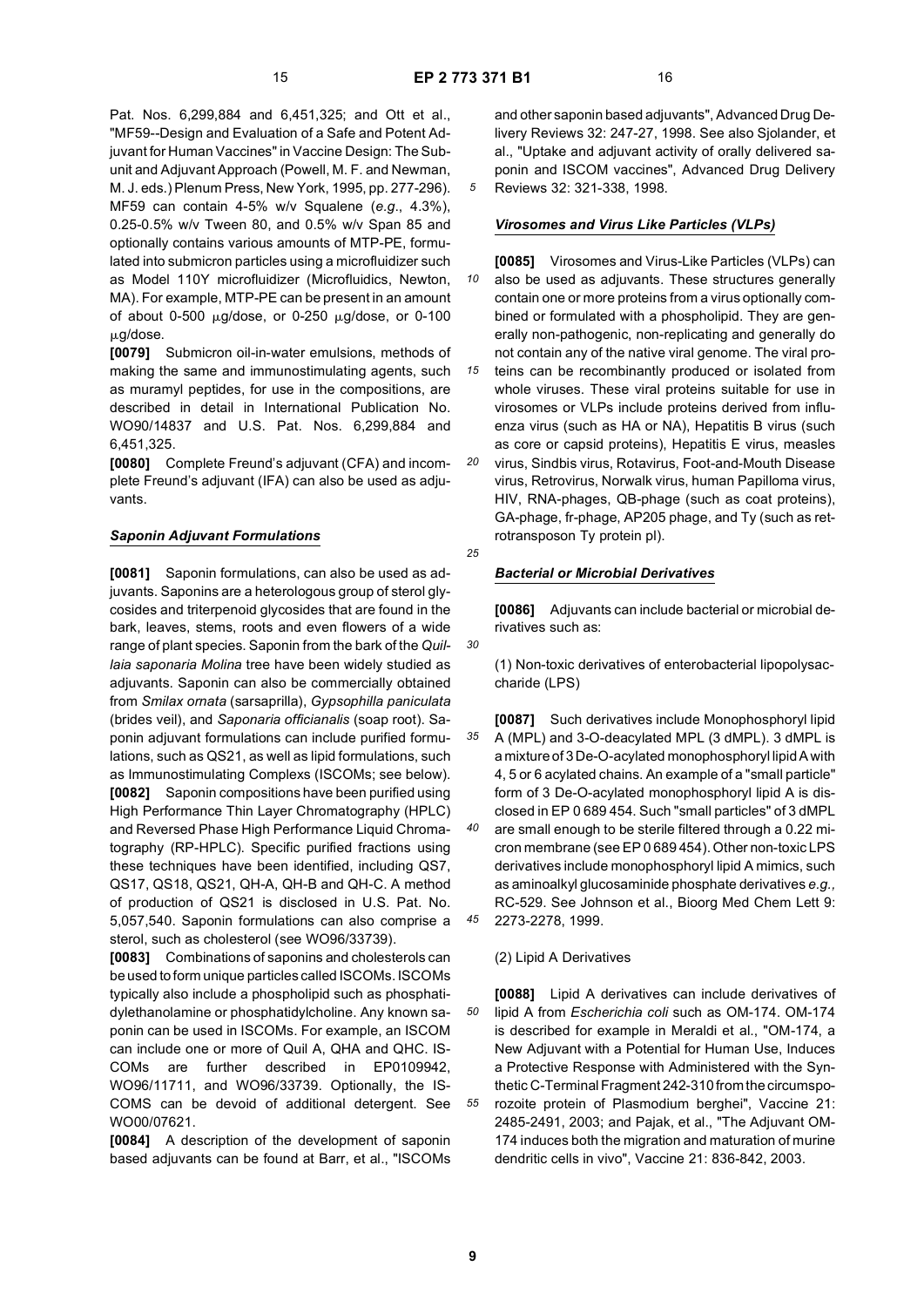# (3) Immunostimulatory oligonucleotides

**[0089]** Immunostimulatory oligonucleotides suitable for use as adjuvants can include nucleotide sequences containing a CpG motif (a sequence containing an unmethylated cytosine followed by guanosine and linked by a phosphate bond). Bacterial double stranded RNA or oligonucleotides containing palindromic or poly(dG) sequences have also been shown to be immunostimulatory.

**[0090]** The CpG's can include nucleotide modifications/analogs such as phosphorothioate modifications and can be double-stranded or single-stranded. Optionally, the guanosine can be replaced with an analog such as 2'-deoxy-7-deazaguanosine. See Kandimalla, et al., "Divergent synthetic nucleotide motif recognition pattern: design and development of potent immunomodulatory oligodeoxyribonucleotide agents with distinct cytokine induction profiles", Nucleic Acids Research 31: 2393-2400, 2003; WO02/26757 and WO99/62923 for examples of analog substitutions. The adjuvant effect of CpG oligonucleotides is further discussed in Krieg, "CpG motifs: the active ingredient in bacterial extracts?", Nature Medicine (2003) 9(7): 831-835; McCluskie, et al., "Parenteral and mucosal prime-boost immunization strategies in mice with hepatitis B surface antigen and CpG DNA", FEMS Immunology and Medical Microbiology (2002) 32:179-185; WO98/40100; U.S. Pat. No. 6,207,646; U.S. Pat. No. 6,239,116 and U.S. Pat. No. 6,429,199.

**[0091]** The CpG sequence can be directed to Toll-like receptor (TLR9), such as the motif GTCGTT or TTCGTT. See Kandimalla, et al., "Toll-like receptor 9: modulation of recognition and cytokine induction by novel synthetic CpG DNAs", Biochemical Society Transactions (2003) 31 (part 3): 654-658. The CpG sequence can be specific for inducing a Th1 immune response, such as a CpG-A ODN, or it can be more specific for inducing a B cell response, such a CpG-B ODN. CpG-A and CpG-B ODNs are discussed in Blackwell, et al., "CpG-A-Induced Monocyte IFN-gamma-Inducible Protein-10 Production is Regulated by Plasmacytoid Dendritic Cell Derived IFN-alpha", J. Immunol. 170: 4061-4068, 2003; Krieg, "From A to Z on CpG", TRENDS in Immunology 23: 64-65, 2002, and WOO1/95935.

**[0092]** In some aspects, the CpG oligonucleotide can be constructed so that the 5' end is accessible for receptor recognition. Optionally, two CpG oligonucleotide sequences can be attached at their 3' ends to form "immunomers". See, for example, Kandimalla, et al., "Secondary structures in CpG oligonucleotides affect immunostimulatory activity", BBRC 306: 948-95, 2003; Kandimalla, et al., "Toll-like receptor 9: modulation of recognition and cytokine induction by novel synthetic GpG DNAs", Biochemical Society Transactions 31: 664-658, 2003; Bhagat et al., "CpG penta- and hexadeoxyribonucleotides as potent immunomodulatory agents" BBRC 300: 853-861, 2003, and WO03/035836.

(4) ADP-ribosylating toxins and detoxified derivatives thereof.

- *5* **[0093]** Bacterial ADP-ribosylating toxins and detoxified derivatives thereof can be used as adjuvants. For example, the toxin can be derived from E. coli (*i.e*., E. coli heat labile enterotoxin (LT)), cholera (CT), or pertussis (PTX). The use of detoxified ADP-ribosylating toxins as mucosal adjuvants is described in WO95/17211 and
- *10* as parenteral adjuvants in WO98/42375. In some aspects, the adjuvant can be a detoxified LT mutant such as LT-K63, LT-R72, and LTR192G. The use of ADP-ribosylating toxins and detoxified derivaties thereof, particularly LT-K63 and LT-R72, as adjuvants can be found

*15* in the following references: Beignon, et al., "The LTR72 Mutant of Heat-Labile Enterotoxin of Escherichia coli Enahnces the Ability of Peptide Antigens to Elicit CD4+T Cells and Secrete Gamma Interferon after Coapplication onto Bare Skin", Infection and Immunity 70: 3012-3019,

- *20* 2002; Pizza, et al., "Mucosal vaccines: non toxic derivatives of LT and CT as mucosal adjuvants", Vaccine 19: 2534-2541, 2001; Pizza, et al., "LTK63 and LTR72, two mucosal adjuvants ready for clinical trials" Int. J. Med. Microbiol 290: 455- 461, 2003; Scharton-Kersten et al.,
- *25 30* "Transcutaneous Immunization with Bacterial ADP-Ribosylating Exotoxins, Subunits and Unrelated Adjuvants", Infection and Immunity 68: 5306-5313, 2000; Ryan et al., "Mutants of Escherichia coli Heat-Labile Toxin Act as Effective Mucosal Adjuvants for Nasal Delivery of
	- an Acellular Pertussis Vaccine: Differential Effects of the Nontoxic AB Complex and Enzyme Activity on Th1 and Th2 Cells" Infection and Immunity 67: 6270-6280, 2003; Partidos et al., "Heat-labile enterotoxin of Escherichia coli and its site-directed mutant LTK63 enhance the prolifer-
- *35* ative and cytotoxic T-cell responses to intranasally coimmunized synthetic peptides", Immunol. Lett. 67: 09-216, 1999; Peppoloni et al., "Mutants of the Escherichia coli heat-labile enterotoxin as safe and strong adjuvants for intranasal delivery of vaccines", Vaccines
- *40* 2: 285-293, 2003; and Pine et al., (2002) "Intranasal immunization with influenza vaccine and a detoxified mutant of heat labile enterotoxin from Escherichia coli (LTK63)" J. Control Release 85: 263-270, 2002. Numerical reference for amino acid substitutions can be based
- *45* on the alignments of the A and B subunits of ADP-ribosylating toxins set forth in Domenighini et al., Mol. Microbiol 15: 1165-1167, 1995.

# *Bioadhesives and Mucoadhesives*

**[0094]** Bioadhesives and mucoadhesives can also be used as adjuvants. Suitable bioadhesives can include esterified hyaluronic acid microspheres (Singh et al., J. Cont. Rele. 70 :267- 276, 2001) or mucoadhesives such as cross-linked derivatives of poly(acrylic acid), polyvinyl alcohol, polyvinyl pyrollidone, polysaccharides and carboxymethylcellulose. Chitosan and derivatives thereof can also be used as adjuvants. See, for example,

*50*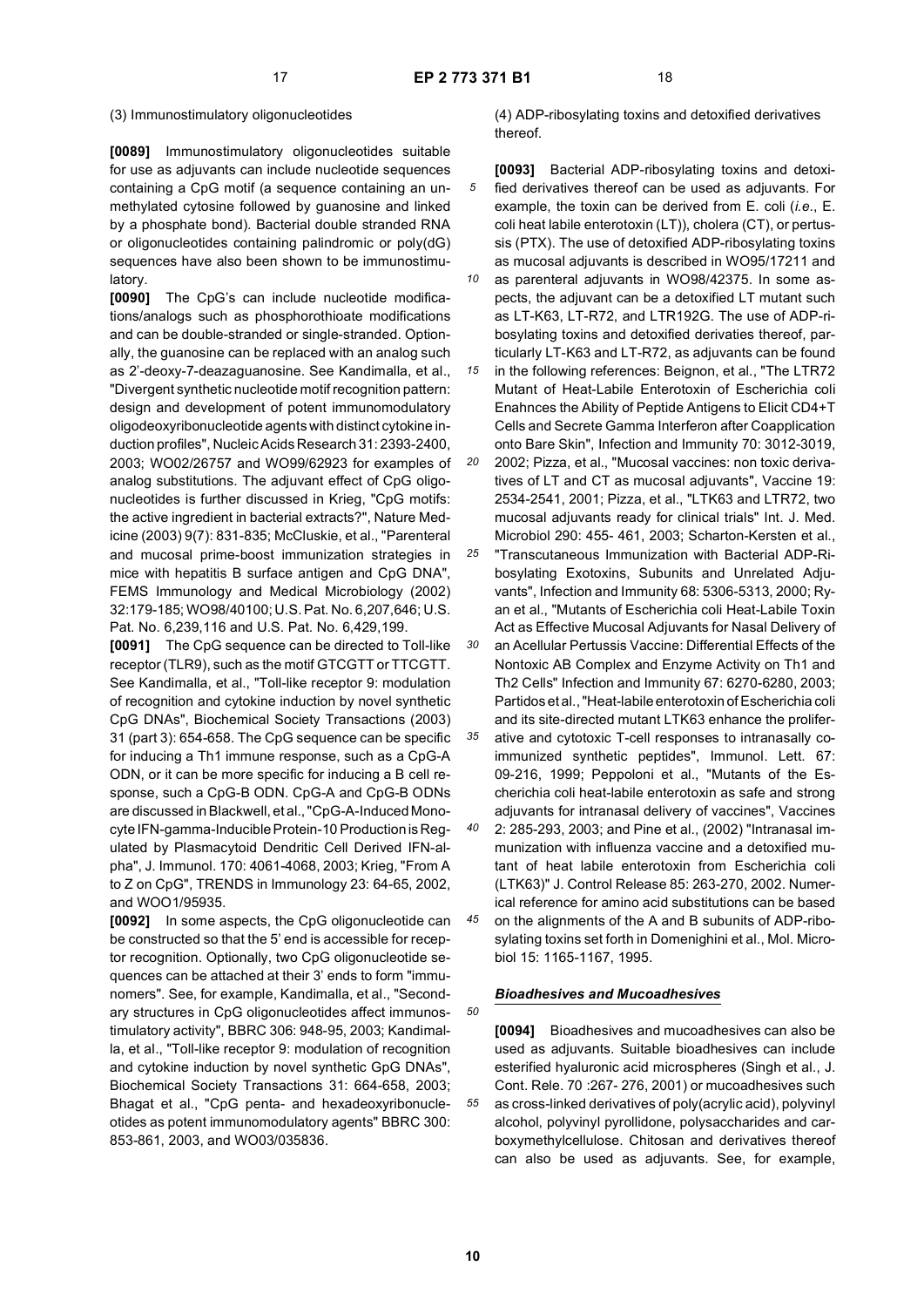*10*

*20*

WO99/27960.

# *Adjuvant Microparticles*

**[0095]** Microparticles can also be used as adjuvants. Microparticles (*i.e*., a particle of about 100 nm to about 150  $\mu$ m in diameter, or 200 nm to about 30  $\mu$ m in diameter, or about 500 nm to about 10  $\mu$ m in diameter) formed from materials that are biodegradable and/or non-toxic (*e.g.,* a poly(alpha-hydroxy acid), a polyhydroxybutyric acid, a polyorthoester, a polyanhydride, a polycaprolactone, and the like), with poly(lactide-co-glycolide) are envisioned, optionally treated to have a negatively-charged surface (*e.g.*, with SDS) or a positively-charged surface (*e.g*., with a cationic detergent, such as CTAB).

# *Adjuvant Liposomes*

**[0096]** Examples of liposome formulations suitable for use as adjuvants are described in U.S. Pat. No. 6,090,406, U.S. Pat. No. 5,916,588, and EP 0 626 169.

I. Polyoxyethylene Ether and Polyoxyethylene Ester Formulations

**[0097]** Adjuvants can also include polyoxyethylene ethers and polyoxyethylene esters. WO99/52549. Such formulations can further include polyoxyethylene sorbitan ester surfactants in combination with an octoxynol (WO01/21207) as well as polyoxyethylene alkyl ethers or ester surfactants in combination with at least one additional non-ionic surfactant such as an octoxynol (WO01/21152).

**[0098]** In some aspects, polyoxyethylene ethers can include: polyoxyethylene-9-lauryl ether (laureth 9), polyoxyethylene-9-steoryl ether, polyoxytheylene-8-steoryl ether, polyoxyethylene-4-lauryl ether, polyoxyethylene-35-lauryl ether, or polyoxyethylene-23-lauryl ether.

# *Polyphosphazene (PCPP)*

**[0099]** PCPP formulations for use as adjuvants are described, for example, in Andrianov et al., "Preparation of hydrogel microspheres by coacervation of aqueous polyphophazene solutions", Biomaterials 19: 109-115, 1998, and Payne et al., "Protein Release from Polyphosphazene Matrices", Adv. Drug. Delivery Review 31: 185-196, 1998.

# *Muramyl Peptides*

**[0100]** Examples of muramyl peptides suitable for use as adjuvants can include N-acetyl-muramyl-L-threonyl-D-isoglutamine (thr-MDP), N-acetyl-normuramyl-1-alanyl-d-isoglutamine (nor-MDP), and N-acetylmuramyl-1 alanyl-d-isoglutaminyl-1-alanine-2-(1'-2'-dipalmitoyl-sn-glycero-3-hydroxyphosphoryloxy)-ethylamine MTP-PE).

# *Imidazoquinolone Compounds.*

**[0101]** Examples of imidazoquinolone compounds suitable for use as adjuvants can include Imiquimod and its homologues, described further in Stanley, "Imiquimod and the imidazoquinolones: mechanism of action and therapeutic potential" Clin Exp Dermatol 27: 571-577, 2002 and Jones, "Resiquimod 3M", Curr Opin Investig Drugs 4: 214-218, 2003.

*Human Immunomodulators*

*15* **[0102]** Human immunomodulators suitable for use as adjuvants can include cytokines, such as interleukins (*e.g*., IL-1, IL-2, IL-4, IL-5, IL-6, IL-7, IL-12, and the like), interferons (*e.g*., interferon-gamma), macrophage colony stimulating factor, and tumor necrosis factor.

# *Adjuvant Combinations*

**[0103]** Adjuvants can also comprise combinations of aspects of one or more of the adjuvants identified above. For example, adjuvant compositions can include:

*25 30 35 40 45* (1) a saponin and an oil-in-water emulsion (WO99/11241); (2) a saponin (*e.g*., QS21) + a non-toxic LPS derivative (*e.g*., 3 dMPL) (see WO94/00153); (3) a saponin (*e.g*., QS21) + a non-toxic LPS derivative (*e.g*., 3 dMPL) + a cholesterol; (4) a saponin (*e.g*., QS21) + 3 dMPL+IL-12 (optionally + a sterol) (WO98/57659); (5) combinations of 3dMPL with, for example, QS21 and/or oil-in-water emulsions (See European patent applications 0835318, 0735898 and 0761231); (6) SAF, containing 10% Squalane, 0.4% Tween 80, 5% pluronic-block polymer L121, and thr-MDP, either microfluidized into a submicron emulsion or vortexed to generate a larger particle size emulsion. (7) Ribi adjuvant system (RAS), (Ribi Immunochem) containing 2% Squalene, 0.2% Tween 80, and one or more bacterial cell wall components from the group consisting of monophosphorylipid A (MPL), trehalose dimycolate (TDM), and cell wall skeleton (CWS), e.g., MPL + CWS (Detox); and (8) one or more mineral salts (such as an aluminum salt) + a non-toxic derivative of LPS (such as 3 dPML).

*50 55* **[0104]** Aluminum salts and MF59 are examples of adjuvants for use with injectable vaccines. Bacterial toxins and bioadhesives are examples of adjuvants for use with mucosally-delivered vaccines, such as nasal vaccines. All adjuvants noted above and others as generally known in the art to one of ordinary skill can be formulated for intranasal administration using techniques well known in the art.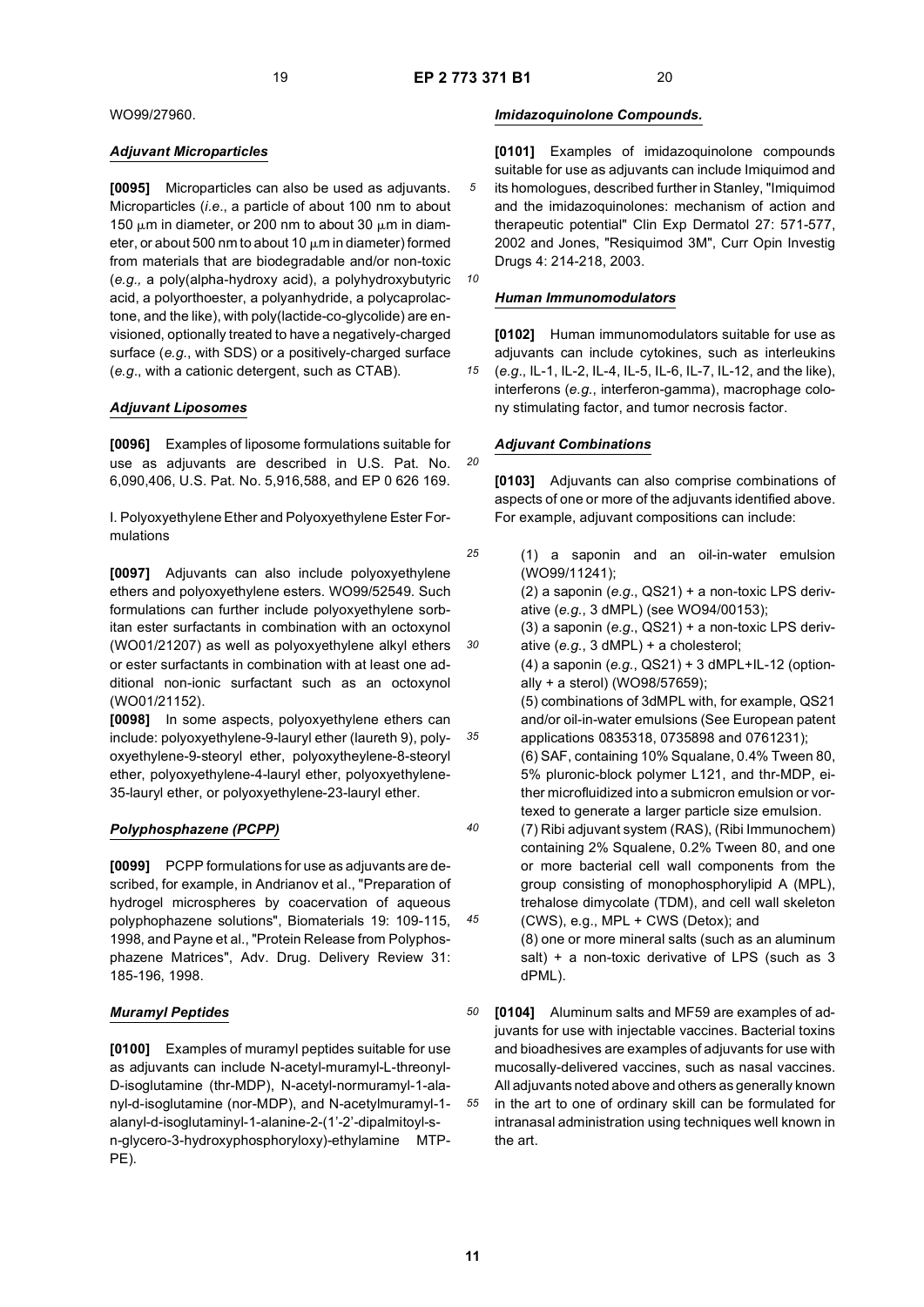*35*

*40*

# **METHODS**

### *Administration Routes*

**[0105]** Compositions will generally be administered directly to a mammal. Direct delivery can be accomplished by parenteral injection (*e.g*., subcutaneously, intraperitoneally, intradermal, intravenously, intramuscularly, or to the interstitial space of a tissue), or mucosally, such as by rectal, oral (*e.g*., tablet, spray), vaginal, topical, transdermal (See *e.g*., WO99/27961) or transcutaneous (See *e.g*., WO02/074244 and WO02/064162), inhalation, intranasal (See *e.g*., WO03/028760), ocular, aural, pulmonary or other mucosal administration. Compositions can also be administered topically by direct transfer to the surface of the skin. Topical administration can be accomplished without utilizing any devices, or by contacting naked skin with the composition utilizing a bandage or a bandage-like device (see, *e.g*., U.S. Pat. No. 6,348,450). In some aspects, a composition can be administered via the nose of the subject, e.g., intranasally or via inhalation.

**[0106]** In some aspects, the mode of administration is parenteral, mucosal, or a combination of mucosal and parenteral immunizations. In other aspects, the mode of administration is parenteral, mucosal, or a combination of mucosal and parenteral immunizations in a total of 1-2 vaccinations 1-3 weeks apart. In related aspects, the route of administration includes but is not limited to intranasal delivery.

#### *Administration Procedures and Dosages*

**[0107]** Administration can include administration of a mutated Bordetella strain to a mammal to elicit an immune response (*e*.*g*., a TH1 immune response) capable of impacting an allergic disease, e.g., asthma or skin inflammation. Examples of mutated Bordetella strains described above. Typically, administration of the mutated Bordetella strain is used to treat or prevent an allergic disease in a mammal, *e.g*., a human, via protective immunity against the allergy. In some aspects, the mutated Bordetella strain administration is used to prevent allergic disease by administration prior to the diagnosis of allergic disease or development of allergic disease symptoms or development of allergic disease. Typically, the mutated Bordetella strain is administered to a mammal about less than 1, 1, 2, 3, 4, 5, 6, 7, 8, 9, 10, 11, 12, or more weeks prior to the development of allergic disease.

# **[0108]** In

some aspect, the invention concerns a *Bordetella pertussis* strain for use in eliciting protective immunity against an allergic skin disease, wherein the strain is administered mucosally.

**[0109]** In one aspect, the method for treating or preventing allergic disease includes administering to a subject in need thereof a single dose of a composition, *e.g.,* BPZE1. In related aspects, the administering step is performed mucosally, *e.g.,* intranasally.

**[0110]** In some aspects, a composition is administered in one dose to a subject. In other aspects, a composition is administered in more than one dose, *e.g.,* two doses.

- *5* In some aspects, a composition is administered in 1, 2, 3, 4, or greater than 4 doses. The number of doses can vary as needed, for example the number of doses administered to a mammal can be 1, 2, 3, 4, 5, 6, 7, 8, 9, 10, or more doses. In one aspect, the method for treating
- *10* or preventing an allergic disease, includes administering to a subject in need thereof a first immunogenic composition (comprising *e*.*g*., BPZE1) followed by a second immunogenic composition administration (comprising *e*.*g*., BPZE1). Typically, the time range between each dose of

*15 20* the composition can be about 1-6 days, or about 1, 2, 3, 4, 5, 6, 7, 8, 9, 10, 11, 12, 13, 14, 15, 20, 30, 40, 50, 60, 70, 80, 90, or more weeks. In related aspects, the time range between each dose is about 3 weeks. In other aspects, prime-boost-style methods can be employed where a composition can be delivered in a "priming" step and, subsequently, a composition is delivered in a "boost-

*25* ing" step. **[0111]** The composition can typically be used to elicit systemic and/or mucosal immunity, for example to elicit an enhanced systemic and/or mucosal immunity. For example, the immune response can be characterized by the induction of a serum IgG and/or intestinal IgA immune response. Typically, the level of protection against allergic disease can be more than 50%, *e.g.,* 60%, 70%, 80%,

90%, 91%, 92%, 93%, 94%, 95%, 96%, 97%, 98%, 99%, or more. In one aspect, the level of protection can be 100%. In other aspects the level of protection is less than 50%, *e.g.,* 20%. In other aspects, the number of bacteria in each dosage is adjusted to attain an effective immune response in a mammal. The number of bacteria or cfus in each dosage can be about 1, 10, 100, 1000, 10000, 100000, 1000000, 5x106, or more or any dosage be-

tween said each dosage. In some aspects, the number of CFUs in a dosage or set of dosages can be less than 106, 106, 107, 108, 109, 1010, greater than 1010, or from about  $10^6$  to about  $10^{10}$  colony forming units (CFUs).

**[0112]** In other aspects administration of a composition can also include coadministration of the composition with another agent or agents. Typically the various composi-

*45* tions/agents can be delivered in any order. Thus, in aspects including delivery of multiple different compositions or agents, the mutated Bordetella strain need not be all delivered before the agent, *e.g.,* a drug, a siRNA, a miR-NA, an immunogenic peptide, or a small molecule capa-

*50 55* ble of affecting an allergic disease. Other examples of agents include neuraminidase inhibitors and M2 inhibitors (adamantanes). For example, the priming step can include delivery of one or more agents and the boosting can include delivery of one or more mutated Bordetella strains. In other aspects, multiple administrations of mutated Bordetella strains can be followed by multiple administrations of agents. Administrations can be performed in any order. Thus, one or more of the mutated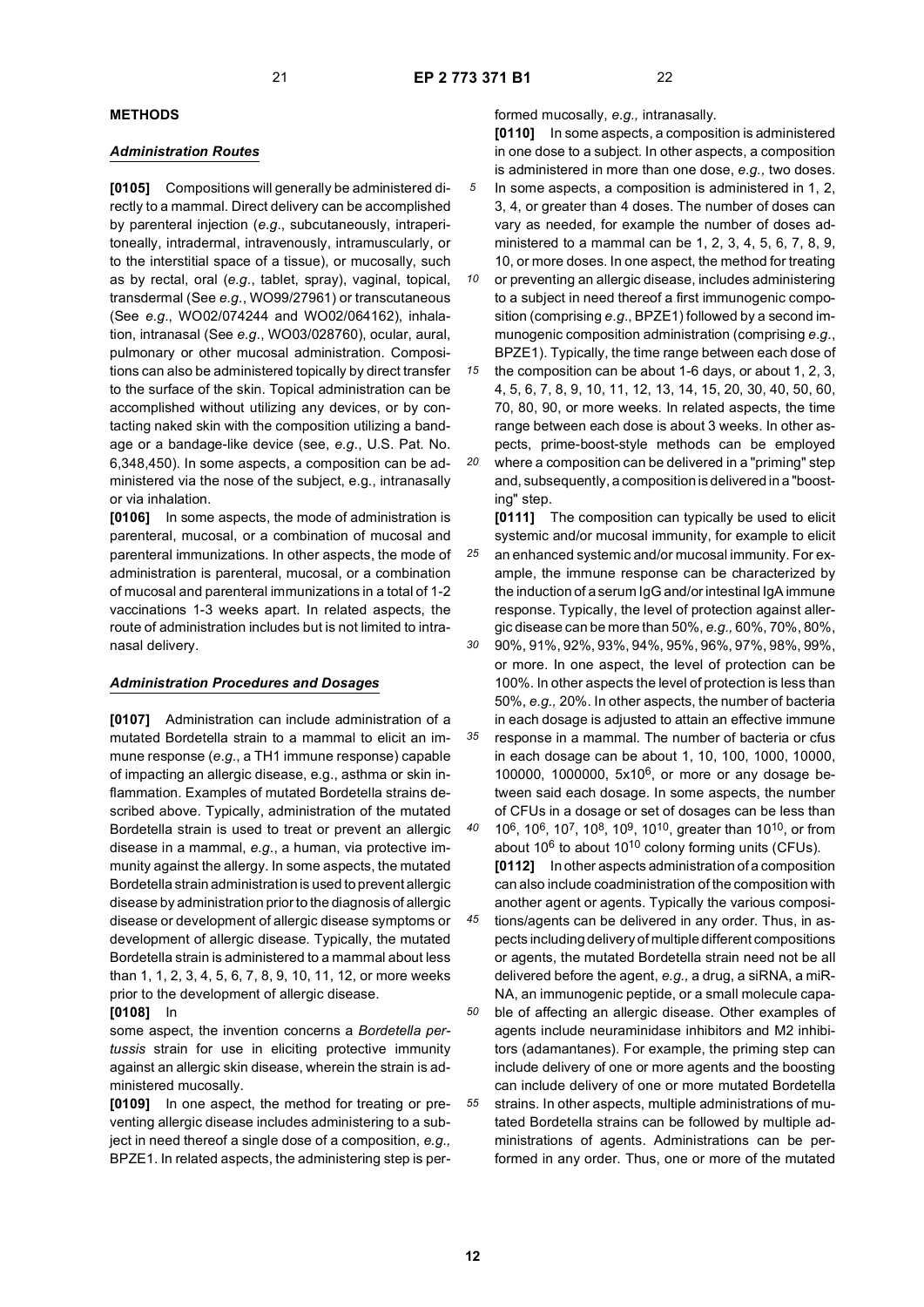Bordetella strains described herein and one or more agents can be co-administered in any order and via any administration route known in the art, *e.g.,* to elicit an immune reaction.

**[0113]** Dosage treatment can be according to a single dose schedule or a multiple dose schedule. For example, multiple doses can be used in a primary immunization schedule and/or in a booster immunization schedule. In a multiple dose schedule, the various doses can be given by the same or different routes, *e.g.,* a parenteral prime and mucosal boost, a mucosal prime and parenteral boost, and the like In other aspects, the dosage regime can enhance the avidity of the antibody response leading to antibodies with a neutralizing characteristic. An in-vitro neutralization assay can be used to test for neutralizing antibodies (see for example Asanaka et al, J Virology 102: 10327, 2005; Wobus et al., PLOS Biology 2; e432; and Dubekti et al., J Medical Virology 66: 400).

# *Tests to Determine the Efficacy or Presence of an Immune Response*

**[0114]** One way of assessing efficacy of therapeutic treatment involves monitoring infection after administration of a composition. One way of assessing efficacy of prophylactic treatment involves monitoring immune responses against the antigens in the compositions after administration of the composition. Another way of assessing the immunogenicity of the compositions is to isolate the proteins or proteins mixes and to screen patient sera or mucosal secretions by immunoblot. A positive reaction between the protein and the patient serum indicates that the patient has previously mounted an immune response to the composition.

**[0115]** Another way of checking efficacy of therapeutic treatment involves monitoring infection after administration of the compositions. One way of checking efficacy of prophylactic treatment involves monitoring immune responses both systemically (such as monitoring the level of IgG1 and IgG2a production) and mucosally (such as monitoring the level of IgA production) against the antigens in the compositions after administration of the composition. Typically, serum specific antibody responses are determined post-immunization but pre-challenge whereas mucosal specific antibody responses are determined post-immunization and post-challenge. The immunogenic compositions can be evaluated in in vitro and in vivo animal models prior to host, *e.g.,* human, administration.

**[0116]** The efficacy of compositions can also be determined in vivo by challenging animal models of infection, *e.g.,* mice, with the compositions. The compositions can or can not be derived from the same strains as the challenge strains. In vivo efficacy models can include but are not limited to: (i) A murine infection model using human strains; (ii) a murine disease model which is a murine model using a mouse-adapted strain, such as strains which are particularly virulent in mice; and (iii) a primate

model using human isolates.

**[0117]** The immune response can be one or both of a TH1 immune response and a TH2 response. The immune response can be an improved or an enhanced or an altered immune response. The immune response can be one or both of a systemic and a mucosal immune response. For example, the immune response can be an enhanced systemic and/or mucosal response. An enhanced systemic and/or mucosal immunity is reflected

*10* in an enhanced TH1 and/or TH2 immune response. For example, the enhanced immune response can include an increase in the production of IgG1 and/or IgG2a and/or IgA. In another aspect the mucosal immune response can be a TH2 immune response. For example, the mu-

*15* cosal immune response can include an increase in the production of IgA.

**[0118]** Typically, activated TH2 cells enhance antibody production and are therefore of value in responding to extracellular infections. Activated TH2 cells can typically

- *20* secrete one or more of IL-4, IL-5, IL-6, and IL-10. A TH2 immune response can also result in the production of IgG1, IgE, IgA, and/or memory B cells for future protection. In general, a TH2 immune response can include one or more of an increase in one or more of the cytokines
- *25* associated with a TH2 immune response (such as IL-4, IL-5, IL-6 and IL-10), or an increase in the production of IgG1, IgE, IgA and memory B cells. For example, an enhanced TH2 immune response can include an increase in IgG1 production.

*30 35* **[0119]** A TH1 immune response can include one or more of an increase in CTLs, an increase in one or more of the cytokines associated with a TH1 immune response (such as IL-2, IFN-gamma, and TNF-alpha), an increase in activated macrophages, an increase in NK activity, or

an increase in the production of IgG2a. For example, the enhanced TH1 immune response can include an increase in IgG2a production.

**[0120]** Compositions, in particular, an immunogenic composition comprising one or more strains disclosed herein can be used either alone or in combination with other agents optionally with an immunoregulatory agent capable of eliciting a Th1 and/or Th2 response.

**[0121]** The compositions can elicit both a cell-mediated immune response as well as a humoral immune re-

*45* sponse to effectively address an allergic disease. This immune response can induce long lasting (*e.g*., neutralizing) antibodies and a cell-mediated immunity that can quickly respond in the future.

#### *50 Subjects and Mammals*

**[0122]** Compositions are typically for preventing or treating allergic disease in a subject, *e.g*., a mammal or a human. In some aspects, subjects can include the elderly (*e.g*., >65 years old), children (*e.g*., <5 years old), hospitalized patients, healthcare workers, armed service and military personnel, food handlers, pregnant women, the chronically ill, and people traveling abroad. The com-

*55*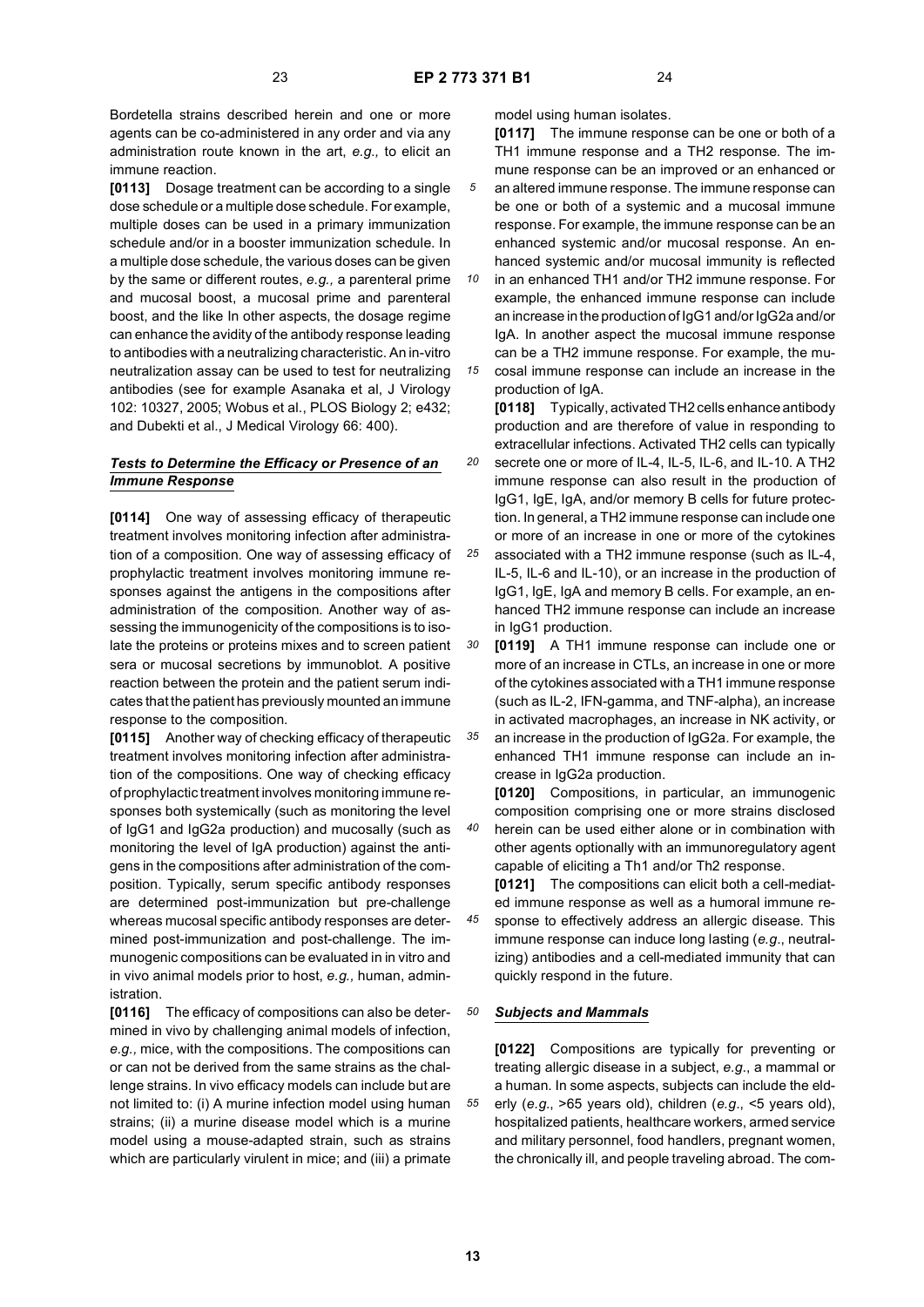*30*

positions are generally suitable for these groups as well as the general population or as otherwise deemed necessary by a physician.

**[0123]** In some aspects, a subject is identified as being need of composition administration. In some aspects, a subject is identified as being need of composition administration via an assay. In some aspects, the assay can be a pharmacogenetic test, an asthma predictive index based on wheezing, and an asthma control test (ACT). In some aspects, a test or assay that is useful for identifying a subject in need of composition administration is described in: Wu et al., Development of a Pharmacogenetic Predictive Test in asthma: proof of concept., Pharmacogenet Genomics. 2010 Feb;20(2):86-93.; Castro-Rodriguez JA; The Asthma Predictive Index: a very useful tool for predicting asthma in young children; J Allergy Clin Immunol. 2010 Aug; 126(2):212-6.; the Asthma Control Test (ACT) available at the website of QualityMetric on October 24, 2012; Marzulli FN et al., Contact allergy: predictive testing in man, Contact Dermatitis. 1976 Feb;2(1):1-17; and Tupker et al., Prediction of Skin Irritation by Noninvasive Bioengineering Methods, Abstract.

# **KITS**

**[0124]** Also provided are kits that include one or more containers of compositions. Compositions can be in liquid form or can be lyophilized. Suitable containers for the compositions include, for example, bottles, vials, syringes, and test tubes. Containers can be formed from a variety of materials, including glass or plastic. A container can have a sterile access port (for example, the container can be an intravenous solution bag or a vial having a stopper pierceable by a hypodermic injection needle).

**[0125]** The kit can further comprise a second container comprising a pharmaceutically-acceptable buffer, such as phosphate-buffered saline, Ringer's solution, or dextrose solution. It can also contain other materials useful to the end-user, including other pharmaceutically acceptable formulating solutions such as buffers, diluents, filters, needles, and syringes or other delivery device(s). The kit can further include a third component comprising an adjuvant.

**[0126]** The kit can also comprise a package insert containing written instructions for methods of inducing immunity, preventing infections, or for treating infections. Instructions can be instructions for performing one or more methods described herein. The package insert can be an unapproved draft package insert or can be a package insert approved by the Food and Drug Administration (FDA) or other regulatory body.

**[0127]** Also provided is a delivery device pre-filled with the compositions.

**[0128]** The pharmaceutical compositions are generally formulated as sterile, substantially isotonic and in full compliance with all Good Manufacturing Practice (GMP) regulations of the U.S. Food and Drug Administration.

**[0129]** Each recited range includes all combinations

and sub-combinations of ranges, as well as specific numerals contained therein.

**[0130]** The foregoing aspects of the invention have been described in detail by way of example for purposes of clarity of understanding.

#### **EXEMPLARY ASPECTS**

*10 15* **[0131]** Below are examples of specific aspects for carrying out various aspects of the invention. The examples are offered for illustrative purposes only. Efforts have been made to ensure accuracy with respect to numbers used (*e.g*., amounts, temperatures, and the like), but some experimental error and deviation should, of course, be allowed for.

**[0132]** The practice of the various aspects of the invention will employ, unless otherwise indicated, conventional methods of protein chemistry, biochemistry, recombinant DNA techniques and pharmacology, within

*20* the skill of the art. Such techniques are explained fully in the literature. See, *e.g.,* T.E. Creighton, Proteins: Structures and Molecular Properties (W.H. Freeman and Company, 1993); A.L. Lehninger, Biochemistry (Worth Publishers, Inc., current addition); Sambrook, et al., Molec-

*25* ular Cloning: A Laboratory Manual (2nd Edition, 1989); Methods In Enzymology (S. Colowick and N. Kaplan eds., Academic Press, Inc.); Remington's; Carey and Sundberg Advanced Organic Chemistry 3rd Ed. (Plenum Press) Volumes A and B, 1992).

# **MATERIALS AND METHODS**

# **Bacterial strains and growth conditions**

*35 40* **[0133]** Attenuated *B. pertussis* BPZE1 is a streptomycin-resistant *B. pertussis* Tohama I derivative, lacking dermonecrotic toxin, producing inactivated pertussis toxin and background levels of tracheal cytotoxin (15). Virulent *B. pertussis* BPSM (16) and BPZE1 were cultured as described previously (1).

# **Animal experiments**

*45 50* **[0134]** Female BALB/c mice (6-8 weeks old) were purchased from CARE Centre (Singapore). Mice were kept under specific pathogen-free conditions in individual ventilated cages. All animal experiments were approved and carried out according to the Institutional guidelines set by the Animal Care and Use Committee of National University of Singapore.

**[0135]** Briefly, lightly anesthesized mice were intranasally (in.) administered once or twice at a four-week interval with  $5\times10^6$  colony forming units (CFU) of live attenuated BPZE1 or BPSM bacteria as previously described (1). Six weeks after one BPZE1 or BPSM dose, or 2 weeks after the  $2<sup>nd</sup>$  dose (day 42), after complete bacterial clearance from the lungs (data not shown), sensitization and challenge were performed as follows: For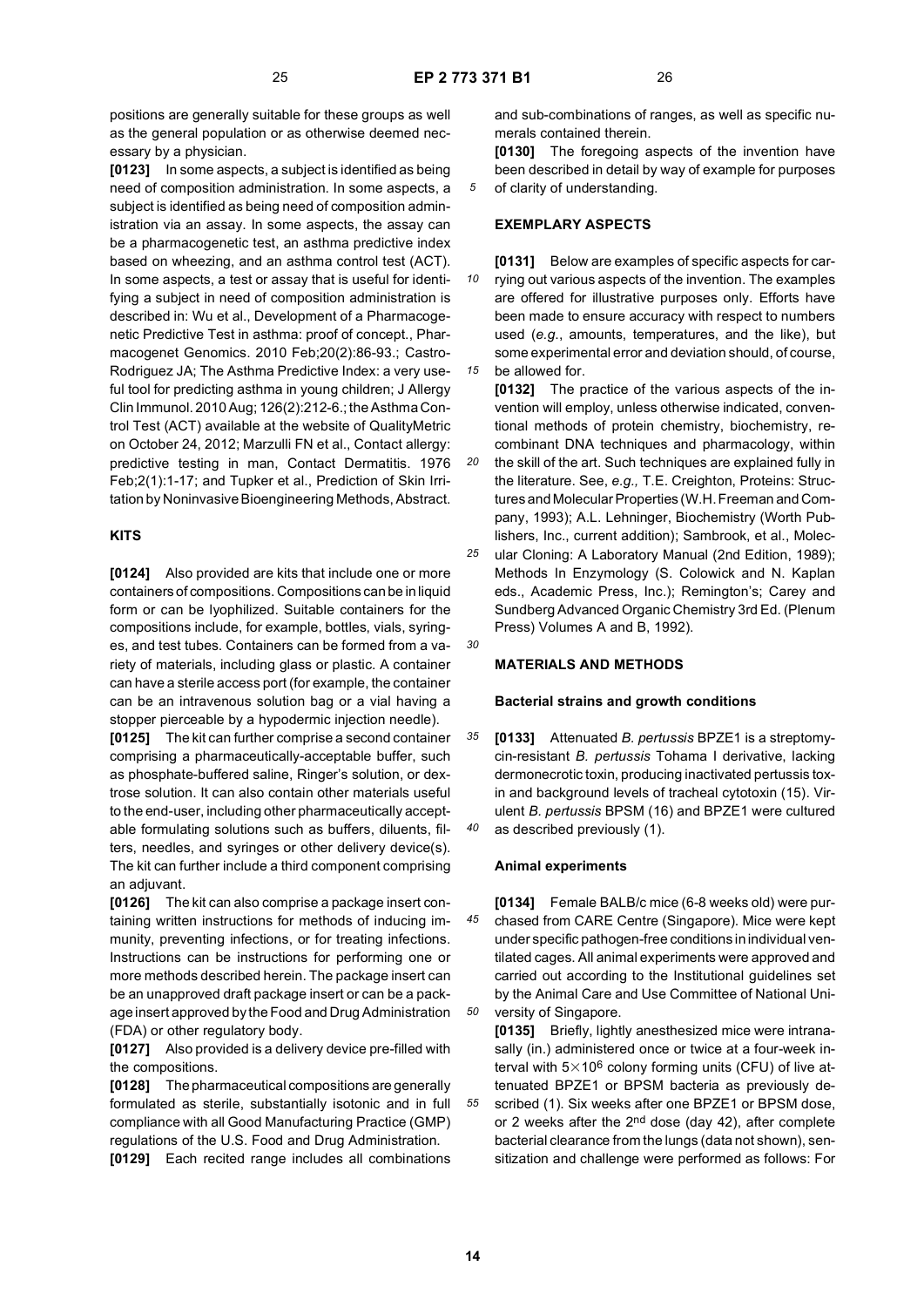*30*

the allergic airway inflammation model, ovalbumin (OVA) sensitization consisted of two intraperitoneal (ip.) injections of 0.1 ml of 200  $\mu$ g/ml OVA with Aluminium hydroxide at a 2 week-interval. OVA aerosol challenge was performed 1 week after the last OVA ip. injection for 3 consecutive days as described previously (17). Positive control mice received phosphate-buffered saline (PBS) in. instead of bacteria followed by OVA sensitization and challenge. Negative control mice were OVA-sensitized but challenged with PBS.

**[0136]** In the dinitrochlorobenzene (DNCB)-induced CHS model, mice were sensitized by applying 50  $\mu$ l of 1% w/v DNCB (Sigma) dissolved in acetone and olive oil (4:1; v/v) on their shaved back. Five days after sensitization (day 47), 25  $\mu$  //side of 1% DNCB were applied on both sides of both ears. Negative control mice were sensitized and challenged with acetone and olive oil (4:1; v/v) without DNCB. Ear thickness was monitored daily after challenge using a caliper.

#### **Cellular infiltrates in bronchoalveolar lavage fluids**

**[0137]** Mice were euthanized 24 hours after the last aerosol OVA challenge (day 66), and bronchoalveolar lavage fluids (BALFs) were harvested as described previously (17). BALFs were centrifuged, and the supernatants were stored at -80°C for cytokine detection. The cell pellets were resuspended, spotted onto a glass slide using a Cytospin device (Thermo Shandon), and stained using a modified Wright staining procedure as described previously (17). A total of 500 cells were examined for each slide. Counts were performed on blinded samples. Eight mice per group were individually assessed.

# **Antibody and cytokine detection**

**[0138]** The serum levels of total IgE, and OVA-specific IgE, IgG1, and IgG2a were determined by ELISA as described previously (18). Cytokine levels were measured in the BALFs supernatants (allergic airway inflammation model) or ear homogenates (CHS model) using a custom-made multiplex cytokine detection assay (Bioplex, Biorad) according to the manufacturer's instructions. Ear homogenates were prepared on ice upon addition of 200  $\mu$ I RIPA buffer (Sigma) with protease inhibitor and mechanical homogenization using High Shear homogenizer (Omni International). After centrifugation at 10,000 rpm and 4 °C to remove the cellular debris, the supernatants were analyzed using a Bio-Plex instrument (Bio-Rad).

# **In vitro re-stimulation experiment**

**[0139]** Single cell suspensions from auricular lymph nodes were prepared and 2 x 106 cells/well were seeded in 96-well round-bottom plates (Nunc) in 100  $\mu$ I RPMI complete medium (RPMI 640 supplemented with 10% FCS, 5 x 10-5 M β-mercaptoethanol, 2 mM L-glutamine, 10 mM HEPES, 200 U/ml penicillin, 200  $\mu$ g/ml streptomycin). Cells were re-stimulated with 1  $\mu$ g/ml of platebound anti-CD3 (cat# 553057) and 1  $\mu$ g/ml soluble anti-CD28 (cat# 553294) (BD) After 24h incubation, the supernatants were harvested for Interferon (IFN)-γ measurement using Mouse IFN-γ ELISA Ready-SET-Go!® detection kit (eBioscience, San Diego, CA) according to the manufacturer's instructions. The cells were pulsed with 0.4  $\mu$ Ci [3H]thymidine in 20  $\mu$ I RPMI complete medium. After 18h incubation, cells were harvested, washed and

*10* the incorporated radioactivity was measured in a Top-Count NXT microplate scintillation and luminescence counter (PerkinElmer). Each sample was assayed in triplicate.

#### *15* **Histological analyses**

*20 25* **[0140]** The lungs or ears were harvested from euthanized mice, fixed in 4% formalin in PBS, embedded in paraffin, sectioned, stained with hematoxylin and eosin (H&E) and examined under an inverted light microscope at  $\times$ 100 and  $\times$ 400 magnifications. Alternatively, lung sections were stained with periodic acid-fluorescence Schiff stain (PAFS) and examined for mucus production as described previously (19).

## **Statistical analysis**

**[0141]** Unless otherwise stated, bars represent mean  $±$  SEM, and averages were compared using a bidirectional unpaired Student's *t* test with a 5% significance level at \* p≤0.05, \*\*p≤0.01 and \*\*\*p≤0.001. For DNCBinduced CHS model, ear thickness data were analyzed by 2-way ANOVA. Values shown are the mean  $\pm$  SEM.

#### *35* **EXAMPLE 1: INTRANASAL PRE-TREATMENT WITH BPZE1 PROVIDES LONG-TERM PROTECTION AGAINST OVA-INDUCED ALLERGIC ASTHMA**

*40 45* **[0142]** Adult BALB/c mice were intranasally (in.) administered either once or twice with live BPZE1 or PBS. After complete bacterial clearance from the lungs (data not shown), OVA-sensitization and challenge were performed. In contrast to the sensitized but not challenged animals (OVA/saline), typical inflammation of the airway walls with marked infiltration of inflammatory cells into the peribronchiolar and perivascular connective tissues was observed with the sensitized and challenged animals

(OVA/OVA) (Fig. 1A). Nasal pre-treatment with BPZE1 (one or two doses) visibly reduced peribronchial inflammation (Fig. 1A, c,d,h,i), whereas enhanced pathology was observed in mice pre-treated with virulent *B. pertus-*

*55 sis* BPSM (Fig. 1A, e&f). PAFS staining revealed that OVA-induced mucus hypersecretion and goblet cell hyperplasia were noticeably reduced in the BPZE1 pretreated mice whereas pre-exposure to virulent BPSM did not result in reduction compared to the untreated challenged animals (OVA/OVA) (Fig. 1B). Together, these data indicate that BPZE1 nasal pre-treatment reduces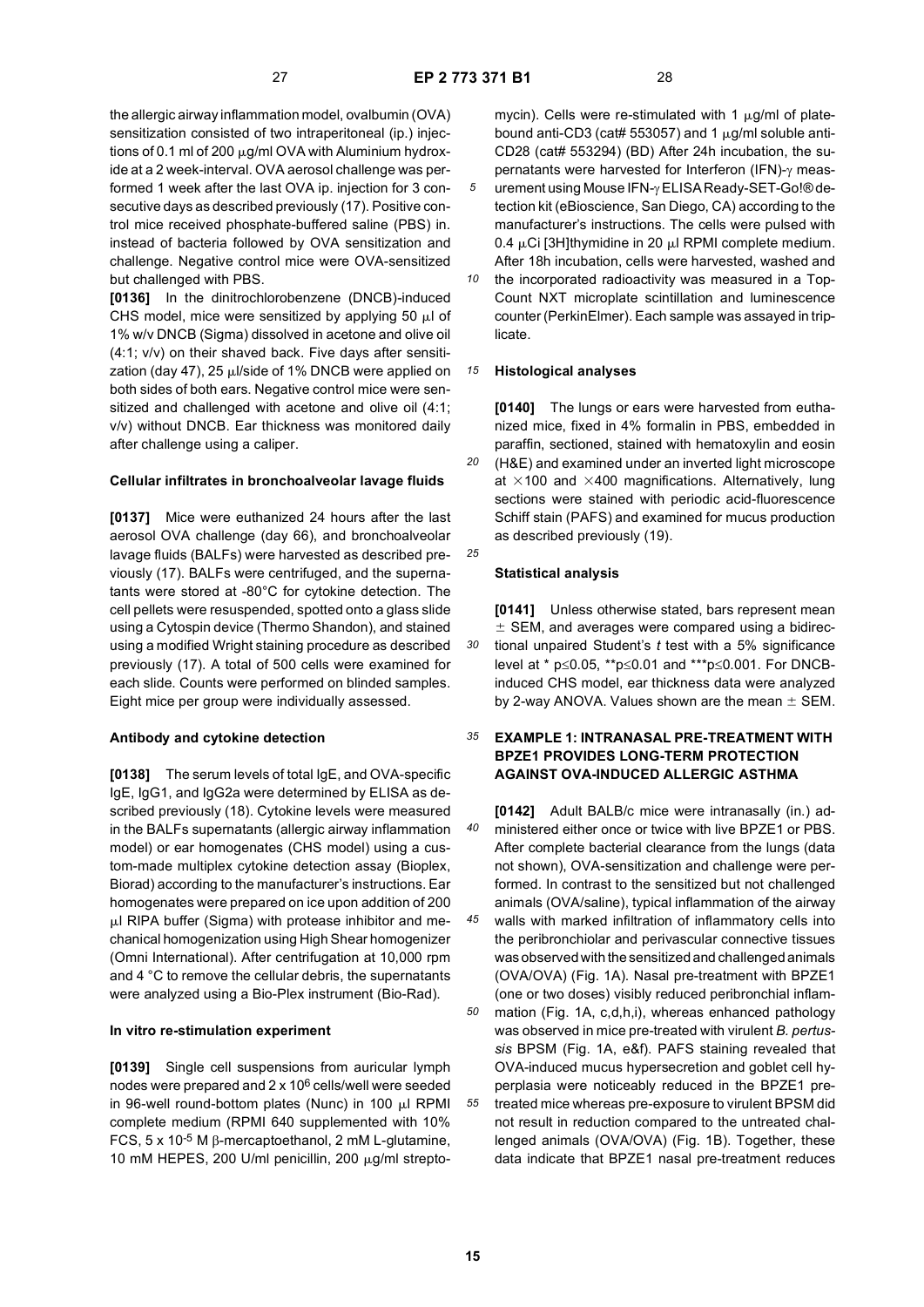*45*

the pathological manifestations of OVA-induced allergic airway inflammation, whereas pre-infection with its virulent counterpart (BPSM) does not.

# **EXAMPLE 2: BPZE1 PRE-TREATMENT SUPPRESS-ES OVA-INDUCED INFLAMMATORY CELL RECRUIT-MENT IN THE LUNGS**

**[0143]** Examination of the inflammatory cell influx in the BALFs collected 24 hours after OVA challenge showed a marked increase in total cell, eosinophil, macrophage, neutrophil and lymphocyte counts in the sensitized and challenged (OVA/OVA) control animals compared to the non-challenged (OVA/saline) group (Fig. 2A). BPSM pre-treated animals displayed comparable cell counts to those measured in the OVA/OVA control group. In contrast, the total cell, eosinophil, macrophage, neutrophil and lymphocyte counts in the BALFs from BPZE1-treated mice were significantly decreased (Fig. 2A), demonstrating that a single nasal dose of BPZE1 significantly suppressed OVA-induced inflammatory cell recruitment in the lungs.

# **EXAMPLE 3: BPZE1 PRE-TREATMENT REDUCES SERUM IGE PRODUCTION**

**[0144]** ELISA data indicated a marked elevation in total serum IgE, OVA-specific IgE and OVA-specific IgG1 levels, but not in the OVA-specific IgG2a level in the OVA/OVA mice compared with the OVA/saline group (Fig. 2B). Pre-treatment with BPSM gave antibody levels comparable to those measured in the OVA/OVA group. In contrast, the total serum and OVA-specific IgE levels were strongly reduced in the BPZE1-treated mice whereas BPZE1 pre-treatment had no effect on the serum levels of OVA-specific IgG2a and IgG1 (Fig. 2B). Thus, in. pre-treatment with BPZE1 did not modulate the serum OVA-specific IgG responses, but suppressed the production of total and antigen-specific IgE.

# **EXAMPLE 4: BPZE1 PRE-TREATMENT REDUCES OVA-INDUCED INFLAMMATORY CYTOKINE PRO-DUCTION IN BALFs**

**[0145]** The levels of Th1 (IL-1β, IL-2 and IFN-γ) and Th2 (IL-4, IL-5, IL-13) cytokines, as well as IL-10 were determined in the BALFs. As expected and as reported previously (9,12,20,21), OVA sensitization and challenge triggered a significant increase in IL-4, IL-5, IL-13, IL-10, IL-1β, and IL-2 levels in the BALFs compared with saline aerosol controls (Fig. 3A&B, D-G), whereas the level of IFN-γ remained unchanged (Fig. 3C). BPZE1 pre-treatment significantly reduced the production of all the cytokines tested except IFN-γ, suggesting that BPZE1 pretreatment affects the production of major Th2 and Th1 pro-inflammatory cytokines involved in the pathogenesis of allergic airway inflammation.

# **EXAMPLE 5: BPZE1 I.N. PRE-TREATMENT INHIBITS THE PROGRESSION OF DNCB-INDUCED CHS**

- *5* **[0146]** The anti-inflammatory effect of BPZE1 was further investigated in the DNCB-induced ear swelling mouse model of CHS, a Th1 dominated allergic contact dermatitis. Mice were pre-treated i.n. with BPZE1 either once or twice, and after complete bacterial clearance from the lungs, they were sensitized and challenged with
- *10 15* DNCB. The protective efficacy of BPZE1 pre-treatment against ear swelling was evaluated by measuring the ear thickness daily after DNCB challenge. Exposure to DNCB resulted in a marked increase in skin thickness 24 hrs after challenge, which was sustained for up to 4

*20* days (Fig. 4). Two doses of BPZE1 significantly inhibited ear swelling in the DNCB-challenged mice (Fig. 4A). **[0147]** Histological analyses of the ear skin collected 48 hrs after DNCB challenge showed vascular congestion and significant swelling with characteristic tissue edema and pronounced inflammatory infiltrate in the

*25* DNCB-challenged mice (Fig. 4B a&b). Similar observations were made with mice pre-treated once with BPZE1 (Fig. 4B c). However, two doses of BPZE1 markedly reduced ear swelling and inflammation, with reduced edema and cellular infiltration compared to the non BPZE1 treated animals (Fig. 4B d).

# **EXAMPLE 6: BPZE1 PRE-TREATMENT DOWN-REG-ULATES THE PRODUCTION OF PRO-INFLAMMATO-RY CYTOKINES INDUCED BY DNCB**

*35 40* **[0148]** Examination of the cytokine profile in the ear homogenates from the different mouse groups showed that DNCB challenge triggered a marked increase in proinflammatory cytokines IL-1β, IL-2, IL-17, IL-6, TNF-α, and IL-4 (Fig. 5). Consistent with the reduced inflammation and edema observed by histology (Fig. 4B), 2 doses of BPZE1 resulted in significantly reduced levels of all the pro-inflammatory cytokines measured (Fig. 5). In contrast, the levels of IL-10 remained unchanged for all the

groups (Fig. 5).

# **EXAMPLE 7: BPZE1 PRE-TREATMENT DOES NOT AFFECT THE SENSITIZATION PHASE**

*50 55* **[0149]** To test whether BPZE1 pre-treatment affects the sensitization phase in both inflammation models, BPZE1 pre-treated or untreated mice were subjected to OVA or DNCB sensitization. One week post-OVA sensitization, the OVA-specific antibody responses were measured and comparable levels of OVA-specific IgE and IgG levels were observed in both BPZE1 pre-treated and untreated animals (Fig. 6). Similarly, 3 days post-DNCB sensitization, the auricular lymph nodes were harvested and the total cell counts, T-cell proliferation and IFNγ production upon in vitro re-stimulation were found comparable in both BPZE1 pre-treated and untreated animal groups (Fig. 6). Therefore, these results strongly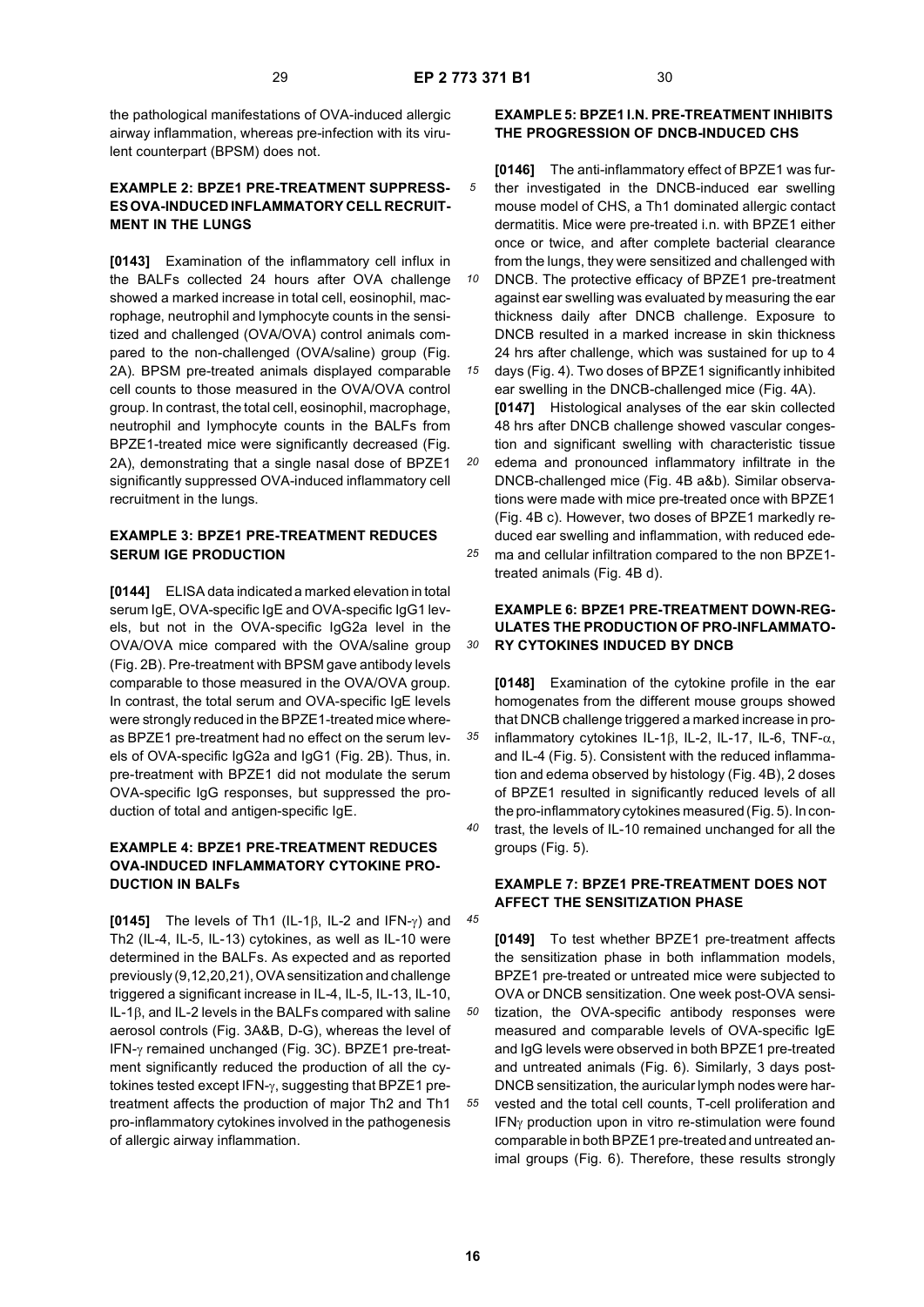*10*

*15*

*25*

*40*

support that BPZE1 pre-treatment does not affect the sensitization phase but instead impact on the effector cells that are recruited upon challenge.

**[0150]** Thus, prior BPZE1 nasal treatment suppressed OVA-induced lung inflammation and inflammatory cell recruitment, and significantly reduced IgE levels and cytokine production. Similarly, BPZE1 nasal pre-treatment markedly inhibited ear swelling, skin inflammation and production of pro-inflammatory cytokines in the DNCBinduced CHS model. For both models, it was shown that BPZE1 pre-treatment does not affect the sensitization phase. Upon challenge, BPZE1 pre-treatment selectively reduced the level of cytokines whose production is increased, and did not affect the basal level of other cytokines. Together these observations suggest that BPZE1 pre-treatment specifically targets those cytokineproducing effector cells that are recruited and involved in the inflammatory reaction.

*20* **[0151]** This study demonstrates the broad anti-inflammatory properties of the attenuated *B. pertussis* BPZE1 strain in the context of allergic diseases.

# **REFERENCES**

# **[0152]**

*30* 1. Li R, Lim A, Phoon MC, Narasaraju T, Ng JK, Poh WP, et al. Attenuated Bordetella pertussis protects against highly pathogenic influenza A viruses by dampening the cytokine storm. J Virol 2010;84(14):7105-13.

2. Galli SJ, Tsai M, Piliponsky AM. The development of allergic inflammation. Nature 2008;454(7203):445-54.

*35* 3. Masoli M, Fabian D, Holt S, Beasley R. The global burden of asthma: executive summary of the GINA Dissemination Committee report. Allergy 2004;59(5):469-78.

4. Kim HY, DeKruyff RH, Umetsu DT. The many paths to asthma: phenotype shaped by innate and adaptive immunity. Nat Immunol 2010;11(7):577-84. 5. Novak N, Simon D. Atopic dermatitis - from new pathophysiologic insights to individualized therapy. Allergy 2011;66:830-9.

*45* 6. Watanabe H, Unger M, Tuvel B, Wang B, Sauder DN. Contact hypersensitivity: the mechanism of immune responses and T cell balance. J Interferon Cytokine Res 2002;22(4):407-12.

*50* 7. Saint-Mezard P, Berard F, Dubois B, Kaiserlian D, Nicolas JF. The role of CD4+ and CD8+ T cells in contact hypersensitivity and allergic contact dermatitis. Eur J Dermatol 2004; 14(3):131-8.

8. Strachan DP. Family size, infection and atopy: the first decade of the "hygiene hypothesis". Thorax 2000;55 Suppl 1:S2-10.

9. Ennis DP, Cassidy JP, Mahon BP. Prior Bordetella pertussis infection modulates allergen priming and the severity of airway pathology in a murine model of allergic asthma. Clin Exp Allergy 2004;34(9):1488-97.

10. Papadopoulos NG, Christodoulou I, Rohde G, Agache I, Almqvist C, Bruno A, et al. Viruses and bacteria in acute asthma exacerbations - A GA2LEN-DARE systematic review. Allergy 2011;66:458-68.

11. Lukacs NW, Tekkanat KK, Berlin A, Hogaboam CM, Miller A, Evanoff H, et al. Respiratory syncytial virus predisposes mice to augmented allergic airway responses via IL-13-mediated mechanisms. J Immunol 2001;167(2):1060-5.

12. Kavanagh H, Noone C, Cahill E, English K, Locht C, Mahon BP. Attenuated Bordetella pertussis vaccine strain BPZE1 modulates allergen-induced immunity and prevents allergic pulmonary pathology in a murine model. Clin Exp Allergy 2010.

13. Fischer K, Stein K, Ulmer AJ, Lindner B, Heine H, Holst O. Cytokine-inducing lipoteichoic acids of the allergy-protective bacterium Lactococcus lactis G121 do not activate via Toll-like receptor 2. Glycobiology 2011.

14. Bieber T, Simon H-U. Allergen-specific immunotherapy: current concepts and future directions. Allergy 2011;66:709-12.

15. Mielcarek N, Debrie AS, Raze D, Bertout J, Rouanet C, Younes AB, et al. Live attenuated B. pertussis as a single-dose nasal vaccine against whooping cough. PLoS Pathog 2006;2(7):e65.

16. Menozzi FD, Mutombo R, Renauld G, Gantiez C, Hannah JH, Leininger E, et al. Heparin-inhibitable lectin activity of the filamentous hemagglutinin adhesin of Bordetella pertussis. Infect Immun 1994;62(3):769-78.

17. Bao Z, Lim S, Liao W, Lin Y, Thiemermann C, Leung BP, et al. Glycogen synthase kinase-3beta inhibition attenuates asthma in mice. Am J Respir Crit Care Med 2007;176(5):431-8.

18. Duan W, Chan JH, Wong CH, Leung BP, Wong WS. Anti-inflammatory effects of mitogen-activated protein kinase kinase inhibitor U0126 in an asthma mouse model. J Immunol 2004;172(11):7053-9.

19. Evans CM, Williams OW, Tuvim MJ, Nigam R, Mixides GP, Blackburn MR, et al. Mucin is produced by clara cells in the proximal airways of antigen-challenged mice. Am J Respir Cell Mol Biol 2004;31(4):382-94.

20. Ennis DP, Cassidy JP, Mahon BP. Whole-cell pertussis vaccine protects against Bordetella pertussis exacerbation of allergic asthma. Immunol Lett 2005;97(1):91-100.

21. Ennis DP, Cassidy JP, Mahon BP. Acellular pertussis vaccine protects against exacerbation of allergic asthma due to Bordetella pertussis in a murine model. Clin Diagn Lab Immunol 2005;12(3):409-17.

22. Feunou PF, Ismaili J, Debrie AS, Huot L, Hot D, Raze D, et al. Genetic stability of the live attenuated Bordetella pertussis vaccine candidate BPZE1. Vaccine 2008;26(45):5722-7.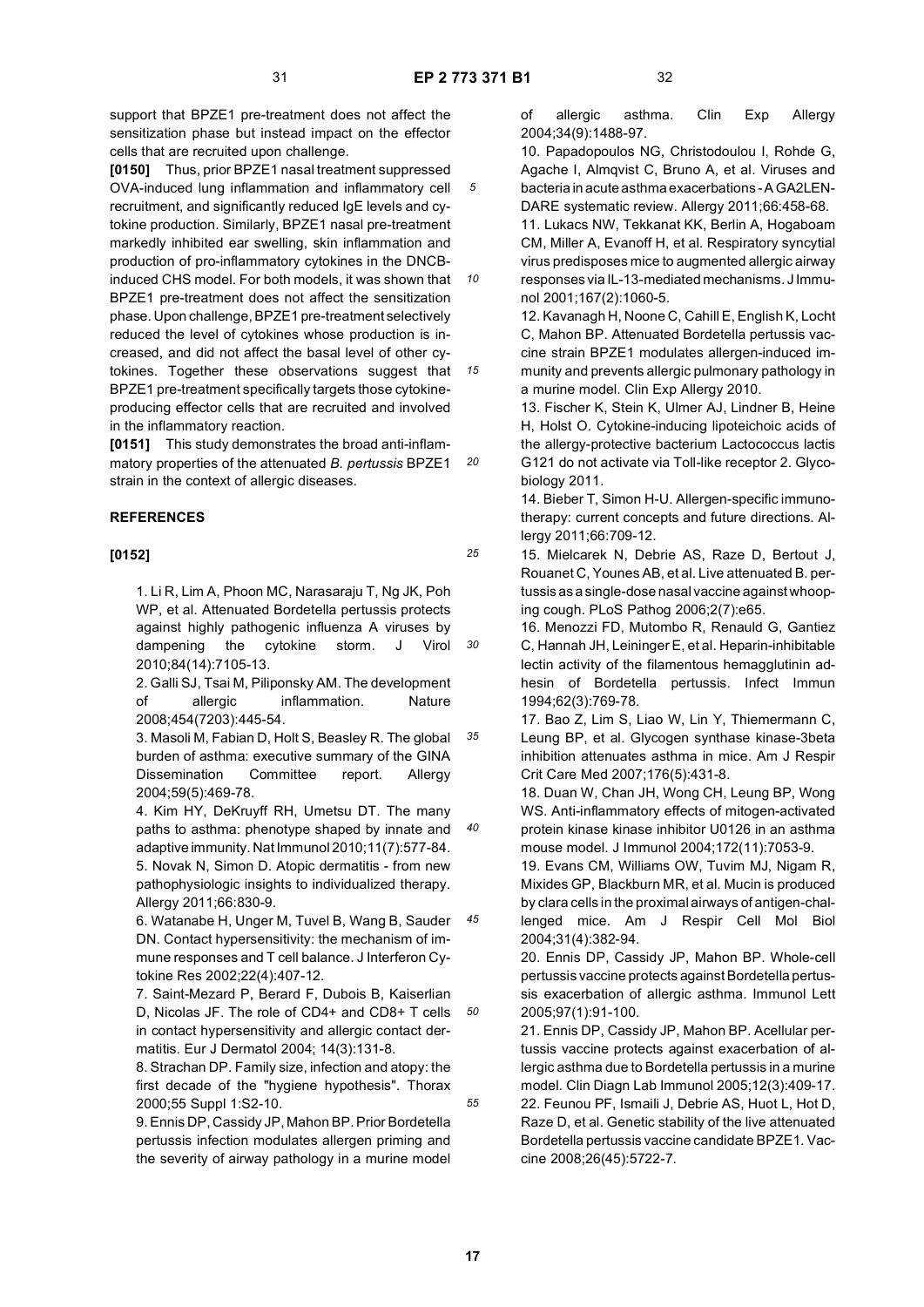*10*

*15*

*20*

*30*

*35*

*40*

*45*

*50*

*55*

23. Skerry CM, Cassidy JP, English K, Feunou-Feunou P, Locht C, Mahon BP. A live attenuated Bordetella pertussis candidate vaccine does not cause disseminating infection in gamma interferon receptor knockout mice. Clin Vaccine Immunol 2009;16(9):1344-51.

24. Bao Z, Guan S, Cheng C, Wu S, Wong SH, Kemeny DM, et al. A novel antiinflammatory role for andrographolide in asthma via inhibition of the nuclear factor-kappaB pathway. Am J Respir Crit Care Med 2009;179(8):657-65.

25. Guan SP, Kong LR, Cheng C, Lim JC, Wong WS. Protective role of 14-deoxy-11,12-didehydroandrographolide, a noncytotoxic analogue of andrographolide, in allergic airway inflammation. J Nat Prod 2011;74(6):1484-90.

26. Nahori MA, Lagranderie M, Lefort J, Thouron F, Joseph D, Winter N, et al. Effects of Mycobacterium bovis BCG on the development of allergic inflammation and bronchial hyperresponsiveness in hyper-IgE BP2 mice vaccinated as newborns. Vaccine 2001;19(11-12):1484-95.

27. Page KR, Scott AL, Manabe YC. The expanding realm of heterologous immunity: friend or foe? Cell Microbiol 2006;8(2):185-96.

28. Walzl G, Tafuro S, Moss P, Openshaw PJ, Hussell T. Influenza virus lung infection protects from respiratory syncytial virus-induced immunopathology. J Exp Med 2000;192(9):1317-26.

29. Tsitoura DC, Kim S, Dabbagh K, Berry G, Lewis DB, Umetsu DT. Respiratory infection with influenza A virus interferes with the induction of tolerance to aeroallergens. J Immunol 2000;165(6):3484-91.

30. Hogan RJ, Zhong W, Usherwood EJ, Cookenham T, Roberts AD, Woodland DL. Protection from respiratory virus infections can be mediated by antigen-specific CD4(+) T cells that persist in the lungs. J Exp Med 2001;193(8):981-6.

31. de Bree GJ, van Leeuwen EM, Out TA, Jansen HM, Jonkers RE, van Lier RA. Selective accumulation of differentiated CD8+ T cells specific for respiratory viruses in the human lung. J Exp Med 2005;202(10):1433-42.

32. Dahl ME, Dabbagh K, Liggitt D, Kim S, Lewis DB. Viral-induced T helper type 1 responses enhance allergic disease by effects on lung dendritic cells. Nat Immunol 2004;5(3):337-43.

33. Beyer M, Bartz H, Horner K, Doths S, Koerner-Rettberg C, Schwarze J. Sustained increases in numbers of pulmonary dendritic cells after respiratory syncytial virus infection. J Allergy Clin Immunol 2004;113(1):127-33.

34. Didierlaurent A, Goulding J, Patel S, Snelgrove R, Low L, Bebien M, et al. Sustained desensitization to bacterial Toll-like receptor ligands after resolution of respiratory influenza infection. J Exp Med 2008;205(2):323-9.

# **Claims**

- **1.** A mutated *Bordetella pertussis* strain for use in eliciting protective immunity against an allergic skin disease, wherein the strain is attenuated and wherein the *pertussis* toxin (*ptx*) gene is mutated, the dermonecrotic (*dnt*) gene is deleted or mutated, and the *Bordetella ampG* gene is replaced by a heterologous *ampG*.
- **2.** The *Bordetella pertussis* strain for the use of claim 1, wherein the wild-type *Bordetella* strain *ampG* gene is replaced by an *E*. *coli ampG* gene.
- **3.** The *Bordetella pertussis* strain for the use of any one of claims 1-2, wherein the mutation of the *ptx* gene comprises the substitution of an amino acid involved in substrate binding and/or an amino acid involved in catalysis.
- **4.** The *Bordetella pertussis* strain for the use of any one of claims 1-3, wherein the *Bordetella pertussis* strain is a triple mutant strain.
- *25* **5.** The *Bordetella pertussis* strain for the use of any one of claims 1-4, wherein the *Bordetella pertussis* strain is the *B. pertussis* strain identified by accession number CNCM 1-3585 deposited with the Collection Nationale de Cultures de Microorganismes (CNCM) in Paris, France under the Budapest Treaty on March 9, 2006.
	- **6.** The *Bordetella pertussis* strain for the use of any one of claims 1-5, wherein the *Bordetella pertussis* strain is a live strain.
	- **7.** The *Bordetella pertussis* strain for the use of any one of claims 1-6, wherein the *Bordetella* strain does not comprise a heterologous gene other than the heterologous *ampG* gene.
	- **8.** The *Bordetella pertussis* strain for the use of any one of claims 1-7, wherein the *Bordetella pertussis* strain does not comprise a heterologous expression platform to carry heterologous antigens to the respiratory mucosa of the mammal.
	- **9.** The *Bordetella pertussis* strain for the use of any one of claims 1-8, further comprising a pharmaceutically suitable excipient, vehicle, and/or carrier.
	- **10.** The *Bordetella pertussis* strain for the use of any one of claims 1-9, wherein said strain is formulated in a liquid suspension, an aerosol, or a powder.
	- **11.** The *Bordetella pertussis* strain for the use of any one of claims 1-10, further comprising an adjuvant.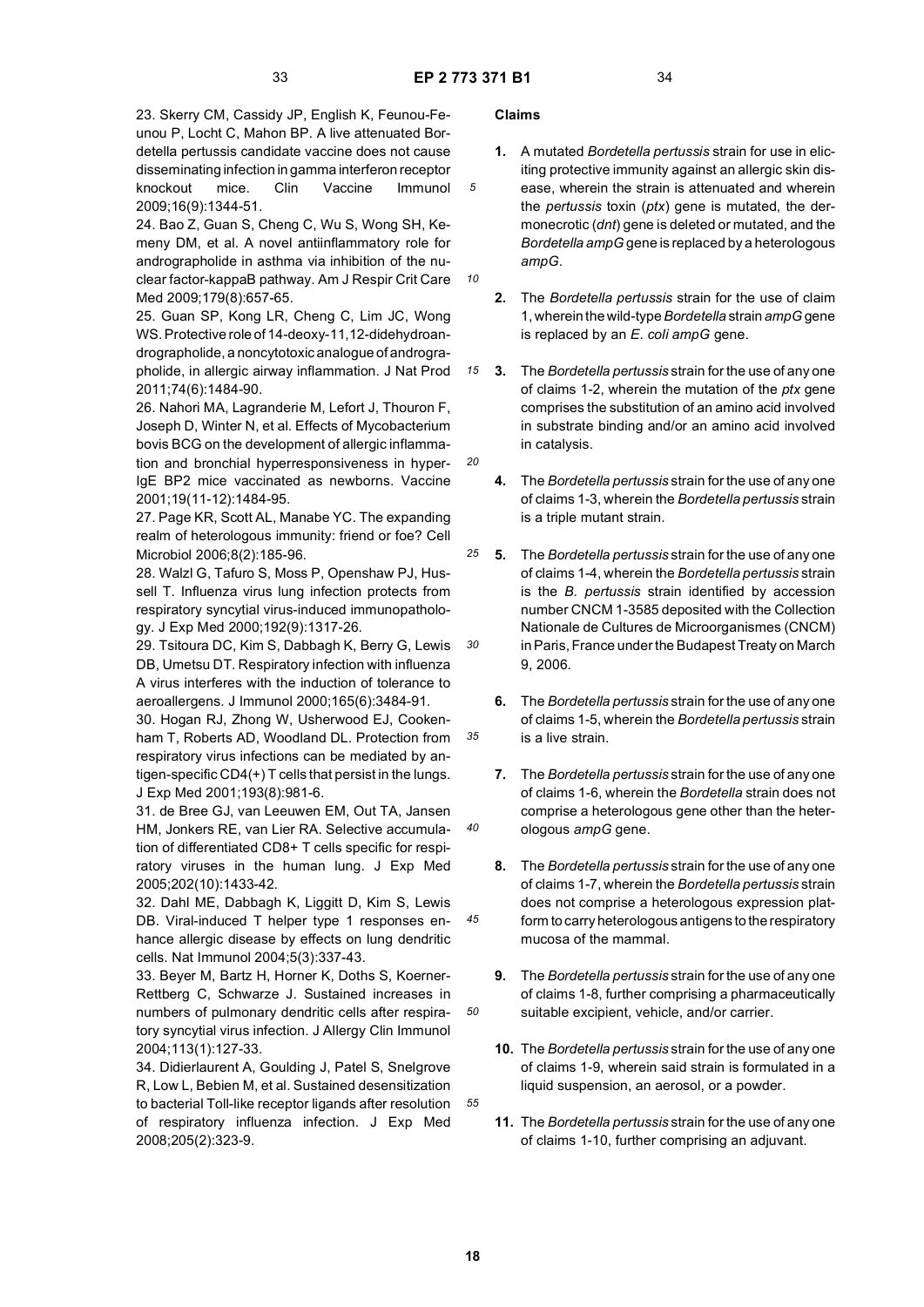*10*

*20*

*30*

*35*

*40*

*45*

*50*

*55*

- **12.** The *Bordetella pertussis* strain for the use of any one of claims 1-11, wherein the allergic skin disease is contact dermatitis.
- **13.** The *Bordetella pertussis* strain for the use of any one of claims 1-12, wherein the strain is administered mucosally.
- **14.** The *Bordetella pertussis* strain for the use of any one of claims 1-13, wherein the strain is administered in more than one dose.
- **15.** The *Bordetella pertussis* strain for the use of any one of claims 1-14, wherein the strain is administered in two doses

# **Patentansprüche**

- **1.** Mutierter *Bordetella-pertussis*-Stamm zur Verwendung beim Auslösen einer schützenden Immunität gegen eine allergische Hauterkrankung, wobei der Stamm abgeschwächt ist und wobei das *Pertussis-*Toxin *(*ptx*)*-Gen mutiert ist, das Dermonecrotic-Toxin*(dnt)*-Gen deletiert oder mutiert ist, und das *Bordetella-ampG*-Gen durch ein heterologes *ampG* ersetzt ist.
- **2.** *Bordetella-pertussis*-Stamm zur Verwendung nach Anspruch 1, wobei das Wildtyp-*Bordetella*-StammampG-Gen durch ein *E.-coli-ampG*-Gen ersetzt ist.
- **3.** *Bordetella-pertussis*-Stamm zur Verwendung nach einem der Ansprüche 1-2, wobei die Mutation des ptx-Gens die Substitution einer an der Substratbindung beteiligten Aminosäure und/oder einer an der Katalyse beteiligten Aminosäure umfasst.
- **4.** *Bordetella-pertussis*-Stamm zur Verwendung nach einem der Ansprüche 1-3, wobei der *Bordetella-pertussis*-Stamm ein Dreifachmutantenstamm ist.
- **5.** *Bordetella-pertussis*-Stamm zur Verwendung nach einem der Ansprüche 1-4, wobei der *Bordetella-pertussis*-Stamm der durch die Zugangsnummer CN-CM I-3585 identifizierte *B.-pertussis-*Stamm ist, der bei der Collection Nationale de Cultures de Microorganismes (CNCM) in Paris, Frankreich, gemäß dem Budapester Vertrag am 9. März 2006 hinterlegt wurde.
- **6.** *Bordetella-pertussis*-Stamm zur Verwendung nach einem der Ansprüche 1-5, wobei der *Bordetella-pertussis*-Stamm ein lebender Stamm ist.
- **7.** *Bordetella-pertussis*-Stamm zur Verwendung nach einem der Ansprüche 1-6, wobei der *Bordetella*-Stamm außer dem heterologen *ampG*-Gen kein

anderes heterologes Gen umfasst.

- **8.** *Bordetella-pertussis*-Stamm zur Verwendung nach einem der Ansprüche 1-7, wobei der *Bordetella-pertussis*-Stamm keine heterologe Expressionsplattform umfasst, um heterologe Antigene zu der Atemwegsschleimhaut des Säugers zu transportieren.
- **9.** *Bordetella-pertussis*-Stamm zur Verwendung nach einem der Ansprüche 1-8, ferner umfassend einen pharmazeutisch verträglichen Exzipienten, ein pharmazeutisch verträgliches Vehikel und/oder einen pharmazeutisch verträglichen Trägerstoff.
- *15* **10.** *Bordetella-pertussis*-Stamm zur Verwendung nach einem der Ansprüche 1-9, wobei der Stamm in einer flüssigen Suspension, einem Aerosol oder einem Pulver formuliert ist.
	- **11.** *Bordetella-pertussis*-Stamm zur Verwendung nach einem der Ansprüche 1-10, ferner umfassend ein Adjuvans.
- *25* **12.** *Bordetella-pertussis*-Stamm zur Verwendung nach einem der Ansprüche 1-11, wobei die allergische Hauterkrankung Kontaktdermatitis ist.
	- **13.** *Bordetella-pertussis*-Stamm zur Verwendung nach einem der Ansprüche 1-12, wobei der Stamm mukosal verabreicht wird.
	- **14.** *Bordetella-pertussis-*Stamm zur Verwendung nach einem der Ansprüche 1-13, wobei der Stamm in mehr als einer Dosis verabreicht wird.
	- **15.** *Bordetella-pertussis*-Stamm zur Verwendung nach einem der Ansprüche 1-14, wobei der Stamm in zwei Dosen verabreicht wird.

## **Revendications**

- **1.** Souche de *Bordetella pertussis* mutée pour son utilisation pour obtenir une immunité protectrice contre une maladie allergique de la peau, dans laquelle la souche est atténuée et dans laquelle le gène de la toxine pertussique (*ptx*) est muté, le gène dermonécrotique (*dnt*) est supprimé ou muté et le gène *ampG* de *Bordetella* est remplacé par un *ampG* hétérologue.
- **2.** Souche de *Bordetella pertussis* pour son utilisation selon la revendication 1, dans laquelle le gène *ampG* sauvage de la souche *Bordetella* est remplacé par un gène *ampG* d'*E*. *coli.*
- **3.** Souche de *Bordetella pertussis* pour son utilisation selon l'une quelconque des revendications 1 ou 2,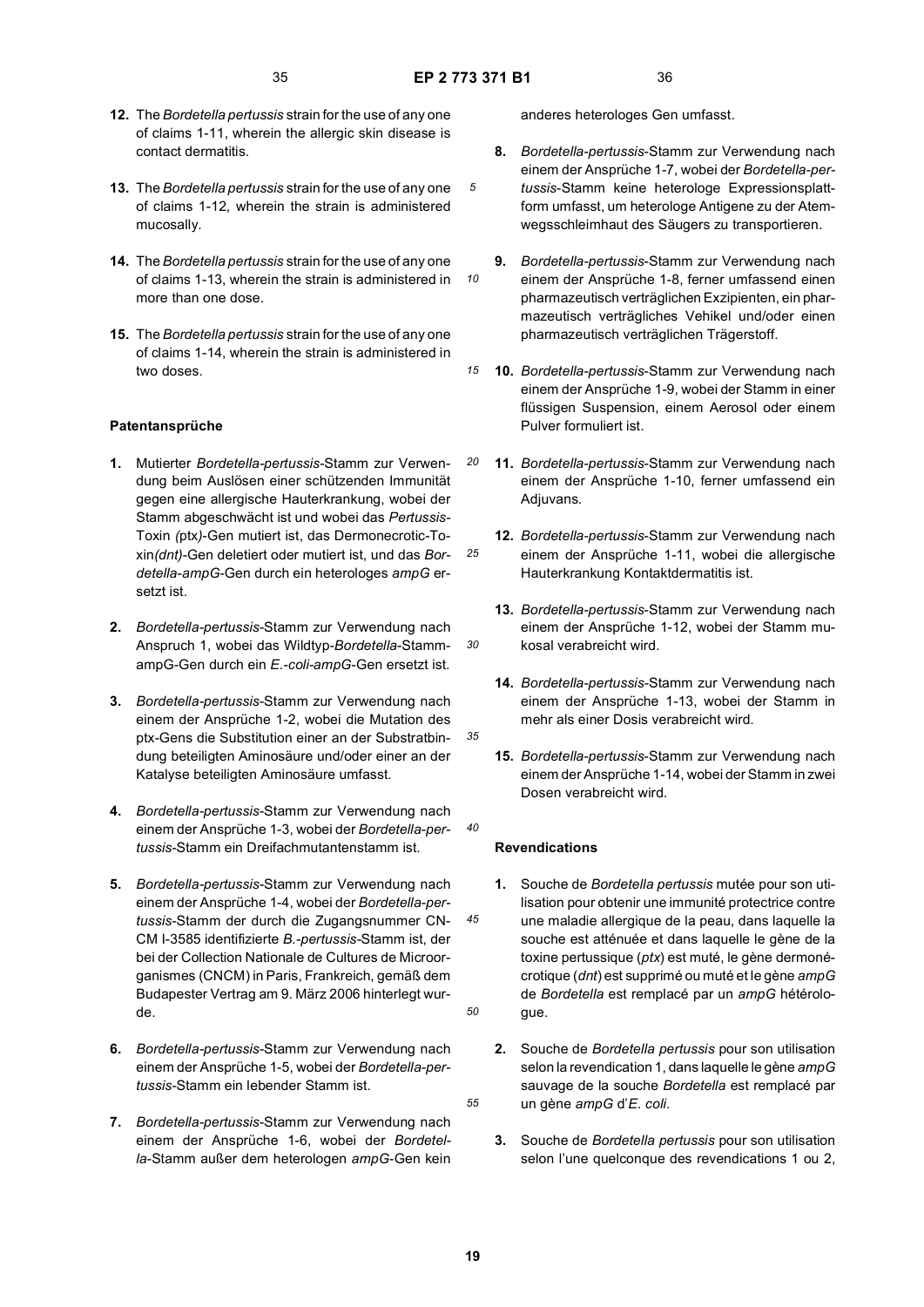*10*

*15*

dans laquelle la mutation du gène *ptx* comprend la substitution d'un acide aminé impliqué dans la liaison au substrat et/ou un acide aminé impliqué dans la catalyse.

- **4.** Souche de *Bordetella pertussis* pour son utilisation selon l'une quelconque des revendications 1 à 3, dans laquelle la souche *Bordetella pertussis* est une souche triple mutante.
- **5.** Souche de *Bordetella pertussis* pour son utilisation selon l'une quelconque des revendications 1 à 4, dans laquelle la souche *Bordetella pertussis* est la souche *B. pertussis* identifiée par le numéro d'accès CNCM I-3585 déposée auprès de la Collection Nationale de Cultures de Microorganismes (CNCM) à Paris, France selon le Traité de Budapest, le 9 mars 2006.
- *20* **6.** Souche de *Bordetella pertussis* pour son utilisation selon l'une quelconque des revendications 1 à 5, dans laquelle la souche est une souche vivante.
- *25* **7.** Souche de *Bordetella pertussis* pour son utilisation selon l'une quelconque des revendications 1 à 6, dans laquelle la souche *Bordetella* ne comprend pas un gène hétérologue autre que le gène hétérologue *ampG*.
- *30 35* **8.** Souche de *Bordetella pertussis* pour son utilisation selon l'une quelconque des revendications 1 à 7, dans laquelle la souche *Bordetella pertussis* ne comprend pas de plate-forme d'expression hétérologue pour transporter des antigènes hétérologues vers la muqueuse respiratoire du mammifère.
- **9.** Souche de *Bordetella pertussis* pour son utilisation selon l'une quelconque des revendications 1 à 8. comprenant en outre un excipient, véhicule et/ou support pharmaceutiquement approprié.
- **10.** Souche de *Bordetella pertussis* pour son utilisation selon l'une quelconque des revendications 1 à 9, dans laquelle ladite souche est formulée dans une suspension liquide, un aérosol ou une poudre.
- **11.** Souche de *Bordetella pertussis* pour son utilisation selon l'une quelconque des revendications 1 à 10, comprenant en outre un adjuvant.
- **12.** Souche de *Bordetella pertussis* pour son utilisation selon l'une quelconque des revendications 1 à 11, dans laquelle la maladie allergique de la peau est la dermatite de contact.
- **13.** Souche de *Bordetella pertussis* pour son utilisation selon l'une quelconque des revendications 1 à 12, dans laquelle la souche est administrée par la voie

des muqueuses.

- **14.** Souche de *Bordetella pertussis* pour son utilisation selon l'une quelconque des revendications 1 à 13, dans laquelle la souche est administrée à raison de plus d'une dose.
- **15.** Souche de *Bordetella pertussis* pour son utilisation selon l'une quelconque des revendications 1 à 14, dans laquelle la souche est administrée en deux doses.

**20**

*40*

*45*

*50*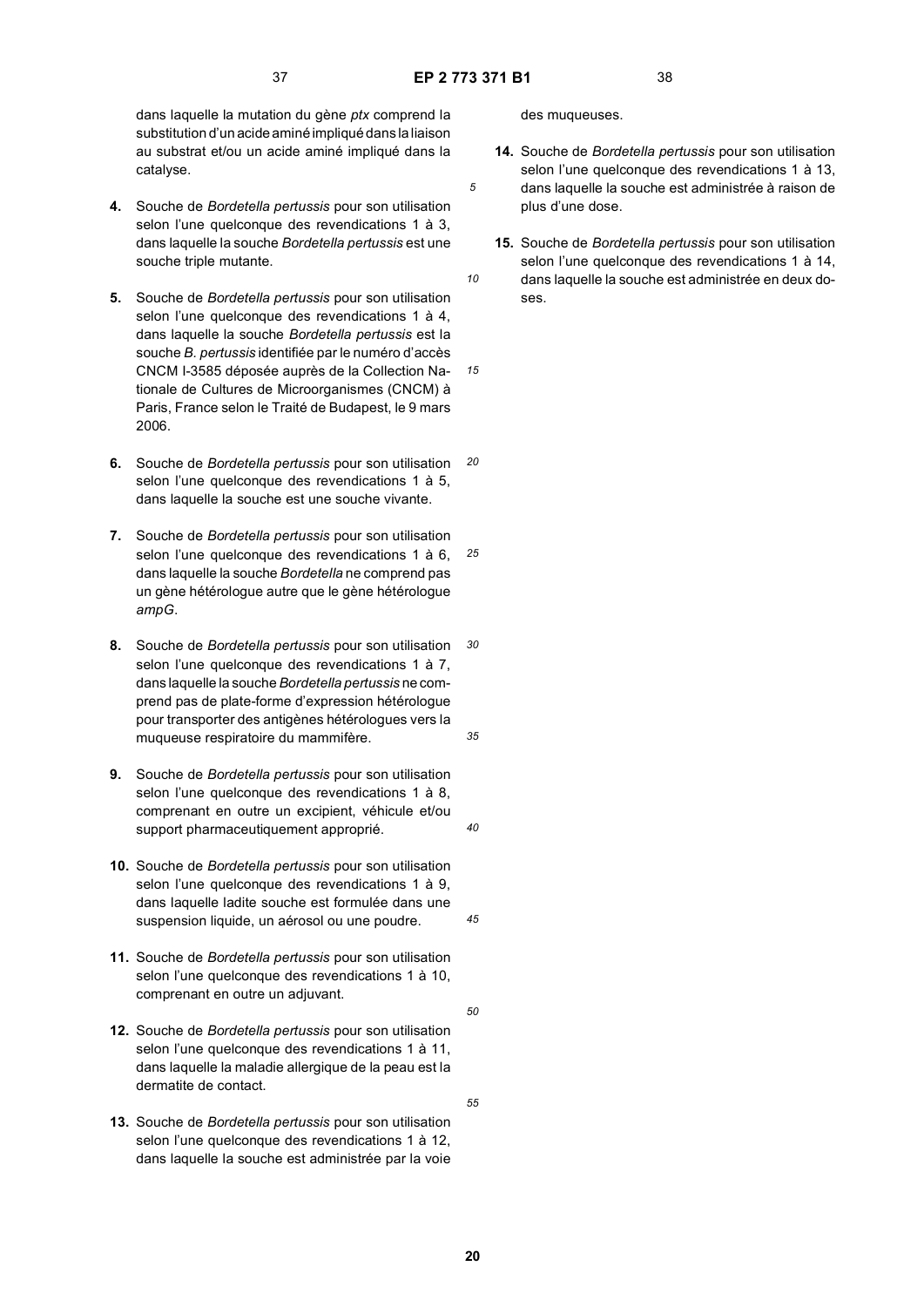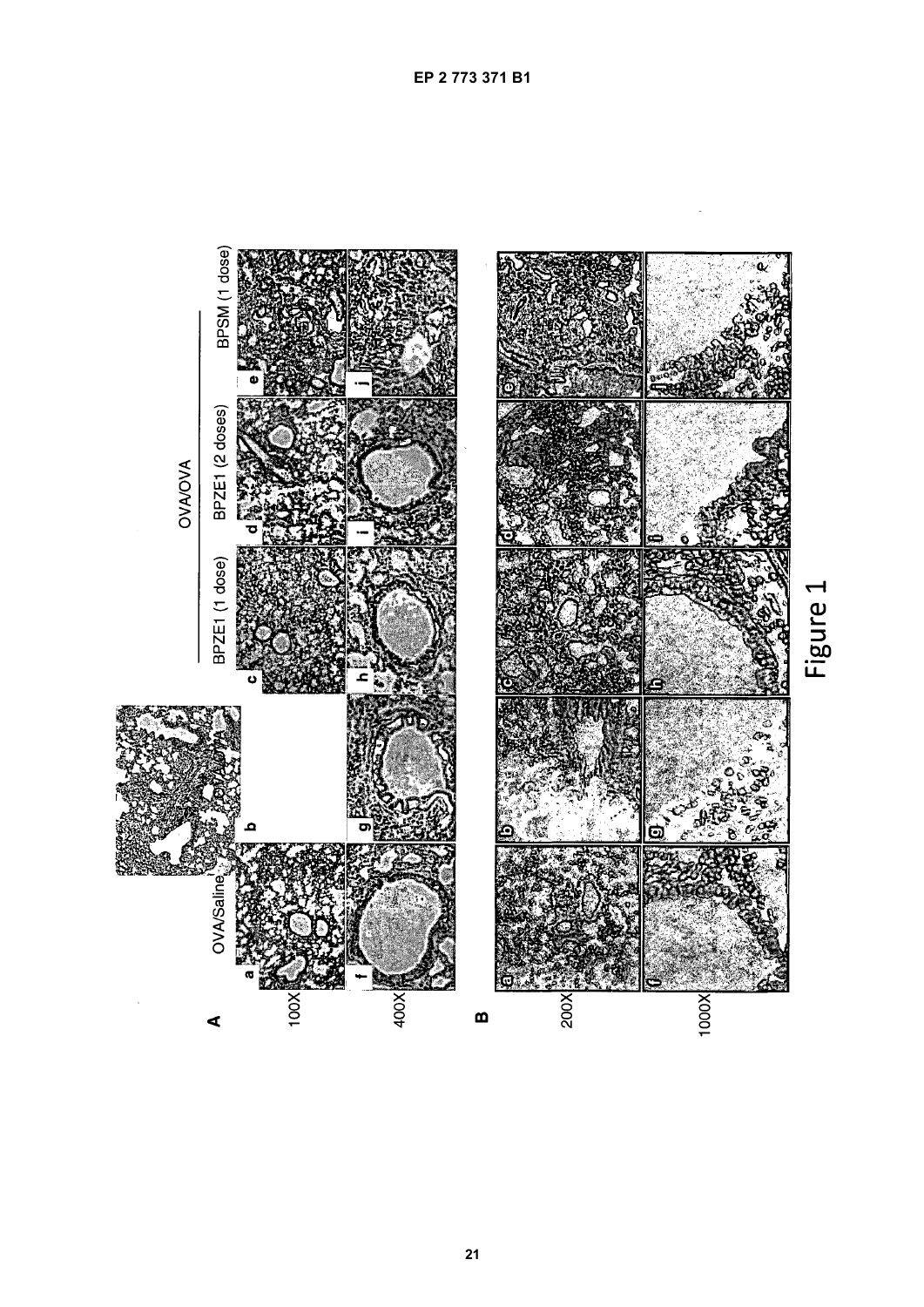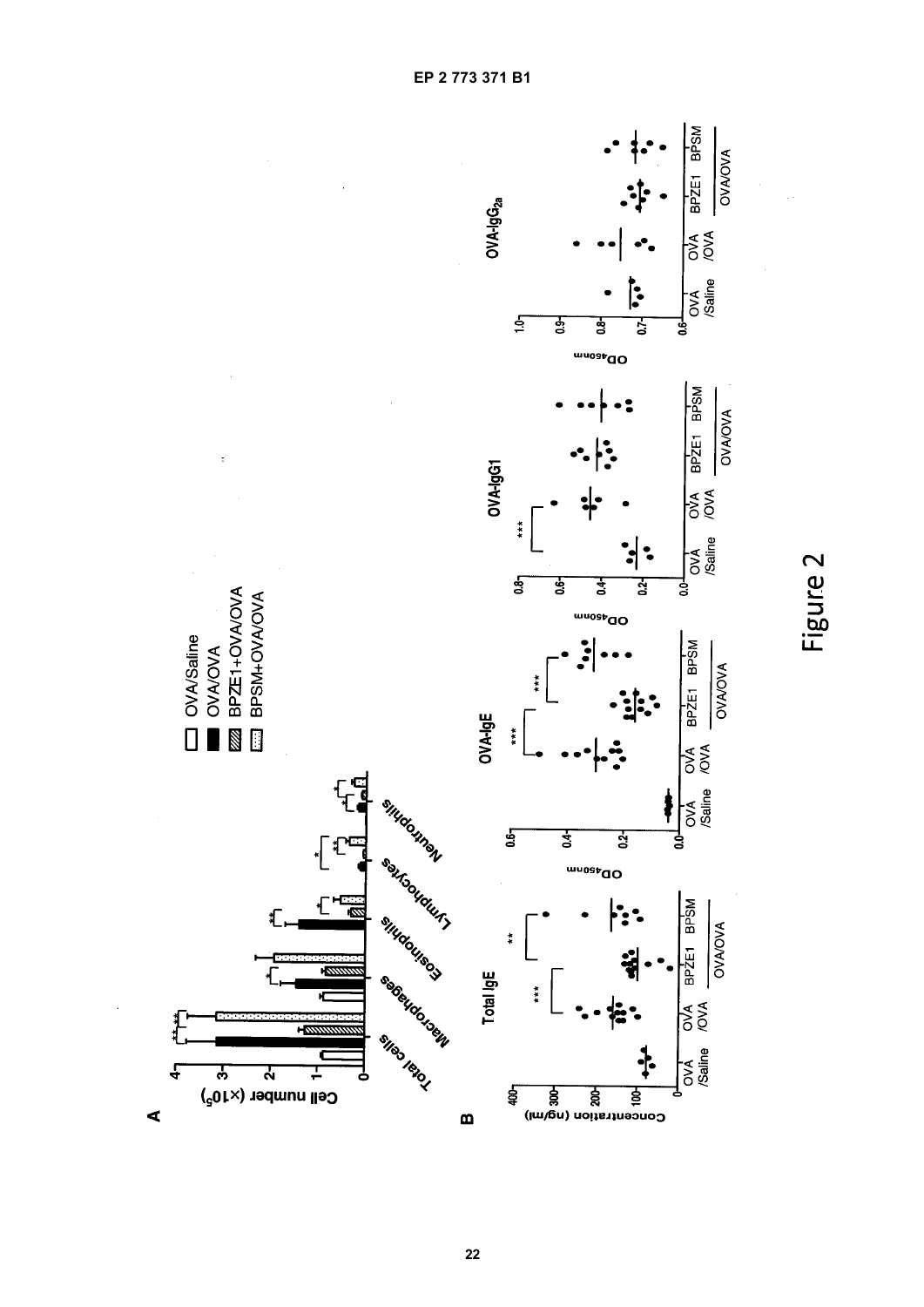

IFMY

 $L-2$ <sup>\*\*</sup>

 $1 - 18$ 

 $\frac{1}{2}$ 



23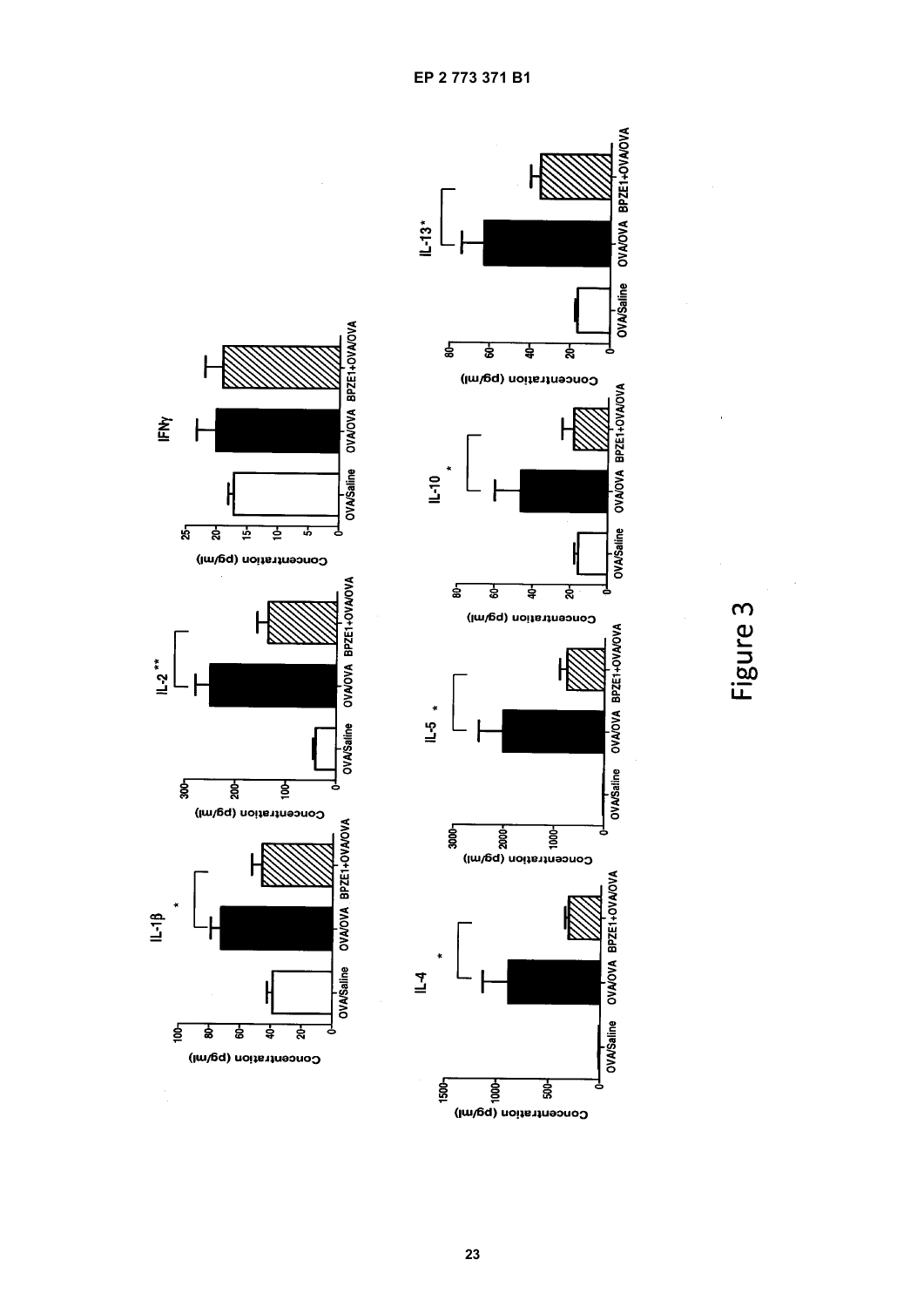

EP 2 773 371 B1

Figure 4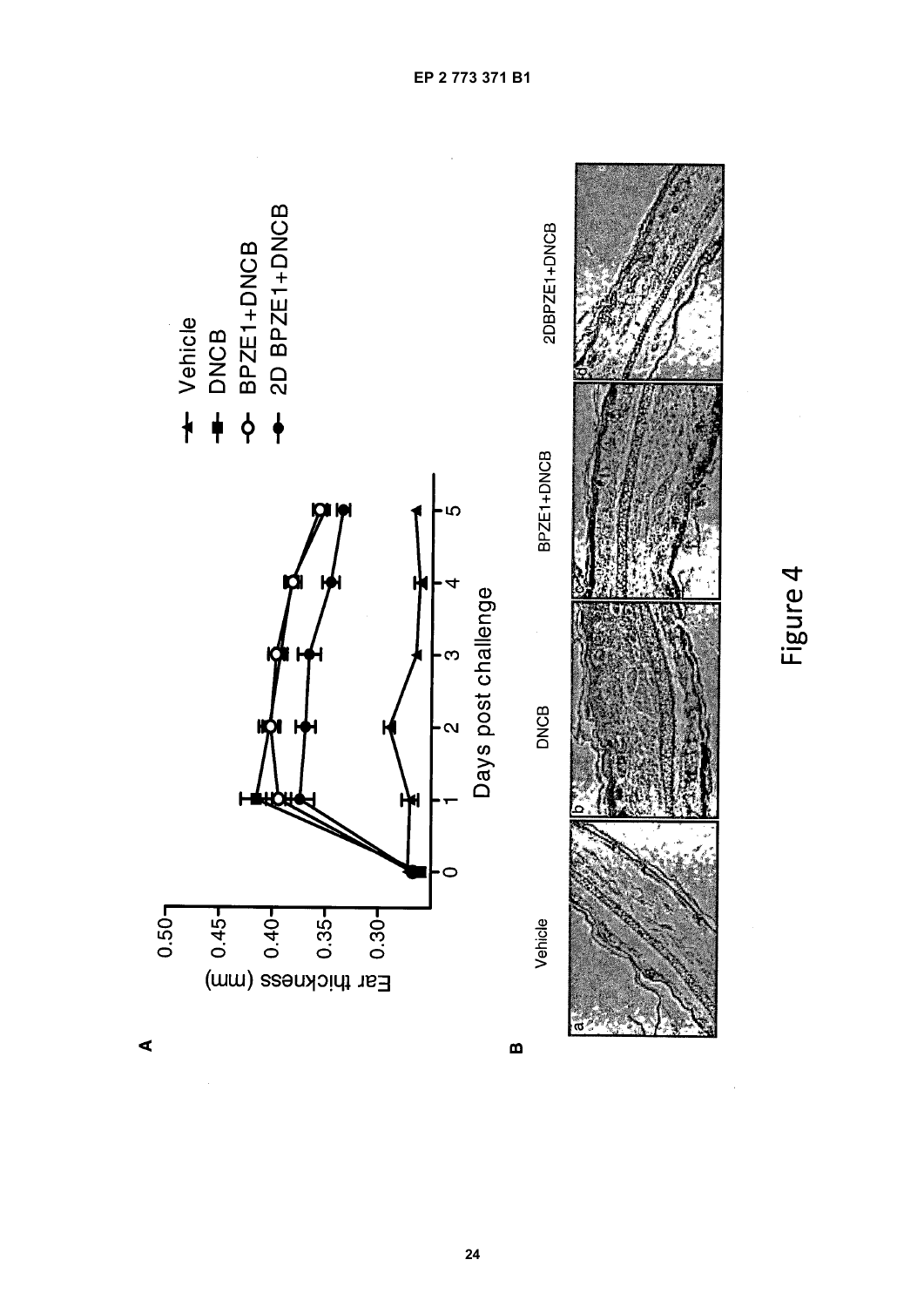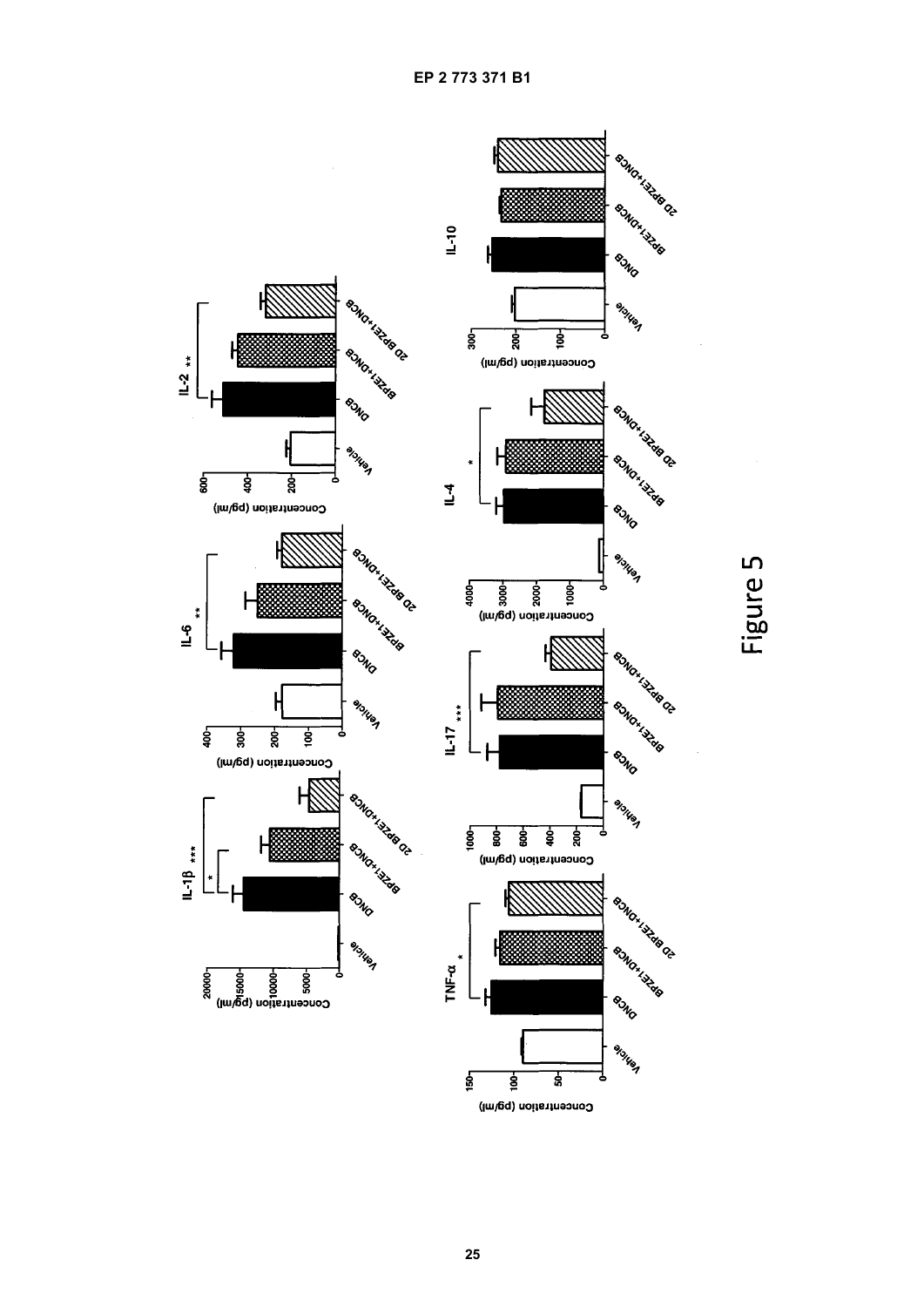

Figure 6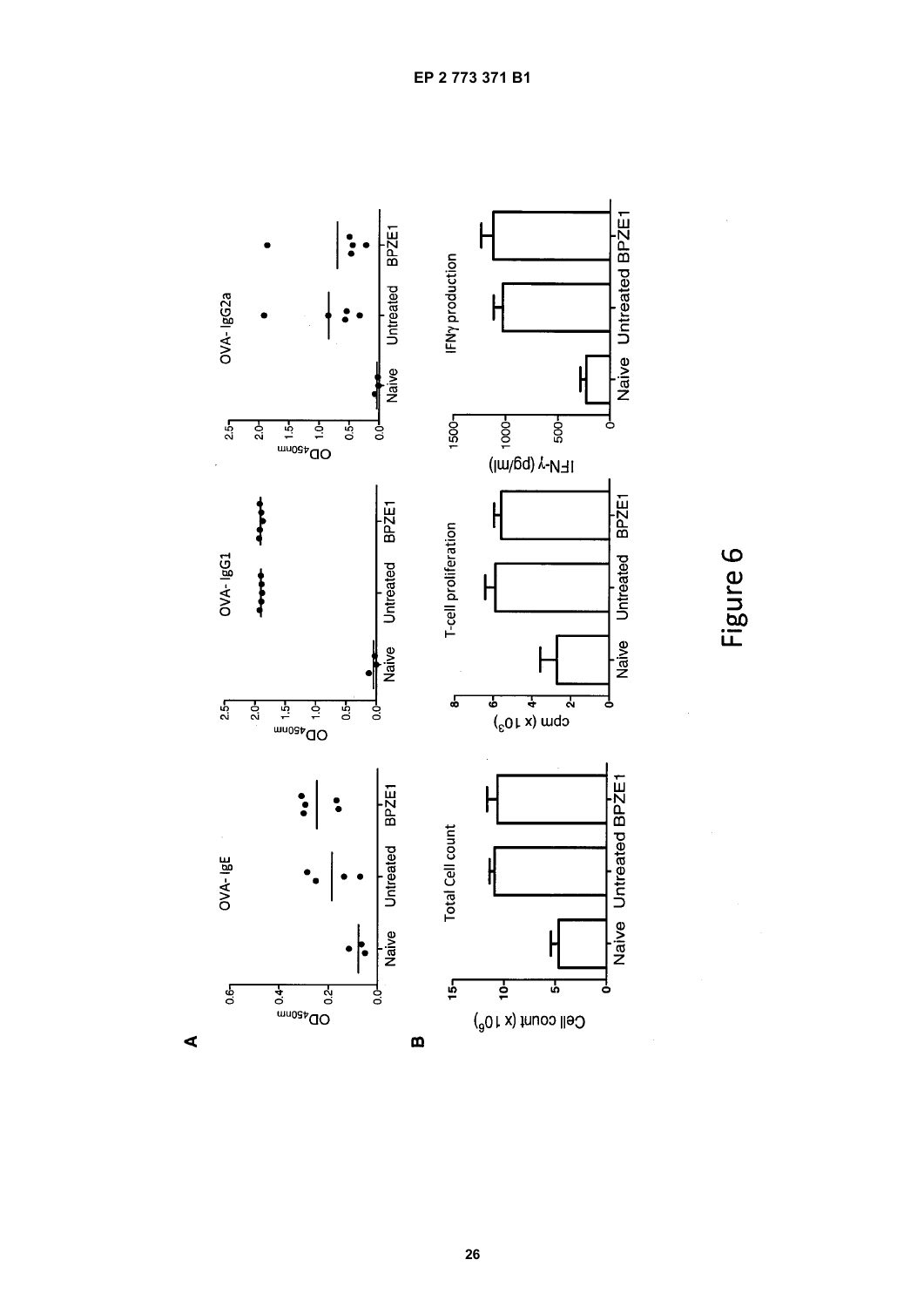# **REFERENCES CITED IN THE DESCRIPTION**

*This list of references cited by the applicant is for the reader's convenience only. It does not form part of the European patent document. Even though great care has been taken in compiling the references, errors or omissions cannot be excluded and the EPO disclaims all liability in this regard.*

**Patent documents cited in the description**

- **•** US 61554798 **[0001]**
- **•** US 2009047399 W **[0003]**
- **•** WO 2010125014 A **[0003]**
- **•** US 6713072 B **[0060]**
- **•** WO 2007104451 A **[0066]**
- **•** WO 0023105 A **[0075]**
- **•** WO 9014837 A **[0077] [0078] [0079]**
- **•** US 6299884 B **[0078] [0079]**
- **•** US 6451325 B **[0078] [0079]**
- **•** US 5057540 A **[0082]**
- **•** WO 9633739 A **[0082] [0083]**
- **•** EP 0109942 A **[0083]**
- **•** WO 9611711 A **[0083]**
- **•** WO 0007621 A **[0083]**
- **•** EP 0689454 A **[0087]**
- **•** WO 0226757 A **[0090]**
- **•** WO 9962923 A **[0090]**
- **•** WO 9840100 A **[0090]**
- **•** US 6207646 B **[0090]**
- **•** US 6239116 B **[0090]**
- **•** US 6429199 B **[0090]**
- **•** WO O195935 A **[0091]**

# **Non-patent literature cited in the description**

- **•** Remington's Pharmaceutical Sciences **[0047]**
- **KASHIMOTO T. ; KATAHIRA J ; CORNEJO WR ; MASUDA M : FUKUOHA : MATSUZAWA T : OHNI-SHI T ; HORIGUCHI Y.** Identification of functional domains of Bordetella dermonecrotizing toxin. *Infect. Immun.,* 1999, vol. 67, 3727-32 **[0061]**
- **•** Remington's Pharmaceutical Science. Mack Publishing Company **[0071]**
- **•** Vaccine Design. Plenum, 1995 **[0075]**
- **PODDA.** The adjuvanted influenza vaccines with novel adjuvants: experience with the MF59-adjuvanted vaccine. *Vaccine,* 2001, vol. 19, 2673-2680 **[0077]**
- **•** MF59--Design and Evaluation of a Safe and Potent Adjuvant for Human Vaccines. **OTT et al.** Vaccine Design: The Subunit and Adjuvant Approach. Plenum Press, 1995, 277-296 **[0078]**
- **BARR et al.** ISCOMs and other saponin based adjuvants. *Advanced Drug Delivery Reviews,* 1998, vol. 32, 247-27 **[0084]**
- **•** WO 03035836 A **[0092]**
- **•** WO 9517211 A **[0093]**
- **•** WO 9842375 A **[0093]**
- **•** WO 9927960 A **[0094]**
- **•** US 6090406 A **[0096]**
- **•** US 5916588 A **[0096]**
- **•** EP 0626169 A **[0096]**
- **•** WO 9952549 A **[0097]**
- **•** WO 0121207 A **[0097]**
- **•** WO 0121152 A **[0097]**
- **•** WO 9911241 A **[0103]**
- **•** WO 9400153 A **[0103]**
- **•** WO 9857659 A **[0103]**
- **•** EP 0835318 A **[0103]**
- **•** EP 0735898 A **[0103]**
- **•** EP 0761231 A **[0103]**
- **•** WO 9927961 A **[0105]**
- **•** WO 02074244 A **[0105]**
- **•** WO 02064162 A **[0105]**
- **•** WO 03028760 A **[0105]**
- **•** US 6348450 B **[0105]**
- **SJOLANDER et al.** Uptake and adjuvant activity of orally delivered saponin and ISCOM vaccines. *Advanced Drug Delivery Reviews,* 1998, vol. 32, 321-338 **[0084]**
- **JOHNSON et al.** *Bioorg Med Chem Lett,* 1999, vol. 9, 2273-2278 **[0087]**
- **MERALDI et al.** OM-174, a New Adjuvant with a Potential for Human Use, Induces a Protective Response with Administered with the Synthetic C-Terminal Fragment 242-310 from the circumsporozoite protein of Plasmodium berghei. *Vaccine,* 2003, vol. 21, 2485-2491 **[0088]**
- **PAJAK et al.** The Adjuvant OM-174 induces both the migration and maturation of murine dendritic cells in vivo. *Vaccine,* 2003, vol. 21, 836-842 **[0088]**
- **KANDIMALLA et al.** Divergent synthetic nucleotide motif recognition pattern: design and development of potent immunomodulatory oligodeoxyribonucleotide agents with distinct cytokine induction profiles. *Nucleic Acids Research,* 2003, vol. 31, 2393-2400 **[0090]**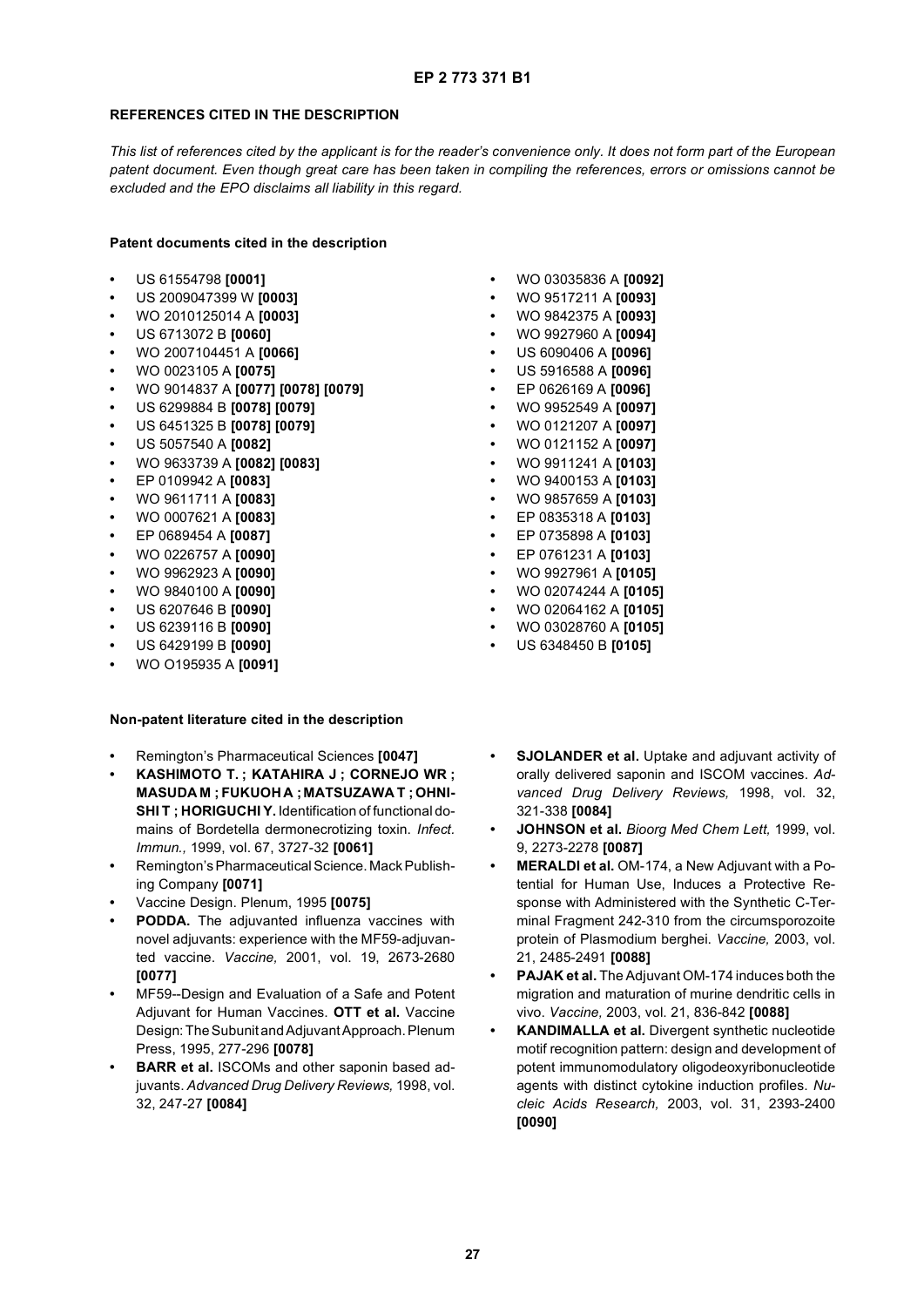- **KRIEG.** CpG motifs: the active ingredient in bacterial extracts?. *Nature Medicine,* 2003, vol. 9 (7), 831-835 **[0090]**
- **MCCLUSKIE et al.** Parenteral and mucosal prime-boost immunization strategies in mice with hepatitis B surface antigen and CpG DNA. *FEMS Immunology and Medical Microbiology,* 2002, vol. 32, 179-185 **[0090]**
- **KANDIMALLA et al.** Toll-like receptor 9: modulation of recognition and cytokine induction by novel synthetic CpG DNAs. *Biochemical Society Transactions,* 2003, vol. 31, 654-658 **[0091]**
- **BLACKWELL et al.** CpG-A-Induced Monocyte IFN-gamma-Inducible Protein-10 Production is Regulated by Plasmacytoid Dendritic Cell Derived IFN-alpha. *J. Immunol.,* 2003, vol. 170, 4061-4068 **[0091]**
- **KRIEG.** From A to Z on CpG. *TRENDS in Immunology,* 2002, vol. 23, 64-65 **[0091]**
- **KANDIMALLA et al.** Secondary structures in CpG oligonucleotides affect immunostimulatory activity. *BBRC,* 2003, vol. 306, 948-95 **[0092]**
- **KANDIMALLA et al.** Toll-like receptor 9: modulation of recognition and cytokine induction by novel synthetic GpG DNAs. *Biochemical Society Transactions,* 2003, vol. 31, 664-658 **[0092]**
- **BHAGAT et al.** CpG penta- and hexadeoxyribonucleotides as potent immunomodulatory agents. *BBRC,* 2003, vol. 300, 853-861 **[0092]**
- **BEIGNON et al.** The LTR72 Mutant of Heat-Labile Enterotoxin of Escherichia coli Enahnces the Ability of Peptide Antigens to Elicit CD4+T Cells and Secrete Gamma Interferon after Coapplication onto Bare Skin. *Infection and Immunity,* 2002, vol. 70, 3012-3019 **[0093]**
- **PIZZA et al.** Mucosal vaccines: non toxic derivatives of LT and CT as mucosal adjuvants. *Vaccine,* 2001, vol. 19, 2534-2541 **[0093]**
- **PIZZA et al.** LTK63 and LTR72, two mucosal adjuvants ready for clinical trials. *Int. J. Med. Microbiol,* 2003, vol. 290, 455-461 **[0093]**
- **SCHARTON-KERSTEN et al.** Transcutaneous Immunization with Bacterial ADP-Ribosylating Exotoxins, Subunits and Unrelated Adjuvants. *Infection and Immunity,* 2000, vol. 68, 5306-5313 **[0093]**
- **RYAN et al.** Mutants of Escherichia coli Heat-Labile Toxin Act as Effective Mucosal Adjuvants for Nasal Delivery of an Acellular Pertussis Vaccine: Differential Effects of the Nontoxic AB Complex and Enzyme Activity on Th1 and Th2 Cells. *Infection and Immunity,* 2003, vol. 67, 6270-6280 **[0093]**
- **PARTIDOS et al.** Heat-labile enterotoxin of Escherichia coli and its site-directed mutant LTK63 enhance the proliferative and cytotoxic T-cell responses to intranasally co-immunized synthetic peptides. *Immunol. Lett.,* 1999, vol. 67, 09-216 **[0093]**
- **PEPPOLONI et al.** Mutants of the Escherichia coli heat-labile enterotoxin as safe and strong adjuvants for intranasal delivery of vaccines. *Vaccines,* 2003, vol. 2, 285-293 **[0093]**
- **PINE et al.** Intranasal immunization with influenza vaccine and a detoxified mutant of heat labile enterotoxin from Escherichia coli (LTK63). *J. Control Release,* 2002, vol. 85, 263-270 **[0093]**
- **DOMENIGHINI et al.** *Mol. Microbiol,* 1995, vol. 15, 1165-1167 **[0093]**
- **SINGH et al.** *J. Cont. Rele.,* 2001, vol. 70, 267-276 **[0094]**
- **ANDRIANOV et al.** Preparation of hydrogel microspheres by coacervation of aqueous polyphophazene solutions. *Biomaterials,* 1998, vol. 19, 109-115 **[0099]**
- **PAYNE et al.** Protein Release from Polyphosphazene Matrices. *Adv. Drug. Delivery Review,* 1998, vol. 31, 185-196 **[0099]**
- **STANLEY.** Imiguimod and the imidazoquinolones: mechanism of action and therapeutic potential. *Clin Exp Dermatol,* 2002, vol. 27, 571-577 **[0101]**
- **JONES.** Resiquimod 3M. *Curr Opin Investig Drugs,* 2003, vol. 4, 214-218 **[0101]**
- **ASANAKA et al.** *J Virology,* 2005, vol. 102, 10327 **[0113]**
- **WOBUS et al.** *PLOS Biology,* vol. 2, e432 **[0113]**
- **DUBEKTI et al.** *J Medical Virology,* vol. 66, 400 **[0113]**
- **WU et al.** Development of a Pharmacogenetic Predictive Test in asthma: proof of concept. *Pharmacogenet Genomics,* February 2010, vol. 20 (2), 86-93 **[0123]**
- **CASTRO-RODRIGUEZ JA.** The Asthma Predictive Index: a very useful tool for predicting asthma in young children. *J Allergy Clin Immunol.,* August 2010, vol. 126 (2), 212-6 **[0123]**
- **ARZULLI FN et al.** Contact allergy: predictive testing in man. *Contact Dermatitis,* February 1976, vol. 2 (1), 1-17 **[0123]**
- **TUPKER et al.** *Prediction of Skin Irritation by Noninvasive Bioengineering Methods* **[0123]**
- **T.E. CREIGHTON.** Proteins: Structures and Molecular Properties. W.H. Freeman and Company, 1993 **[0132]**
- **A.L. LEHNINGER.** Biochemistry. Worth Publishers, Inc, **[0132]**
- **SAMBROOK et al.** Molecular Cloning: A Laboratory Manual. 1989 **[0132]**
- **•** Methods In Enzymology. Academic Press, Inc, **[0132]**
- **•** Remington's; Carey and Sundberg Advanced Organic Chemistry. Plenum Press, 1992, vol. A, B **[0132]**
- **LI R ; LIM A ; PHOON MC ; NARASARAJU T ; NG JK ; POH WP et al.** Attenuated Bordetella pertussis protects against highly pathogenic influenza A viruses by dampening the cytokine storm. *J Virol,* 2010, vol. 84 (14), 7105-13 **[0152]**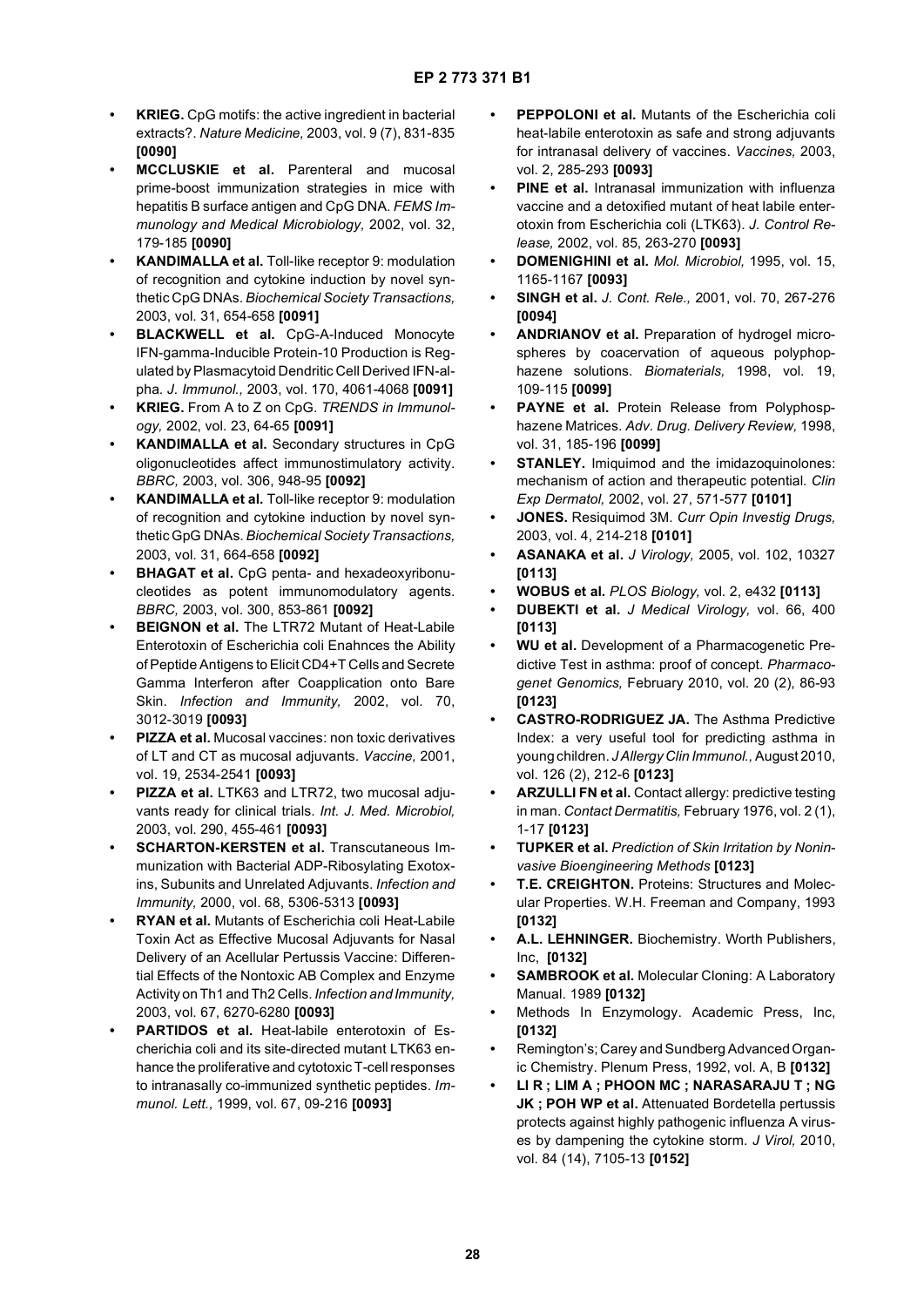- **GALLI SJ ; TSAI M ; PILIPONSKY AM.** The development of allergic inflammation. *Nature,* 2008, vol. 454 (7203), 445-54 **[0152]**
- **MASOLI M ; FABIAN D ; HOLT S ; BEASLEY R.** The global burden of asthma: executive summary of the GINA Dissemination Committee report. *Allergy,* 2004, vol. 59 (5), 469-78 **[0152]**
- **KIM HY ; DEKRUYFF RH ; UMETSU DT.** The many paths to asthma: phenotype shaped by innate and adaptive immunity. *Nat Immunol,* 2010, vol. 11 (7), 577-84 **[0152]**
- **NOVAK N ; SIMON D.** Atopic dermatitis from new pathophysiologic insights to individualized therapy. *Allergy,* 2011, vol. 66, 830-9 **[0152]**
- **WATANABE H ; UNGER M ; TUVEL B ; WANG B ; SAUDER DN.** Contact hypersensitivity: the mechanism of immune responses and T cell balance. *J Interferon Cytokine Res,* 2002, vol. 22 (4), 407-12 **[0152]**
- **SAINT-MEZARD P ; BERARD F ; DUBOIS B ; KAI-SERLIAN D ; NICOLAS JF.** The role of CD4+ and CD8+ T cells in contact hypersensitivity and allergic contact dermatitis. *Eur J Dermatol,* 2004, vol. 14 (3), 131-8 **[0152]**
- **STRACHAN DP.** Family size, infection and atopy: the first decade of the ''hygiene hypothesis. *Thorax,* 2000, vol. 55 (1), 2-10 **[0152]**
- **ENNIS DP ; CASSIDY JP ; MAHON BP.** Prior Bordetella pertussis infection modulates allergen priming and the severity of airway pathology in a murine model of allergic asthma. *Clin Exp Allergy,* 2004, vol. 34 (9), 1488-97 **[0152]**
- **PAPADOPOULOS NG ; CHRISTODOULOU I ; RO-HDE G ; AGACHE I ; ALMQVIST C ; BRUNO A et al.** Viruses and bacteria in acute asthma exacerbations - A GA2LEN-DARE systematic review. *Allergy,* 2011, vol. 66, 458-68 **[0152]**
- **LUKACS NW ; TEKKANAT KK ; BERLIN A ; HOG-ABOAM CM ; MILLER A ; EVANOFF H et al.** Respiratory syncytial virus predisposes mice to augmented allergic airway responses via IL-13-mediated mechanisms. *J Immunol,* 2001, vol. 167 (2), 1060-5 **[0152]**
- **KAVANAGH H ; NOONE C ; CAHILL E ; ENGLISH K ; LOCHT C ; MAHON BP.** Attenuated Bordetella pertussis vaccine strain BPZE1 modulates allergen-induced immunity and prevents allergic pulmonary pathology in a murine model. *Clin Exp Allergy,* 2010 **[0152]**
- **FISCHER K ; STEIN K ; ULMER AJ ; LINDNER B ; HEINE H ; HOLST O.** Cytokine-inducing lipoteichoic acids of the allergy-protective bacterium Lactococcus lactis G121 do not activate via Toll-like receptor 2. *Glycobiology,* 2011 **[0152]**
- **BIEBER T ; SIMON H-U.** Allergen-specific immunotherapy: current concepts and future directions. *Allergy,* 2011, vol. 66, 709-12 **[0152]**
- **MIELCAREK N ; DEBRIE AS ; RAZE D ; BERTOUT J ; ROUANET C ; YOUNES AB et al.** Live attenuated B. pertussis as a single-dose nasal vaccine against whooping cough. *PLoS Pathog,* 2006, vol. 2 (7), e65 **[0152]**
- **MENOZZI FD ; MUTOMBO R ; RENAULD G ; GAN-TIEZ C ; HANNAH JH ; LEININGER E et al.** Heparin-inhibitable lectin activity of the filamentous hemagglutinin adhesin of Bordetella pertussis. *Infect Immun,* 1994, vol. 62 (3), 769-78 **[0152]**
- **BAO Z ; LIM S ; LIAO W ; LIN Y ; THIEMERMANN C ; LEUNG BP et al.** Glycogen synthase kinase-3beta inhibition attenuates asthma in mice. *Am J Respir Crit Care Med,* 2007, vol. 176 (5), 431-8 **[0152]**
- **DUAN W ; CHAN JH ; WONG CH ; LEUNG BP ; WONG WS.** Anti-inflammatory effects of mitogen-activated protein kinase kinase inhibitor U0126 in an asthma mouse model. *J Immunol,* 2004, vol. 172 (11), 7053-9 **[0152]**
- **EVANS CM ; WILLIAMS OW ; TUVIM MJ ; NIGAM R ; MIXIDES GP ; BLACKBURN MR et al.** Mucin is produced by clara cells in the proximal airways of antigen-challenged mice. *Am J Respir Cell Mol Biol,* 2004, vol. 31 (4), 382-94 **[0152]**
- **ENNIS DP ; CASSIDY JP ; MAHON BP.** Whole-cell pertussis vaccine protects against Bordetella pertussis exacerbation of allergic asthma. *Immunol Lett,* 2005, vol. 97 (1), 91-100 **[0152]**
- **ENNIS DP ; CASSIDY JP ; MAHON BP.** Acellular pertussis vaccine protects against exacerbation of allergic asthma due to Bordetella pertussis in a murine model. *Clin Diagn Lab Immunol,* 2005, vol. 12 (3), 409-17 **[0152]**
- **FEUNOU PF ; ISMAILI J ; DEBRIE AS ; HUOT L ; HOT D ; RAZE D et al.** Genetic stability of the live attenuated Bordetella pertussis vaccine candidate BPZE1. *Vaccine,* 2008, vol. 26 (45), 5722-7 **[0152]**
- **SKERRY CM ; CASSIDY JP ; ENGLISH K ; FEU-NOU-FEUNOU P ; LOCHT C ; MAHON BP.** A live attenuated Bordetella pertussis candidate vaccine does not cause disseminating infection in gamma interferon receptor knockout mice. *Clin Vaccine Immunol,* 2009, vol. 16 (9), 1344-51 **[0152]**
- **BAO Z ; GUAN S ; CHENG C ; WU S ; WONG SH ; KEMENY DM et al.** A novel antiinflammatory role for andrographolide in asthma via inhibition of the nuclear factor-kappaB pathway. *Am J Respir Crit Care Med,* 2009, vol. 179 (8), 657-65 **[0152]**
- **GUAN SP ; KONG LR ; CHENG C ; LIM JC ; WONG WS.** Protective role of 14-deoxy-11,12-didehydroandrographolide, a noncytotoxic analogue of andrographolide, in allergic airway inflammation. *J Nat Prod,* 2011, vol. 74 (6), 1484-90 **[0152]**